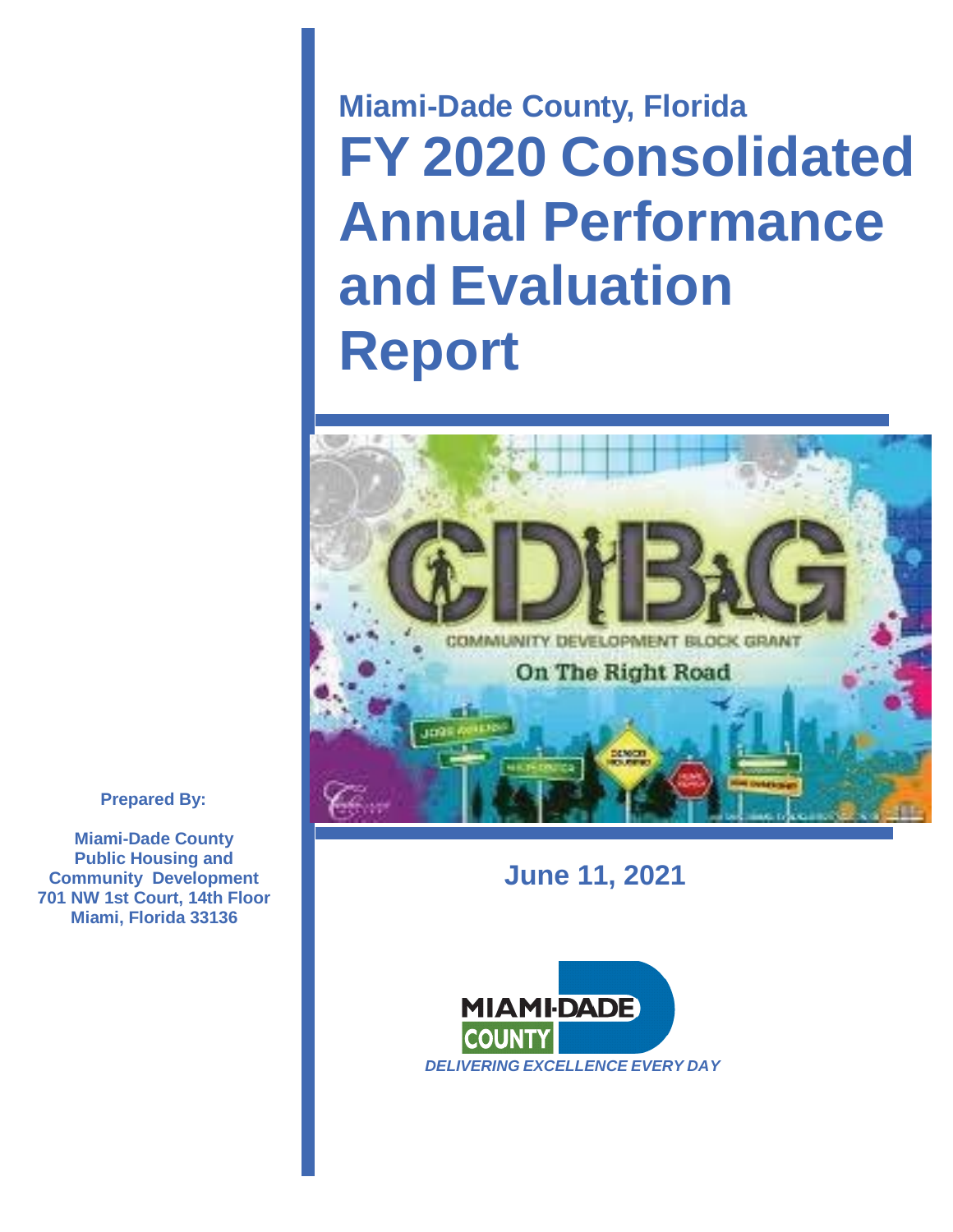# **CR-05 - Goals and Outcomes**

## **Progress the jurisdiction has made in carrying out its strategic plan and its action plan. 91.520(a)**

This could be an overview that includes major initiatives and highlights that were proposed and executed throughout the program year.

This Consolidated Annual Performance and Evaluation Report (CAPER) describes the activities undertaken during the program year beginning January 1, 2020 and ending December 31, 2020, accomplished with the expenditure of Community Development Block Grant (CDBG), HOME Investment Partnership (HOME), and Emergency Solutions Grant (ESG) funds granted to Miami-Dade County's Department of Public Housing and Community Development (PHCD) from the U.S. Department of Housing and Urban Development (HUD). This report includes an account of the County's progress in achieving the primary goals and accomplishments described in the County's FY 2020 – 2024 Consolidated Plan during the first program year (2020) under the five-year plan

On October 22, 2020, the BCC approved Resolution R-1118-20 inclusive of the FY 2020 Action Plan authorizing the allocation of \$11, 261,380.00 of CDBG funds with \$ 5,492,434.00 of CDBG Program Income funds, totaling \$16,753,814 and \$4,962,781.00 of HOME funds with \$ 1,644.775.56 of HOME program Income funds, totaling \$6,607,556.56 and \$1,082,542.00 total ESG funding for community development initiatives throughout Miami-Dade County. These funds were utilized to carry out the principal goals of Miami-Dade County Public Housing and Community Development (PHCD) as identified in the County's Consolidated Plan and were of direct benefit to low- and moderate-income residents of Miami-Dade County neighborhoods in Eligible Block Groups (EBGs). This resolution included a revised policy, approving the elimination of using NRSAs and instead use a regional geographical approach to planning and outreach. The EBGs identified in the County are divided into southern, central and northern regions. It should be noted that Miami-Dade County received allocations for CDBG, HOME and ESG on **March 8, 2021** This caused a notable delay in the award and contract execution process for sub recipients, delayed program starts dates and the timely completion of program activities. In addition due to the need to respond to the COVID-19 pandemic, funding was focused on providing public services to prevent, prepare for, and respond to coronavirus to support the community.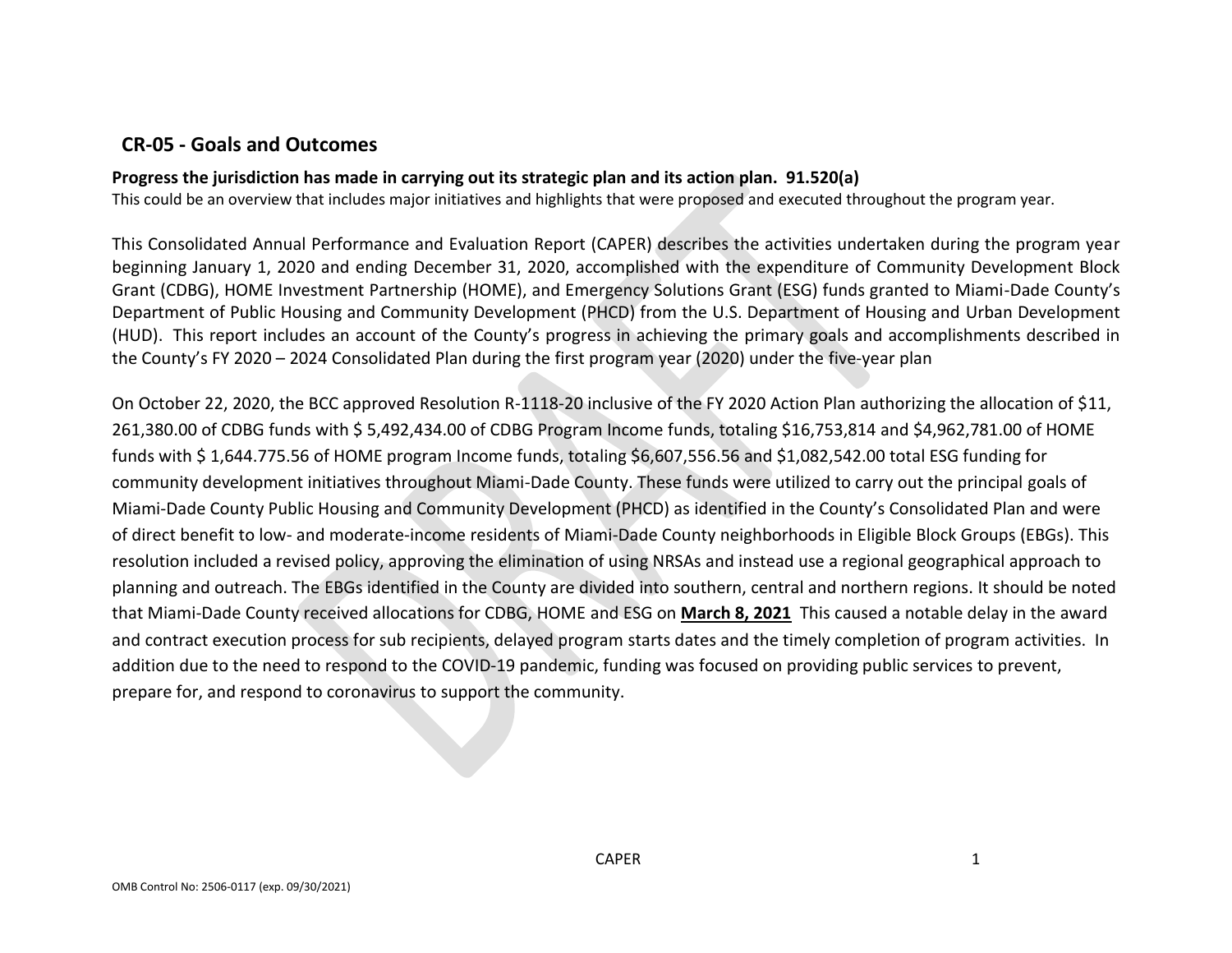## **Comparison of the proposed versus actual outcomes for each outcome measure submitted with the consolidated plan and explain, if applicable, why progress was not made toward meeting goals and objectives. 91.520(g)**

Categories, priority levels, funding sources and amounts, outcomes/objectives, goal outcome indicators, units of measure, targets, actual outcomes/outputs, and percentage completed for each of the grantee's program year goals.

| Goal                           | Category                                | Source /<br>Amount                  | Indicator                                                                             | Unit of<br>Measure               | <b>Expected</b>          | Actual-<br><b>Strategic</b> | Perce<br>nt  | <b>Expected</b> | <b>Actual</b>    | Percent<br>Complete |
|--------------------------------|-----------------------------------------|-------------------------------------|---------------------------------------------------------------------------------------|----------------------------------|--------------------------|-----------------------------|--------------|-----------------|------------------|---------------------|
|                                |                                         |                                     |                                                                                       |                                  | <b>Strategic</b><br>Plan | Plan                        | Compl<br>ete | Program<br>Year | Progra<br>m Year |                     |
| <b>Business</b><br>Incubators  | Non-Housing<br>Community<br>Development |                                     | Jobs created/retained                                                                 | Jobs                             | 1                        | 0                           | 0.00%        |                 |                  |                     |
| <b>Child Care Services</b>     | Non-Housing<br>Community<br>Development |                                     | Public service activities<br>other than Low/Moderate<br>Income Housing Benefit        | Persons<br>Assisted              | 50                       | 0                           | 0.00%        | 10              | 1                | 10%                 |
| Code Enforcement               | Non-Housing<br>Community<br>Development | CDBG: \$                            | <b>Buildings Demolished</b>                                                           | <b>Buildings</b>                 | $\mathbf 0$              | $\mathbf 0$                 |              |                 |                  |                     |
| Code Enforcement               | Non-Housing<br>Community<br>Development | CDBG: \$                            | <b>Housing Code</b><br>Enforcement/Foreclosed<br><b>Property Care</b>                 | Household<br><b>Housing Unit</b> | $\mathbf 0$              | 0                           |              |                 |                  |                     |
| Educational<br>Programs        | Non-Housing<br>Community<br>Development |                                     | Public service activities<br>other than Low/Moderate<br><b>Income Housing Benefit</b> | Persons<br>Assisted              | 1                        | $\mathbf 0$                 | 0.00%        |                 |                  |                     |
| Emergency<br>Overnight Shelter | Homeless                                | CDBG:<br>\$617048.94 /<br>$ESG:$ \$ | Overnight/Emergency<br>Shelter/Transitional Housing<br>Beds added                     | <b>Beds</b>                      | 240                      | 0                           | 0.00%        | 60              | 0                | 0.00%               |
| Employment<br>Training         | Non-Housing<br>Community<br>Development |                                     | Public service activities<br>other than Low/Moderate<br><b>Income Housing Benefit</b> | Persons<br>Assisted              | 50                       | $\mathbf 0$                 | 0.00%        | 10              | $\overline{2}$   | 20%                 |
| <b>Health Services</b>         | Non-Housing<br>Community                |                                     | Public service activities<br>other than Low/Moderate                                  | Persons<br>Assisted              | 50                       | $\mathbf 0$                 | 0.00%        | 10              |                  |                     |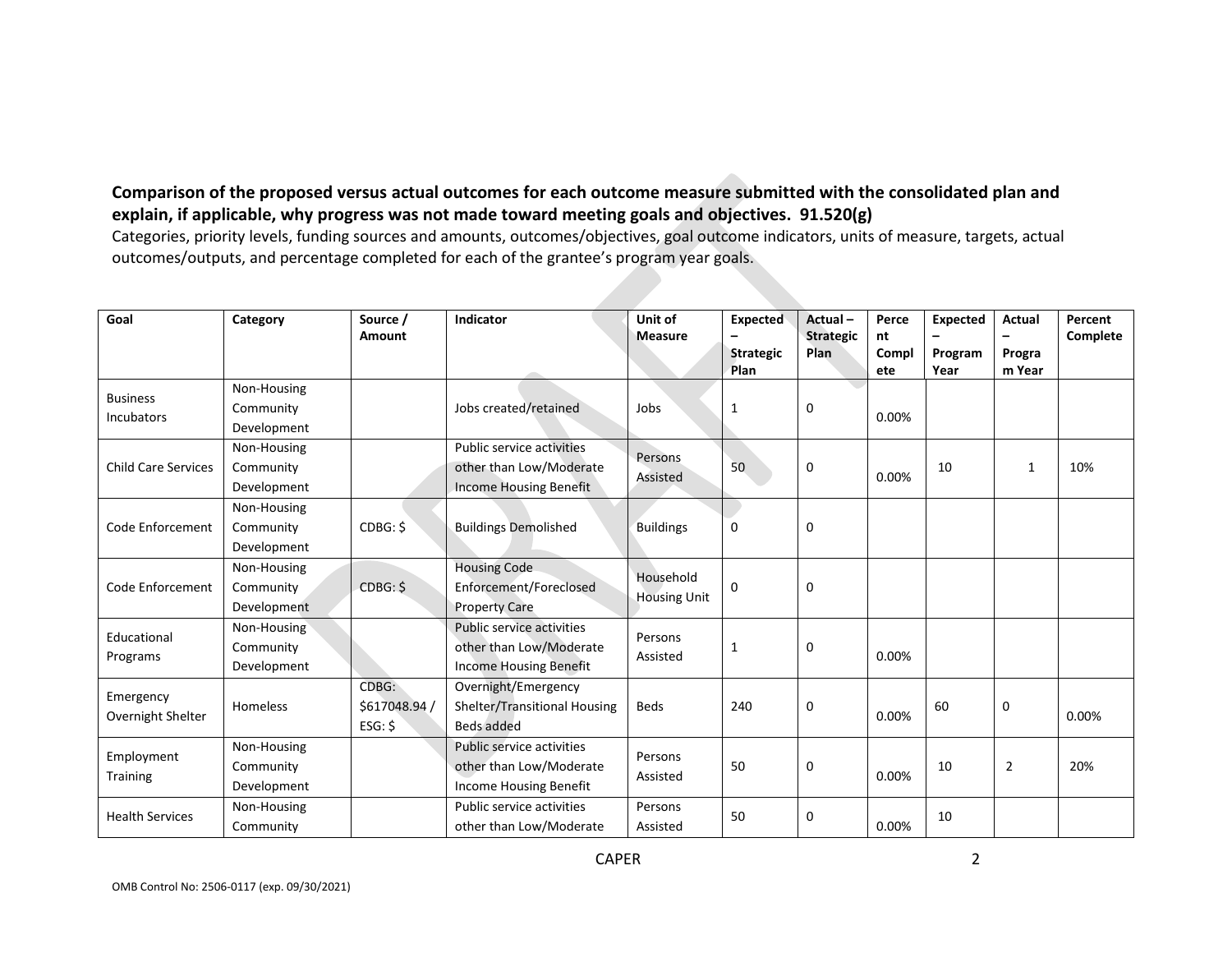|                           | Development                                        |            | Income Housing Benefit                               |                     |                |             |       |    |             |        |
|---------------------------|----------------------------------------------------|------------|------------------------------------------------------|---------------------|----------------|-------------|-------|----|-------------|--------|
| Homebuyer                 |                                                    |            |                                                      |                     |                |             |       |    |             |        |
| Counseling and            | Affordable Housing                                 | HOME: \$   | Other                                                | Other               | 0              | $\mathbf 0$ |       |    |             |        |
| Education<br>Homeowner    |                                                    |            | <b>Homeowner Housing</b>                             | <b>Household</b>    |                |             |       |    |             |        |
| <b>Sewer Connections</b>  | Affordable Housing                                 |            | Rehabilitated                                        | <b>Housing Unit</b> | $\mathbf{1}$   | 0           | 0.00% |    |             |        |
| <b>Housing Code</b>       |                                                    |            | <b>Housing Code</b>                                  | Household           |                |             |       |    |             |        |
| <b>Enforcement and</b>    | Affordable Housing                                 | CDBG: \$   | Enforcement/Foreclosed                               | <b>Housing Unit</b> | $\mathbf{0}$   | 0           |       |    |             |        |
| Graffiti Abatement        |                                                    |            | <b>Property Care</b>                                 |                     |                |             |       |    |             |        |
| Meals Program             | Non-Housing<br>Community                           |            | Public service activities<br>other than Low/Moderate | Persons<br>Assisted | 50             | $\mathbf 0$ | 0.00% | 10 | 0           | 0%     |
|                           | Development                                        |            | Income Housing Benefit                               |                     |                |             |       |    |             |        |
| Microenterprise           | Non-Housing                                        |            |                                                      |                     |                |             |       |    |             |        |
| Lending &<br>Technical    | Community                                          | CDBG: \$   | Jobs created/retained                                | Jobs                | 200            | 0           | 0.00% | 40 | 6           | 15.00% |
| Assistance                | Development                                        |            |                                                      |                     |                |             |       |    |             |        |
| New Construction          |                                                    |            |                                                      | Household           |                |             |       |    |             |        |
| Homeownership             | Affordable Housing                                 |            | Homeowner Housing Added                              | <b>Housing Unit</b> | $\mathbf{1}$   | 0           | 0.00% |    |             |        |
| New Construction          |                                                    |            |                                                      | Household           |                |             |       |    |             |        |
| of Rental Housing         | Affordable Housing                                 | $HOME:$ \$ | Rental units constructed                             | <b>Housing Unit</b> | 20             | 0           | 0.00% | 5  | 0           | 0.00%  |
| Units<br>New Construction |                                                    |            |                                                      |                     |                |             |       |    |             |        |
| of Rental Housing         | Affordable Housing                                 | HOME: \$   | Rental units rehabilitated                           | Household           | $\overline{2}$ | $\mathbf 0$ |       | 25 | 0           |        |
| Units                     |                                                    |            |                                                      | <b>Housing Unit</b> |                |             | 0.00% |    |             | 0.00%  |
| Owner Occupied            |                                                    | CDBG: \$/  | <b>Homeowner Housing</b>                             | Household           |                |             |       |    |             |        |
| Homeownership             | <b>Affordable Housing</b>                          | HOME: \$0  | Rehabilitated                                        | <b>Housing Unit</b> | 1              | $\mathbf 0$ | 0.00% | 3  | 0           | 0.00%  |
| Rehabilitation            |                                                    |            |                                                      |                     |                |             |       |    |             |        |
|                           | <b>Affordable Housing</b><br><b>Public Housing</b> |            |                                                      |                     |                |             |       |    |             |        |
|                           | Homeless                                           |            |                                                      |                     |                |             |       |    |             |        |
| Program                   | Non-Homeless                                       | CDBG: \$/  |                                                      |                     |                |             |       |    |             |        |
| Administration            | <b>Special Needs</b>                               | HOME: \$/  | Other                                                | Other               | 1              | $\mathbf 0$ | 0.00% | 1  | 1           | 100%   |
|                           | Non-Housing                                        | $ESG:$ \$  |                                                      |                     |                |             |       |    |             |        |
|                           | Community                                          |            |                                                      |                     |                |             |       |    |             |        |
|                           | Development                                        |            |                                                      |                     |                |             |       |    |             |        |
| Public                    | Non-Housing                                        | CDBG: \$   | Public Facility or                                   | Persons             | $\overline{2}$ | $\mathbf 0$ |       | 15 | $\mathbf 0$ |        |

3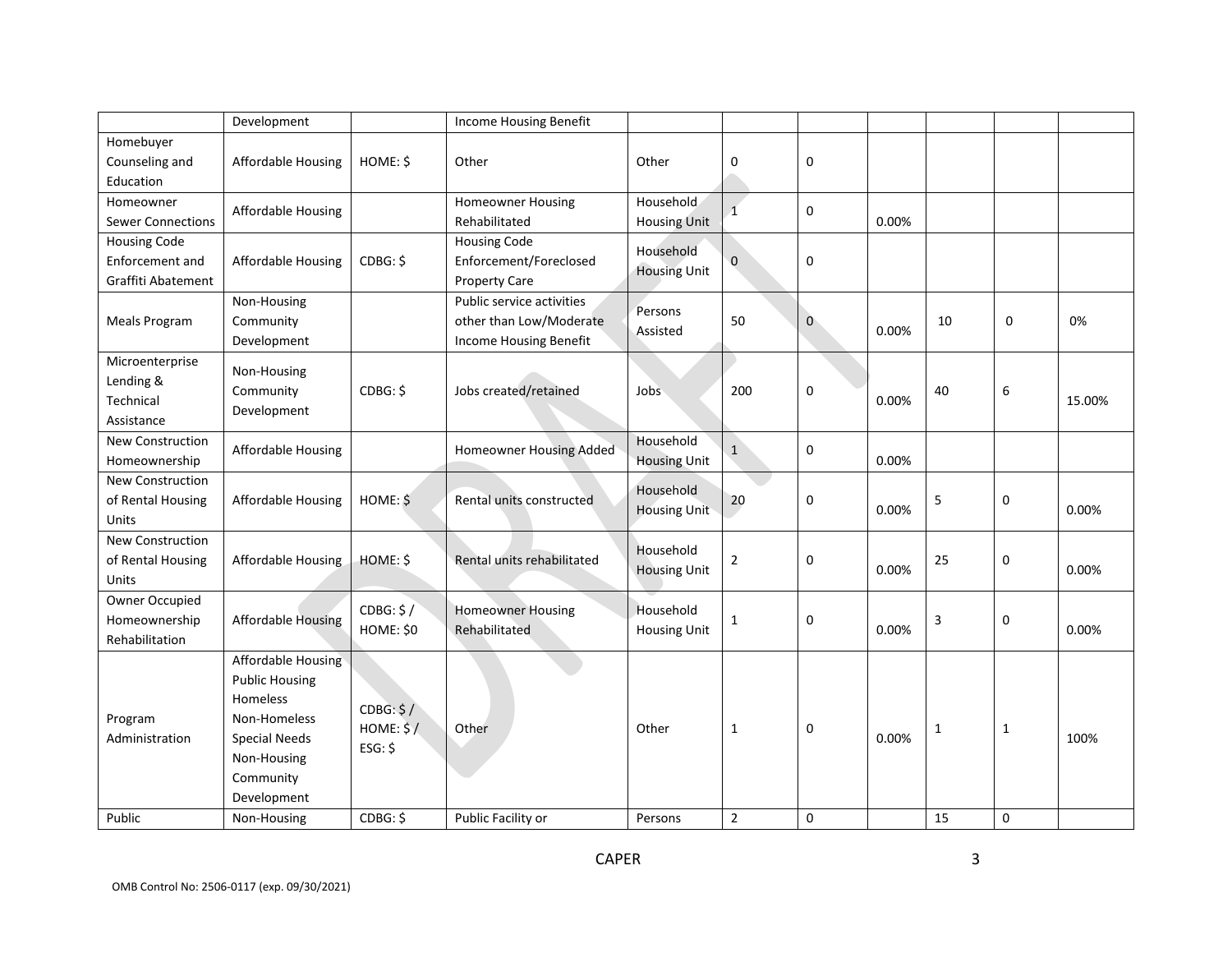| Infrastructure                     | Community                 |           | <b>Infrastructure Activities</b> | Assisted          |                |             | 0.00% |       |   | 0.00%  |
|------------------------------------|---------------------------|-----------|----------------------------------|-------------------|----------------|-------------|-------|-------|---|--------|
| Improvements                       | Development               |           | other than Low/Moderate          |                   |                |             |       |       |   |        |
|                                    |                           |           | Income Housing Benefit           |                   |                |             |       |       |   |        |
| Public                             | Non-Housing               |           | Public Facility or               |                   |                |             |       |       |   |        |
| Infrastructure                     | Community                 | CDBG: \$  | Infrastructure Activities for    | Households        | $\Omega$       | $\mathbf 0$ |       | 25    | 0 |        |
| Improvements                       | Development               |           | Low/Moderate Income              | Assisted          |                |             |       |       |   | 0.00%  |
|                                    |                           |           | <b>Housing Benefit</b>           |                   |                |             |       |       |   |        |
| <b>Public Service</b>              | Non-Housing               |           | Public service activities        | Persons           |                |             |       |       |   |        |
| Programs                           | Community                 | CDBG: \$  | other than Low/Moderate          | Assisted          | 100            | $\pmb{0}$   | 0.00% | 20    | 0 | 0.00%  |
|                                    | Development               |           | Income Housing Benefit           |                   |                |             |       |       |   |        |
| Rapid Re-Housing                   | <b>Homeless</b>           | $ESG:$ \$ | <b>Homelessness Prevention</b>   | Persons           | 300            | $\pmb{0}$   | 0.00% | 60    | 0 | 0.00%  |
| Assistance<br>Rehabilitation/Rec   |                           |           |                                  | Assisted          |                |             |       |       |   |        |
| onstruction of                     | <b>Affordable Housing</b> |           | Rental units constructed         | Household         | $\mathbf{1}$   | $\pmb{0}$   |       |       | 0 |        |
| <b>Rental Housing</b>              | <b>Housing Unit</b>       |           |                                  |                   | 1<br>0.00%     |             |       | 0.00% |   |        |
|                                    | Non-Housing               |           | Public service activities        |                   |                |             |       |       |   |        |
| <b>Senior Services</b>             | Community                 |           | other than Low/Moderate          | Persons           | 50             | 0           |       | 10    | 0 |        |
| Program<br>Development             |                           |           | <b>Income Housing Benefit</b>    | Assisted          |                |             | 0.00% |       |   | 0.00%  |
| Services for                       | Non-Housing               |           | Public service activities        |                   |                |             |       |       |   |        |
| Persons with                       | Community                 |           | other than Low/Moderate          | Persons           | 50             | 0           |       | 10    | 0 |        |
| <b>Disabilities</b>                | Development               |           | Income Housing Benefit           | Assisted          |                |             | 0.00% |       |   | 0.00%  |
|                                    | Non-Housing               |           | Jobs created/retained            |                   |                |             |       |       |   |        |
| Special Economic                   | Community                 | CDBG: \$  |                                  | Jobs              | 25             | 0           |       | 5     | 4 |        |
| Development                        | Development               |           |                                  |                   |                |             | 0.00% |       |   | 80.00% |
| Technical                          | Non-Housing               |           |                                  |                   |                |             |       |       |   |        |
| Assistance to                      | Community                 | CDBG: \$  | <b>Businesses assisted</b>       | <b>Businesses</b> | 0              | $\mathbf 0$ |       | 150   | 0 |        |
| <b>Businesses</b>                  | Development               |           |                                  | Assisted          |                |             |       |       |   | 0.00%  |
| <b>Tenant Based</b>                |                           | HOME: \$/ | Tenant-based rental              | Households        |                |             |       |       |   |        |
| <b>Rental Assistance</b>           | Affordable Housing        | ESG:      | assistance / Rapid Rehousing     | Assisted          | 400            | $\mathbf 0$ | 0.00% | 80    | 0 | 0.00%  |
|                                    |                           |           | Public Facility or               |                   |                |             |       |       |   |        |
| <b>Upgrades to Public</b>          | Non-Housing               |           | <b>Infrastructure Activities</b> | Persons           |                |             |       |       |   |        |
| Facilities/Capital                 | Community                 | CDBG: \$  | other than Low/Moderate          | Assisted          | $\overline{2}$ | $\pmb{0}$   | 0.00% | 5     | 0 | 0.00%  |
| Improvements                       | Development               |           | <b>Income Housing Benefit</b>    |                   |                |             |       |       |   |        |
|                                    | Non-Housing               |           | Public Facility or               |                   |                |             |       |       |   |        |
| <b>Upgrades to Public</b><br>Parks | Community                 | CDBG: \$  | Infrastructure Activities        | Persons           | 1              | 0           | 0.00% | 1     | 0 | 0.00%  |
|                                    | Development               |           | other than Low/Moderate          | Assisted          |                |             |       |       |   |        |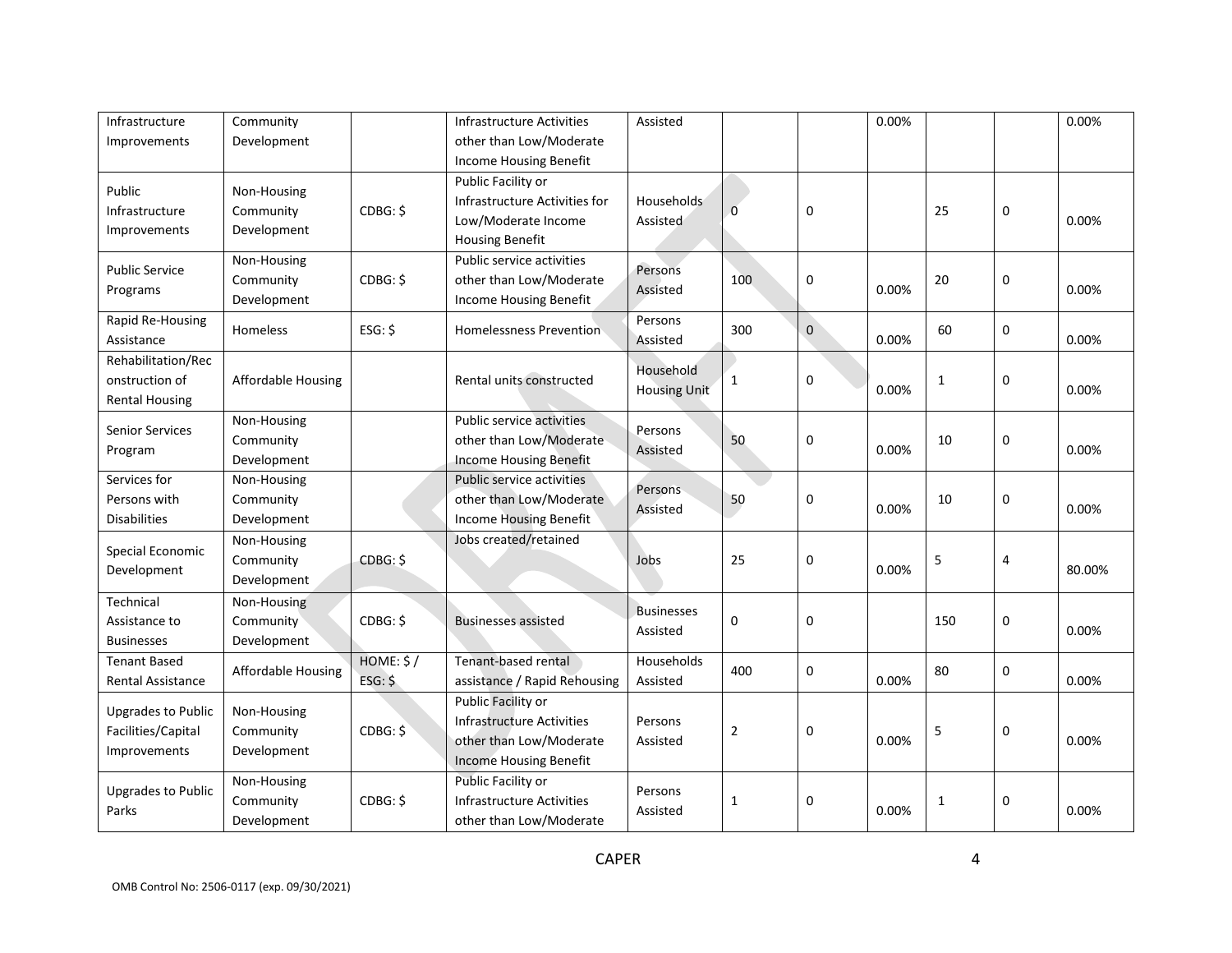|                       |             | Income Housing Benefit    |          |    |       |  |        |
|-----------------------|-------------|---------------------------|----------|----|-------|--|--------|
| <b>Youth Services</b> | Non-Housing | Public service activities | Persons  |    |       |  |        |
|                       | Communitv   | other than Low/Moderate   | Assisted | 50 |       |  | 80.00% |
|                       | Development | Income Housing Benefit    |          |    | 0.00% |  |        |

**Table 1 - Accomplishments – Program Year & Strategic Plan to Date**

**Assess how the jurisdiction's use of funds, particularly CDBG, addresses the priorities and specific objectives identified in the plan, giving special attention to the highest priority activities identified.**

Providing access to affordable housing is a high priority identified in the plan. Miami-Dade County utilizes CDBG where possible to provide infrastructure improvements and utility connections to the street in low- and moderate-income areas. CDBG and HOME funding was utilized for housing rehabilitation for low- and moderate-income single-family homeowners. Additionally, the County's effort to provide very-low and moderate-income households with access to decent and affordable housing included awarding HOME dollars to agencies that provided tenantbased rental assistance (TBRA) for women, children and the homeless population. TBRA services included providing both shelter and case management assistance. Many of the clients were also provided financial assistance to help secure affordable rental housing.

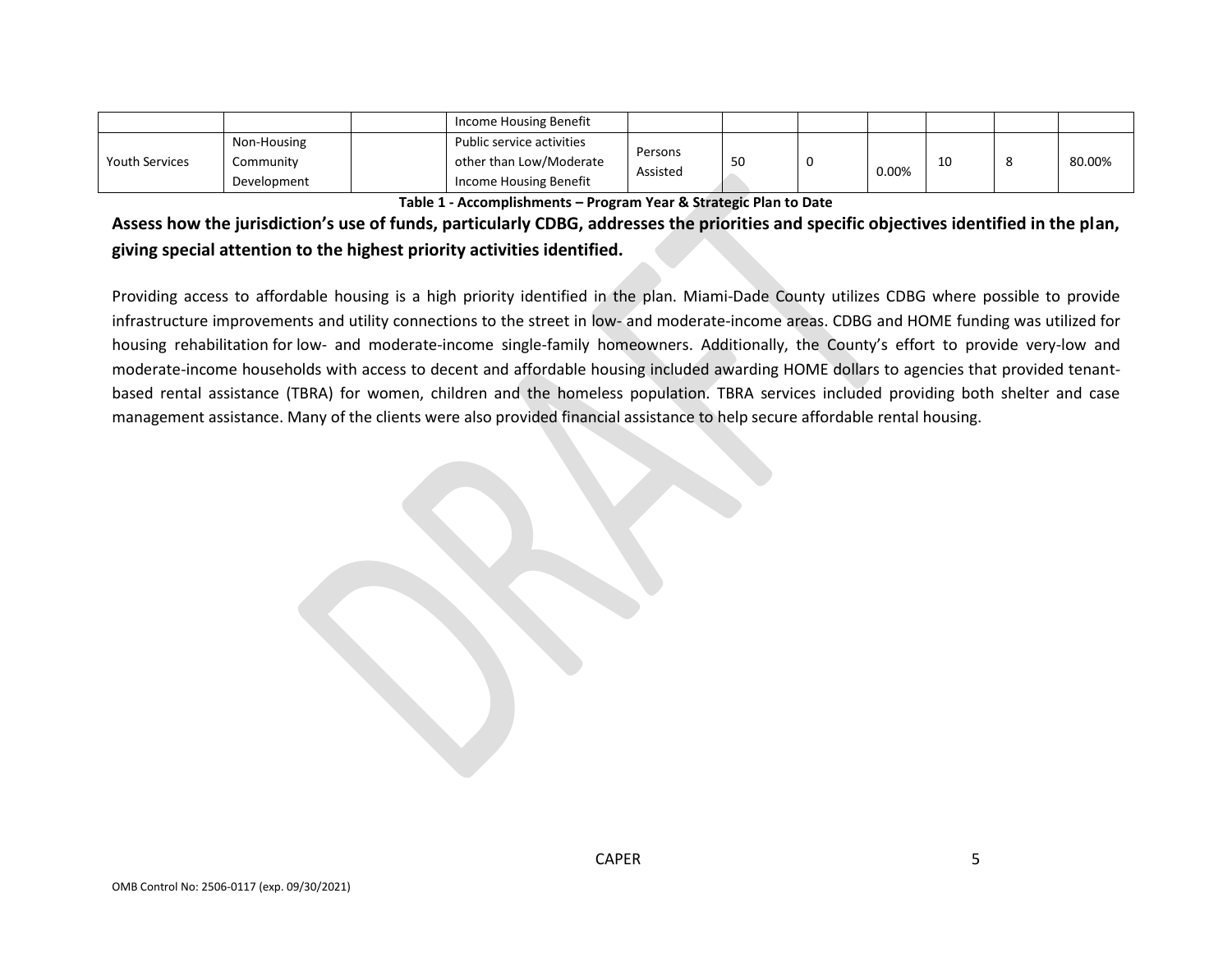# **CR-10 - Racial and Ethnic composition of families assisted**

**Describe the families assisted (including the racial and ethnic status of families assisted). 91.520(a)** 

|                                           | <b>CDBG</b> | <b>HOME</b> | <b>ESG</b>   |
|-------------------------------------------|-------------|-------------|--------------|
| White                                     | 129         | 2           | 150          |
| <b>Black or African American</b>          | 149         | 31          | 300          |
| Asian                                     | 1           | 0           | $\Omega$     |
| American Indian or American Native        | 0           | 0           | 0            |
| Native Hawaiian or Other Pacific Islander | 0           | 0           | <sup>n</sup> |
| <b>Total</b>                              | 279         | 33          | 450          |
| Hispanic                                  | 116         |             | 250          |
| Not Hispanic                              | 163         | 32          | 200          |

**Table 2 – Table of assistance to racial and ethnic populations by source of funds**

### **Narrative**

The Miami-Dade County Department of Public Housing and Community Development strives to meet the needs of low-and moderate-income families throughout the County. Federal funding, CDBG, HOME and ESG, was used to provide community development and housing services for men and women of all racial and ethnic backgrounds. As the largest population in the County, Hispanics are among the highest number of individuals to receive benefits from federal CDBG. Areas with the highest rate of low-income families in designated Eligible Block Groups (EBGs) were primarily populated with African Americans. A majority of HOME funds were used to assist Black or African American, non-Hispanic residents. The table above provides a more concise depiction of the racial and ethnic composition of families assisted with federal funds.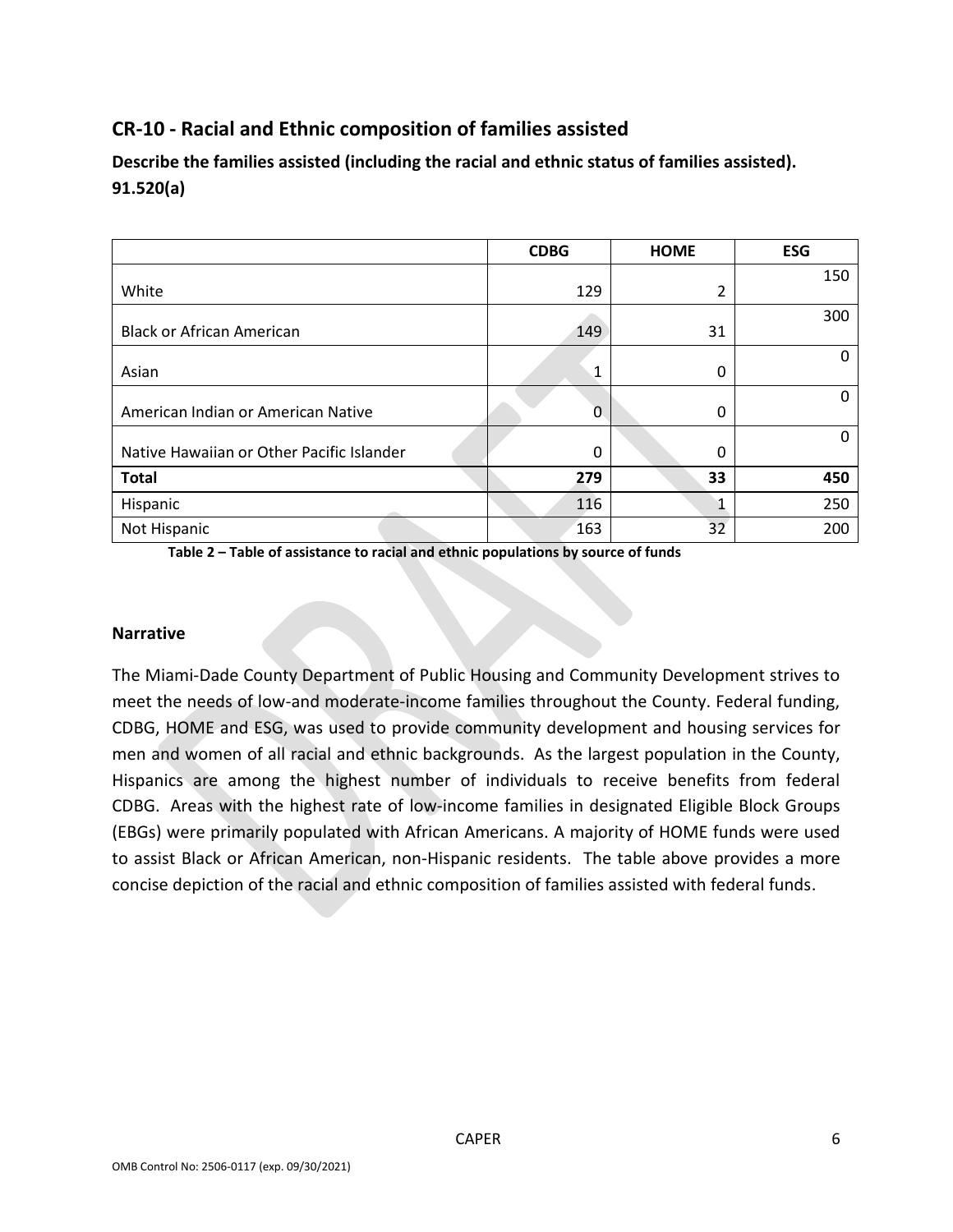# **CR-15 - Resources and Investments 91.520(a)**

| <b>Source of Funds</b> | <b>Source</b>    | <b>Resources Made</b> | <b>Amount Expended</b>     |
|------------------------|------------------|-----------------------|----------------------------|
|                        |                  | Available             | <b>During Program Year</b> |
| <b>CDBG</b>            | public - federal | 16,751,801            |                            |
| <b>HOME</b>            | public - federal | 6,605,926             |                            |
| ESG                    | public - federal | 1,127,686             |                            |

### **Identify the resources made available**

**Table 3 - Resources Made Available**

### **Narrative**

### **Identify the geographic distribution and location of investments**

| <b>Target Area</b>                    | <b>Planned</b><br>Percentage of<br><b>Allocation</b> | <b>Actual Percentage</b><br>of Allocation | <b>Narrative</b><br><b>Description</b> |
|---------------------------------------|------------------------------------------------------|-------------------------------------------|----------------------------------------|
| Countywide Regional Eligible Strategy |                                                      |                                           |                                        |
| Area - Central                        | 34                                                   |                                           |                                        |
| Countywide Regional Eligible Strategy |                                                      |                                           |                                        |
| Area - North                          | 33                                                   |                                           |                                        |
| Countywide Regional Eligible Strategy |                                                      |                                           |                                        |
| Area - South                          | 33                                                   |                                           |                                        |

**Table 4 – Identify the geographic distribution and location of investments**

### **Narrative**

The table above includes seven residential areas identified by Miami-Dade County, where the majority of the residents are considered low- and moderate-income residents identified as Eligible Block Groups (EBGs) and have been used as a way to target CDBG resources to support revitalization efforts that address the specific needs of a more impoverished community. PHCD facilitated virtual community meetings which meet quarterly, in efforts to foster the development of resident-based initiatives and to identify and address their housing, economic, and human service needs.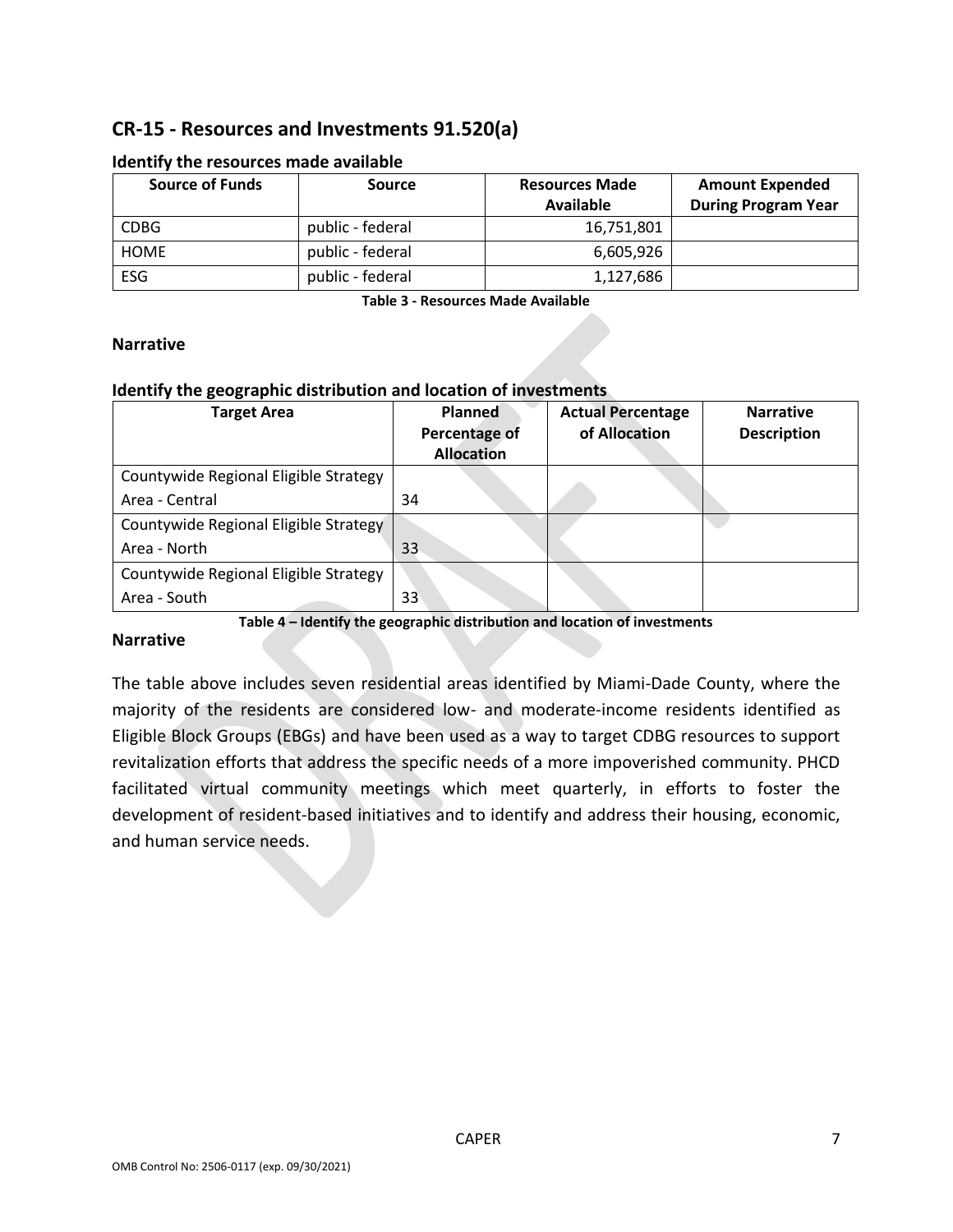### **Leveraging**

**Explain how federal funds leveraged additional resources (private, state and local funds), including a description of how matching requirements were satisfied, as well as how any publicly owned land or property located within the jurisdiction that were used to address the needs identified in the plan.**

| Fiscal Year Summary - HOME Match                                               |                 |  |  |  |  |  |  |
|--------------------------------------------------------------------------------|-----------------|--|--|--|--|--|--|
| 1. Excess match from prior Federal fiscal year                                 | \$31,894,723.00 |  |  |  |  |  |  |
| 2. Match contributed during current Federal fiscal year                        | \$1,194,00.00   |  |  |  |  |  |  |
| 3. Total match available for current Federal fiscal year (Line 1 plus Line 2)  | \$33,088,723.00 |  |  |  |  |  |  |
| 4. Match liability for current Federal fiscal year                             | \$1,585,388.61  |  |  |  |  |  |  |
| 5. Excess match carried over to next Federal fiscal year (Line 3 minus Line 4) | \$31,503,334.39 |  |  |  |  |  |  |
| Table F. Flood Mass Common and HOME Market Barrout                             |                 |  |  |  |  |  |  |

**Table 5 – Fiscal Year Summary - HOME Match Report**

**The table reflects the totals from FY 2019. Due to COVID-19 pandemic HUD waived the HOME Match requirement for the FY 2020 and FY 2021.**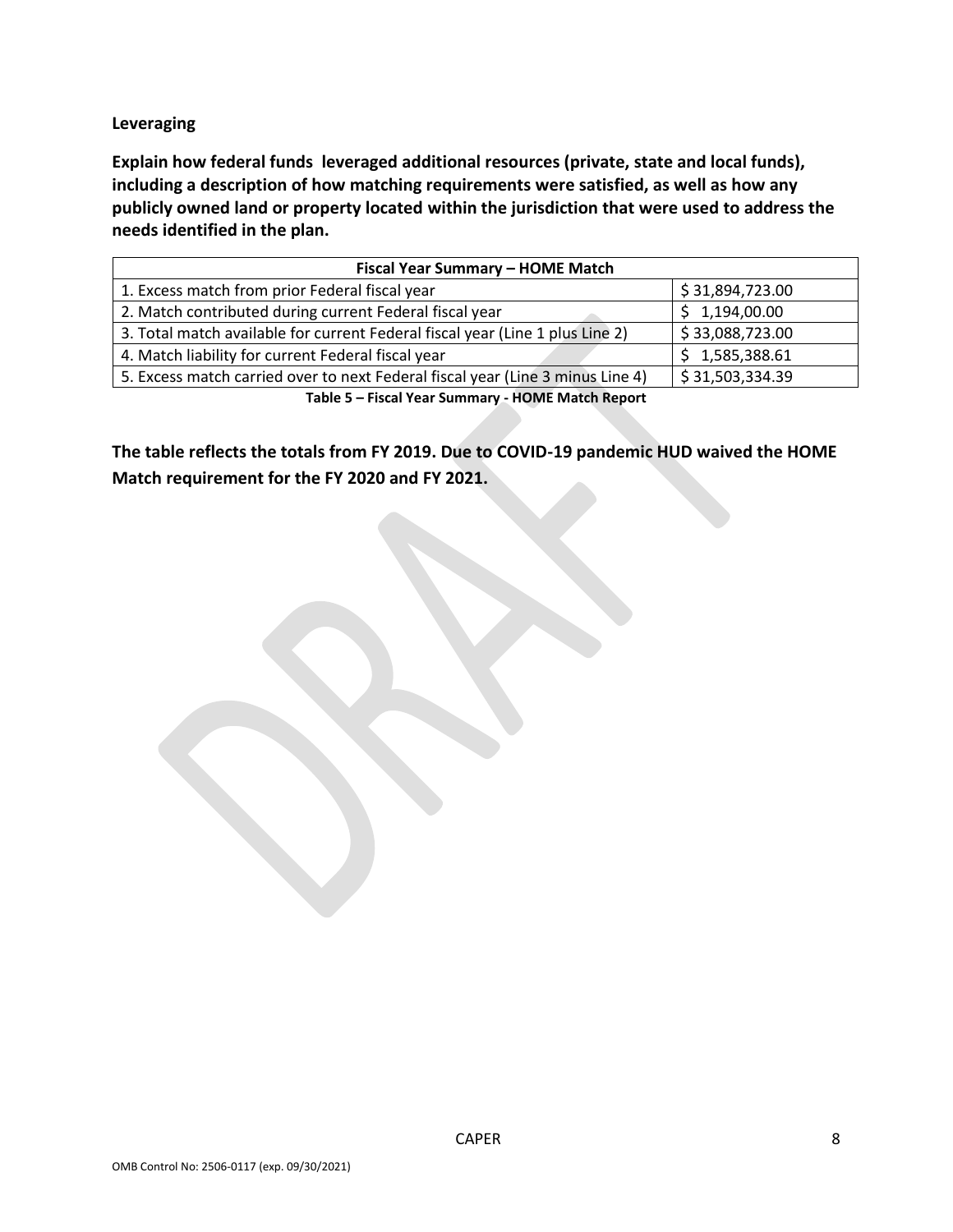| <b>Match Contribution for the Federal Fiscal Year</b> |              |              |                |           |                       |                      |                  |                    |  |
|-------------------------------------------------------|--------------|--------------|----------------|-----------|-----------------------|----------------------|------------------|--------------------|--|
| <b>Project No. or</b>                                 | Date of      | Cash         | Foregone       | Appraised | <b>Required</b>       | Site                 | <b>Bond</b>      | <b>Total Match</b> |  |
| Other ID                                              | Contribution | (non-Federal | Taxes, Fees,   | Land/Real | <b>Infrastructure</b> | Preparation,         | <b>Financing</b> |                    |  |
|                                                       |              | sources)     | <b>Charges</b> | Property  |                       | <b>Construction</b>  |                  |                    |  |
|                                                       |              |              |                |           |                       | Materials,           |                  |                    |  |
|                                                       |              |              |                |           |                       | <b>Donated labor</b> |                  |                    |  |
|                                                       |              |              |                |           |                       |                      |                  |                    |  |

**Table 6 – Match Contribution for the Federal Fiscal Year**

# **HOME MBE/WBE report**

| <b>Program Income</b> – Enter the program amounts for the reporting period |                               |                         |                            |                           |  |  |  |
|----------------------------------------------------------------------------|-------------------------------|-------------------------|----------------------------|---------------------------|--|--|--|
| <b>Balance on hand at begin-</b>                                           | <b>Amount received during</b> | Total amount expended   | <b>Amount expended for</b> | Balance on hand at end of |  |  |  |
| ning of reporting period                                                   | reporting period              | during reporting period | <b>TBRA</b>                | reporting period          |  |  |  |
|                                                                            |                               |                         |                            |                           |  |  |  |
|                                                                            |                               |                         |                            |                           |  |  |  |

**Table 7 – Program Income**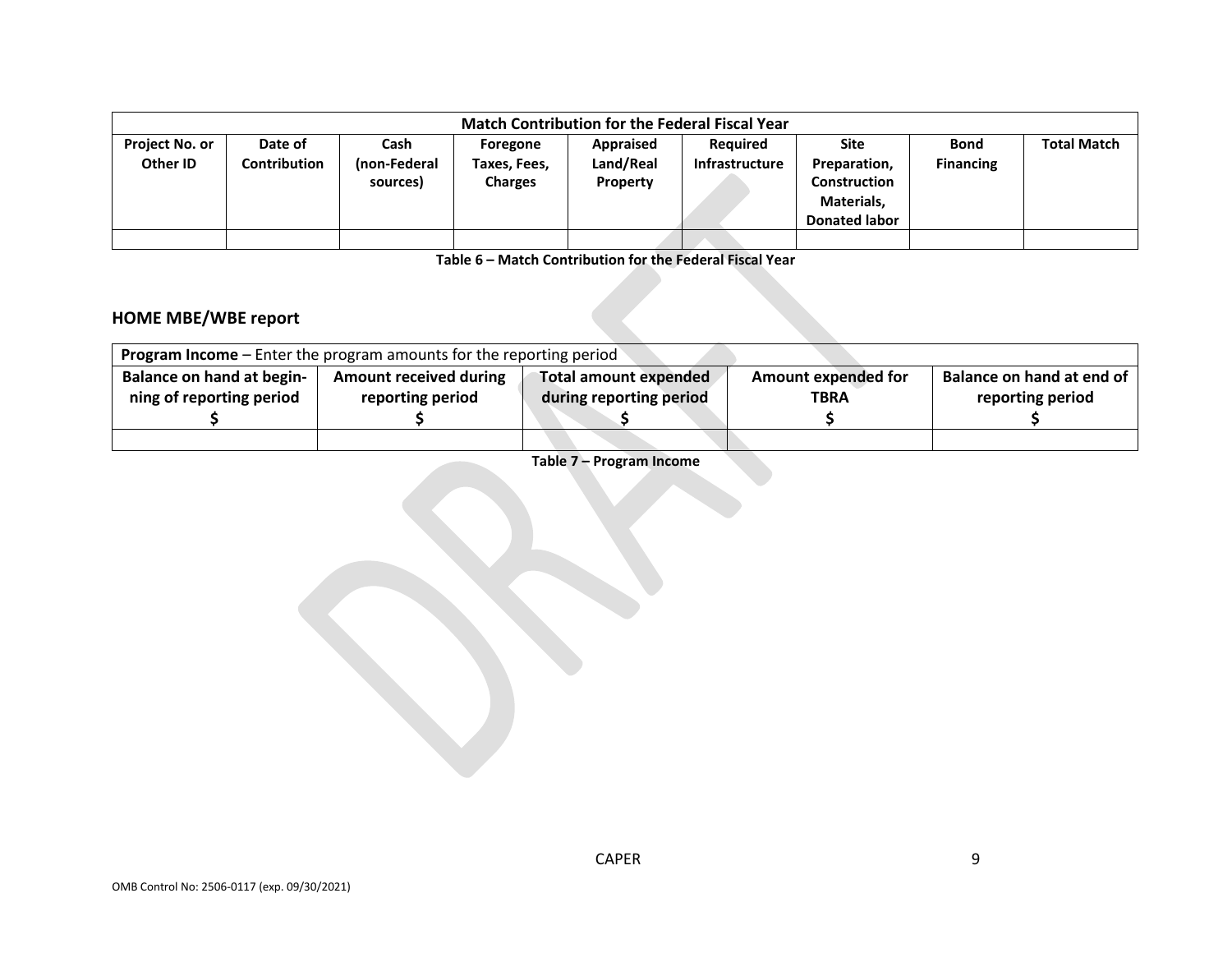|                      |                                                                      | Minority Business Enterprises and Women Business Enterprises - Indicate the number and dollar value |                 |                                      |                 |                   |  |  |
|----------------------|----------------------------------------------------------------------|-----------------------------------------------------------------------------------------------------|-----------------|--------------------------------------|-----------------|-------------------|--|--|
|                      | of contracts for HOME projects completed during the reporting period |                                                                                                     |                 |                                      |                 |                   |  |  |
|                      | <b>Total</b>                                                         |                                                                                                     |                 | <b>Minority Business Enterprises</b> |                 | <b>White Non-</b> |  |  |
|                      |                                                                      | Alaskan                                                                                             | Asian or        | <b>Black Non-</b>                    | <b>Hispanic</b> | <b>Hispanic</b>   |  |  |
|                      |                                                                      | <b>Native or</b>                                                                                    | <b>Pacific</b>  | Hispanic                             |                 |                   |  |  |
|                      |                                                                      | American                                                                                            | <b>Islander</b> |                                      |                 |                   |  |  |
|                      |                                                                      | Indian                                                                                              |                 |                                      |                 |                   |  |  |
| <b>Contracts</b>     |                                                                      |                                                                                                     |                 |                                      |                 |                   |  |  |
| Number               |                                                                      |                                                                                                     |                 |                                      |                 |                   |  |  |
| Dollar               |                                                                      |                                                                                                     |                 |                                      |                 |                   |  |  |
| Amount               |                                                                      |                                                                                                     |                 |                                      |                 |                   |  |  |
| <b>Sub-Contracts</b> |                                                                      |                                                                                                     |                 |                                      |                 |                   |  |  |
| Number               |                                                                      |                                                                                                     |                 |                                      |                 |                   |  |  |
| <b>Dollar</b>        |                                                                      |                                                                                                     |                 |                                      |                 |                   |  |  |
| Amount               |                                                                      |                                                                                                     |                 |                                      |                 |                   |  |  |
|                      | <b>Total</b>                                                         | Women                                                                                               | <b>Male</b>     |                                      |                 |                   |  |  |
|                      |                                                                      | <b>Business</b>                                                                                     |                 |                                      |                 |                   |  |  |
|                      |                                                                      | <b>Enterprises</b>                                                                                  |                 |                                      |                 |                   |  |  |
| <b>Contracts</b>     |                                                                      |                                                                                                     |                 |                                      |                 |                   |  |  |
| Number               |                                                                      |                                                                                                     |                 |                                      |                 |                   |  |  |
| <b>Dollar</b>        |                                                                      |                                                                                                     |                 |                                      |                 |                   |  |  |
| Amount               |                                                                      |                                                                                                     |                 |                                      |                 |                   |  |  |
| <b>Sub-Contracts</b> |                                                                      |                                                                                                     |                 |                                      |                 |                   |  |  |
| Number               |                                                                      |                                                                                                     |                 |                                      |                 |                   |  |  |
| Dollar               |                                                                      |                                                                                                     |                 |                                      |                 |                   |  |  |
| Amount               |                                                                      | .<br>$\mathbf{r}$ . The set of $\mathbf{r}$                                                         | $\sim$          |                                      |                 |                   |  |  |

**Table 8 - Minority Business and Women Business Enterprises**

| Minority Owners of Rental Property - Indicate the number of HOME assisted rental property owners |  |
|--------------------------------------------------------------------------------------------------|--|
| and the total amount of HOME funds in these rental properties assisted                           |  |

|        | <b>Total</b> |                                                   | <b>Minority Property Owners</b>                      |                               |                 |          |
|--------|--------------|---------------------------------------------------|------------------------------------------------------|-------------------------------|-----------------|----------|
|        |              | Alaskan<br><b>Native or</b><br>American<br>Indian | <b>Asian or</b><br><b>Pacific</b><br><b>Islander</b> | <b>Black Non-</b><br>Hispanic | <b>Hispanic</b> | Hispanic |
| Number |              |                                                   |                                                      |                               |                 |          |
| Dollar |              |                                                   |                                                      |                               |                 |          |
| Amount |              |                                                   |                                                      |                               |                 |          |

**Table 9 – Minority Owners of Rental Property**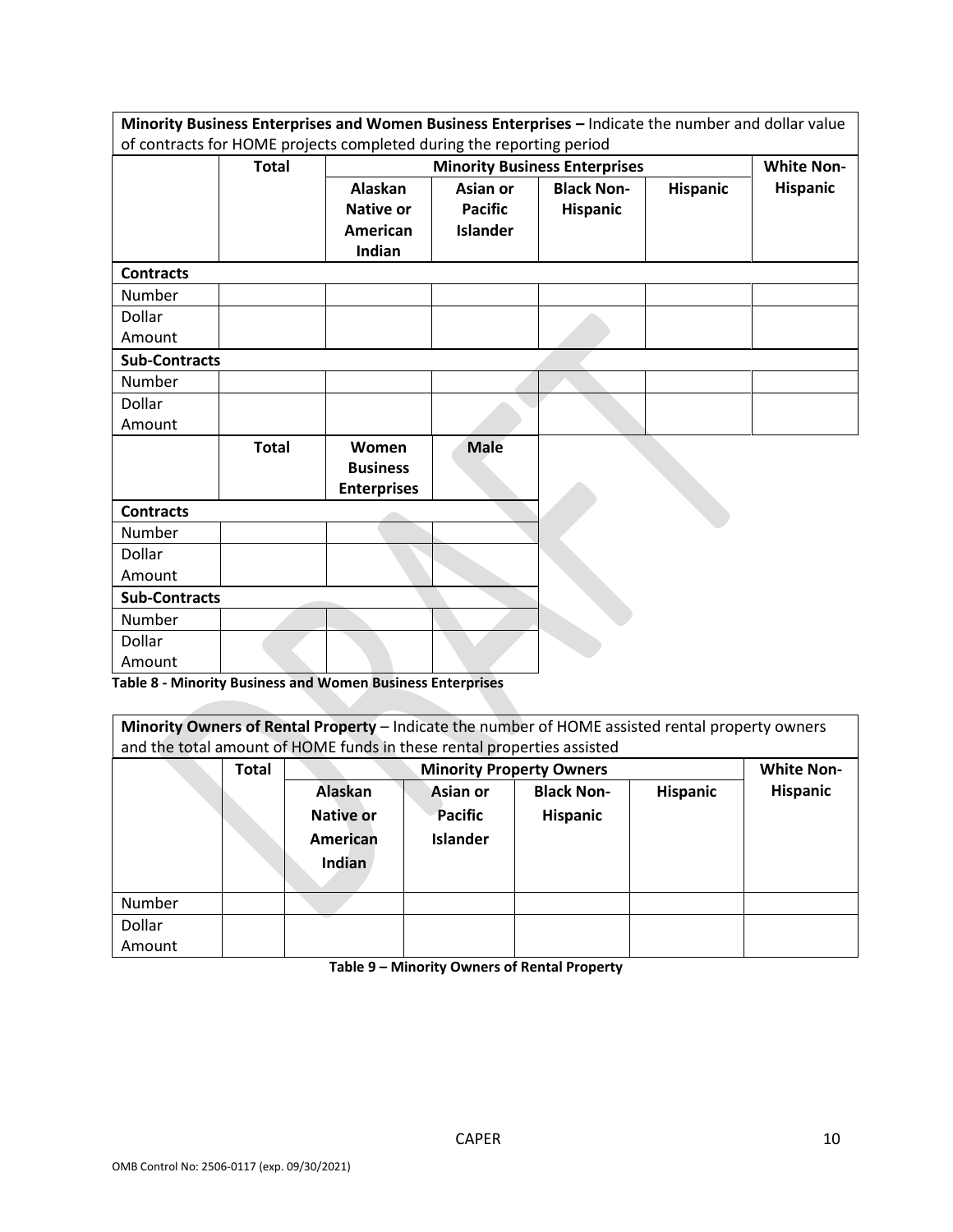| Relocation and Real Property Acquisition - Indicate the number of persons displaced, the cost of |       |                                                           |                                                                                  |                   |                 |                 |
|--------------------------------------------------------------------------------------------------|-------|-----------------------------------------------------------|----------------------------------------------------------------------------------|-------------------|-----------------|-----------------|
|                                                                                                  |       |                                                           | relocation payments, the number of parcels acquired, and the cost of acquisition |                   |                 |                 |
| Parcels Acquired                                                                                 |       |                                                           |                                                                                  |                   |                 |                 |
| <b>Businesses Displaced</b>                                                                      |       |                                                           |                                                                                  |                   |                 |                 |
| <b>Nonprofit Organizations</b><br>Displaced                                                      |       |                                                           |                                                                                  |                   |                 |                 |
| <b>Households Temporarily</b><br>Relocated, not Displaced                                        |       |                                                           |                                                                                  |                   |                 |                 |
|                                                                                                  |       | <b>White Non-</b><br><b>Minority Property Enterprises</b> |                                                                                  |                   |                 |                 |
| <b>Households</b>                                                                                | Total |                                                           |                                                                                  |                   |                 |                 |
| <b>Displaced</b>                                                                                 |       | Alaskan                                                   | Asian or                                                                         | <b>Black Non-</b> | <b>Hispanic</b> | <b>Hispanic</b> |
|                                                                                                  |       | Native or                                                 | <b>Pacific</b>                                                                   | <b>Hispanic</b>   |                 |                 |
|                                                                                                  |       | American                                                  | <b>Islander</b>                                                                  |                   |                 |                 |
|                                                                                                  |       | Indian                                                    |                                                                                  |                   |                 |                 |
|                                                                                                  |       |                                                           |                                                                                  |                   |                 |                 |
| Number                                                                                           |       |                                                           |                                                                                  |                   |                 |                 |

**Table 10 – Relocation and Real Property Acquisition**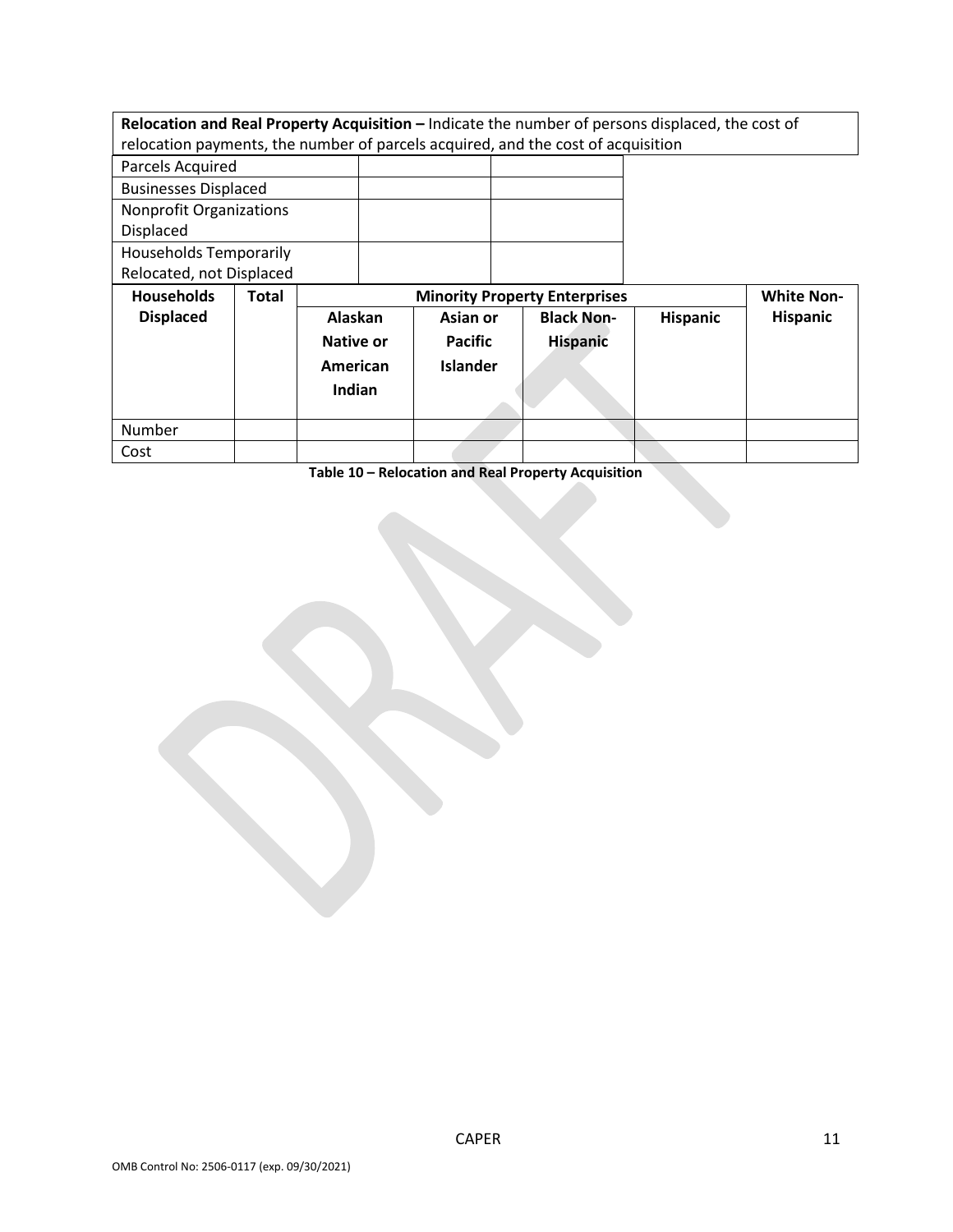# **CR-20 - Affordable Housing 91.520(b)**

**Evaluation of the jurisdiction's progress in providing affordable housing, including the number and types of families served, the number of extremely low-income, low-income, moderate-income, and middle-income persons served.**

|                                          | <b>One-Year Goal</b> | Actual |
|------------------------------------------|----------------------|--------|
| Number of Homeless households to be      |                      |        |
| provided affordable housing units        | 300                  | 35     |
| Number of Non-Homeless households to be  |                      |        |
| provided affordable housing units        | 175                  | 1,000  |
| Number of Special-Needs households to be |                      |        |
| provided affordable housing units        | 54                   | 51     |
| Total                                    | 529                  | 1,086  |

| Table 11 – Number of Households |  |
|---------------------------------|--|
|---------------------------------|--|

|                                        | <b>One-Year Goal</b> | Actual |
|----------------------------------------|----------------------|--------|
| Number of households supported through |                      |        |
| <b>Rental Assistance</b>               | 478                  | 500    |
| Number of households supported through |                      |        |
| The Production of New Units            | 557                  | 100    |
| Number of households supported through |                      |        |
| <b>Rehab of Existing Units</b>         | 115                  | 50     |
| Number of households supported through |                      |        |
| <b>Acquisition of Existing Units.</b>  | 0                    |        |
| <b>Total</b>                           | 1,150                | 992    |

**Table 12 – Number of Households Supported**

## **Discuss the difference between goals and outcomes and problems encountered in meeting these goals.**

Constructing new housing units and developments and providing rehabilitation to existing housing developments is a complex process that is completed over multi-years. Thus, there are a number of HOME-assisted and Documentary Stamp Surtax funded housing development projects which are still in development and as such cannot be counted in this report. Six new housing developments, with a total of 543 units were delivered in 2019. Two rental rehabilitation projects were completed, with a total of 394 units completed in 2019. Miami-Dade funded rehabilitation and new construction activities in FY 2019 with CDBG and/or HOME funds. New construction of affordable housing was also funded with Documentary Stamp Surtax and SHIP funding.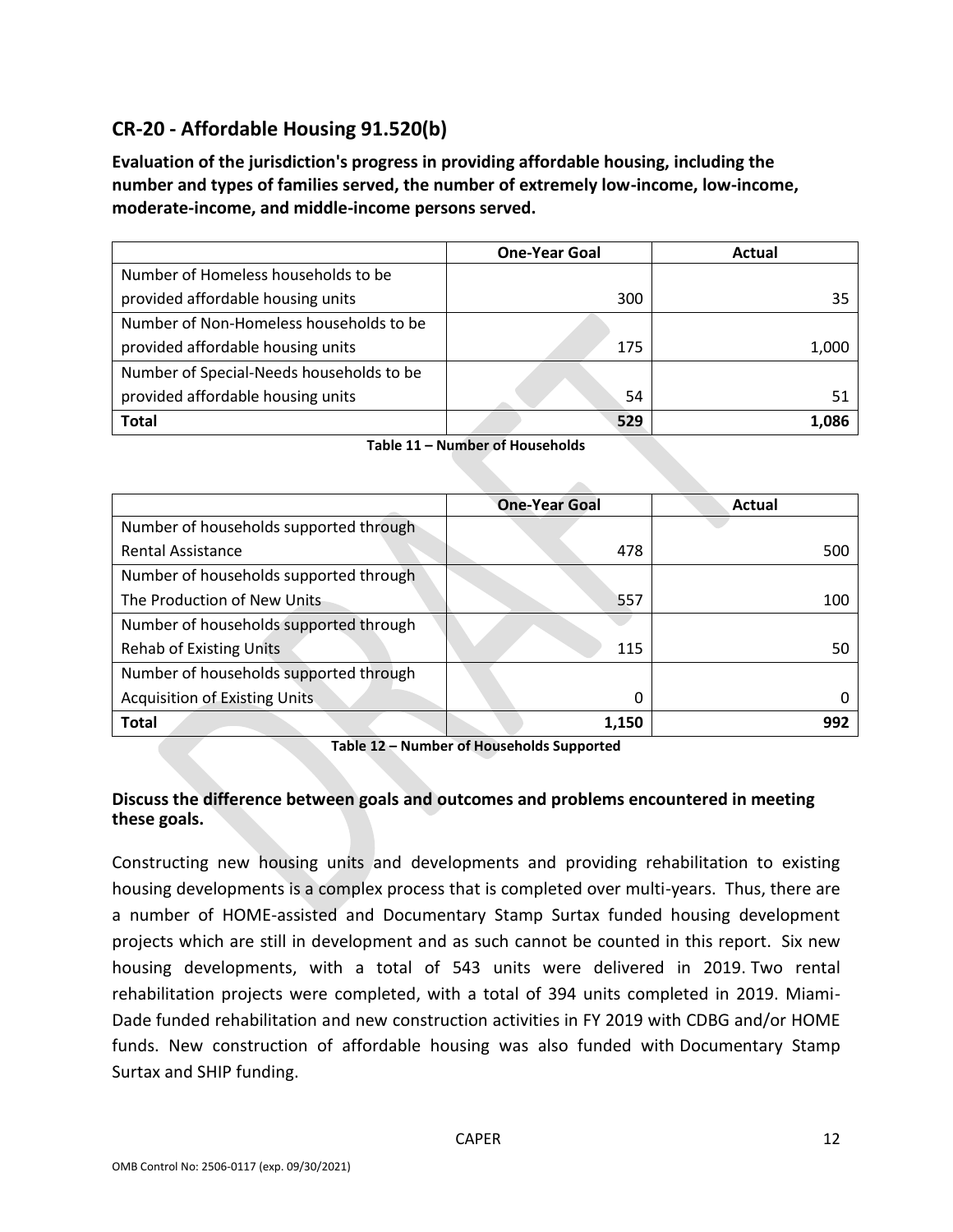## **Discuss how these outcomes will impact future annual action plans.**

In order to ensure timely completion of projects, Miami-Dade County is awarding funding only to those projects that are shovel ready.**Include the number of extremely low-income, lowincome, and moderate-income persons served by each activity where information on income by family size is required to determine the eligibility of the activity.**

| <b>Number of Households Served</b> | <b>CDBG Actual</b> | <b>HOME Actual</b> |
|------------------------------------|--------------------|--------------------|
| <b>Extremely Low-income</b>        | 41                 | 26                 |
| Low-income                         | 34                 |                    |
| Moderate-income                    | 236                | 104                |
| <b>Total</b>                       | 311                | 177                |

#### **Narrative Information**

**Table 13 – Number of Households Served**

Miami-Dade County places a high priority on assisting low-income households to achieve homeownership through providing SURTAX funding to support homebuyer counseling and education programs. Rehabilitation of existing single-family homes and apartment units to provide weatherization, roofing and air conditioning for low- to moderate-income households is another top priority based on the concept of retaining and improving the existing housing stock. The Extremely Low-Income and Very Low-Income populations are Severely Cost Burdened with over 50% of income expended on housing. The Low-Income population is Cost Burdened with between 30% and 50% of income expended on housing needs. Development efforts must still be made to provide more housing stock to address the needs of the Extremely Low-Income, Very Low-Income, and Low-Income populations.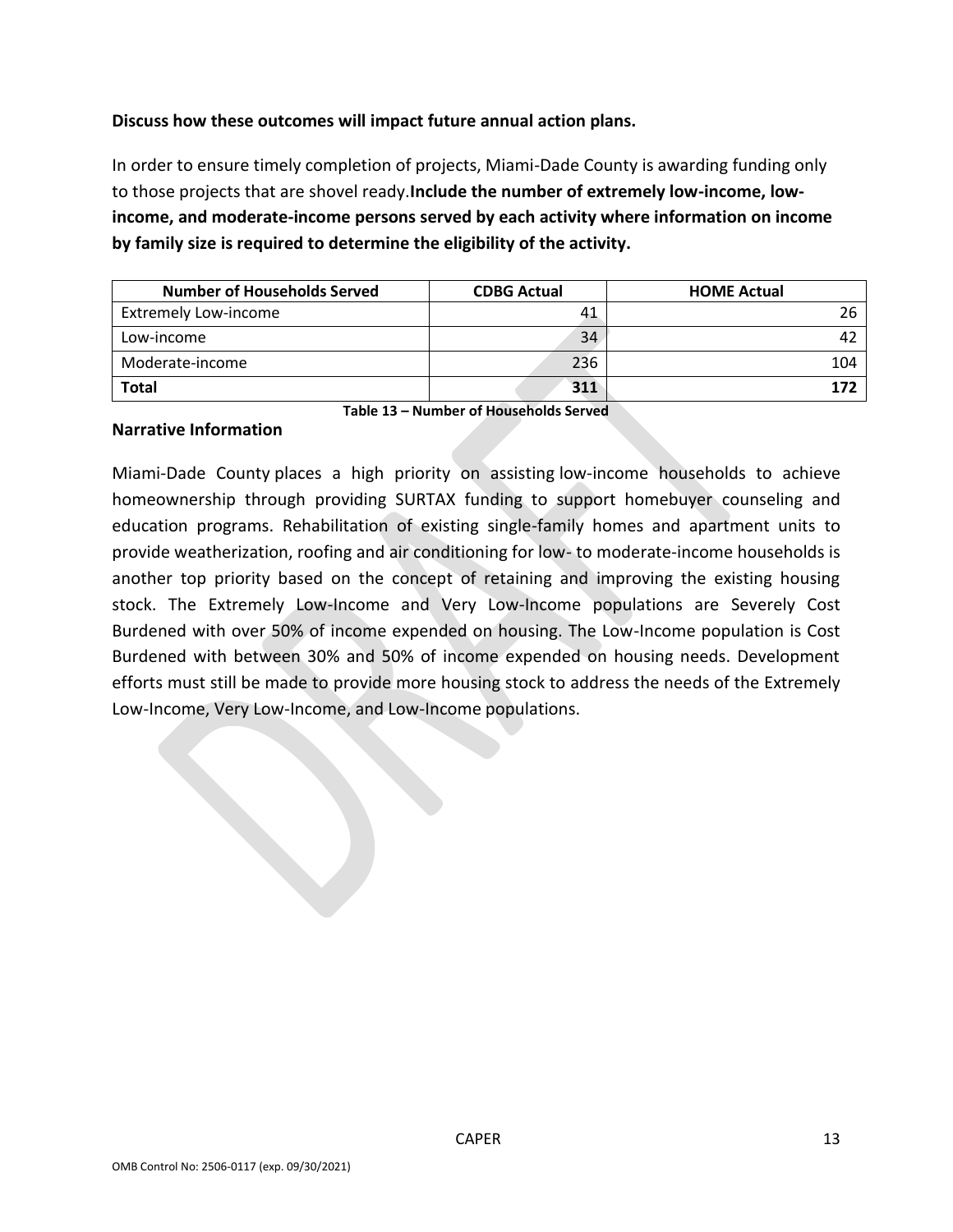# **CR-25 - Homeless and Other Special Needs 91.220(d, e); 91.320(d, e); 91.520(c)**

**Evaluate the jurisdiction's progress in meeting its specific objectives for reducing and ending homelessness through:**

## **Reaching out to homeless persons (especially unsheltered persons) and assessing their individual needs**

Miami-Dade County's Continuum of Care (CoC) has a coordinated entry process. Mobile outreach teams and access points engage unsheltered individuals and families through onstreet, walk-in access points, or through coordination with numerous institutions, including jails, hospitals and crisis units, which frequently encounter homeless persons or those at risk of homelessness. Requests for service(s) are also received through the CoC's toll-free, tri-lingual Homeless Helpline which not only provides access to homeless services, but also prevention services including legal services, rent in arrears, and counseling. The Homeless Helpline is advertised at police stations, social service agencies, and other locations frequented by homeless persons, including webpages, social media and radio and tv ads.

Access points use the Homeless Management Information System (HMIS) to record universal data elements and vulnerability. This year we changed our orders of priority for referral to Permanent Housing to prioritize seniors and persons identified by the CDC to be at greater risk of death with COVID-19. Our second priority includes youth; vulnerable families; persons with homeless longevity; person fleeing DV or Human Trafficking; and, persons with high jail, hospital, foster care and other system involvement. The Homeless Trust also utilizes a Housing Coordinator to match our most vulnerable referrals into vacant apartments subsidized by the Permanent Supportive Housing (PSH) and the ESG program. The CoC has prioritized Chronically Homeless (CH) individuals/families for PSH.

The CoC, through local Food and Beverage Tax funding, also provides specialized outreach services to hard-to-serve homeless persons who frequently refuse all assistance by providing clinical and psychiatric services, including psychotropic medications, to facilitate housing placements for chronically homeless persons with severe mental illness, with a contracted goal requiring a reduction in the chronic homeless population. Enhancements have also been made to the community's only homeless day center to evolve it from a service focused entity to one that is more housing focused.

The CoC also partners with Thriving Mind (TM), the state's Managing Entity for Substance Abuse and Mental Health, to pilot several programs in collaboration with local law enforcement, which prioritize chronically homeless substance abusers and opioid users who have typically refused all services targeting them for behavioral health treatment services, and ultimately, permanent housing.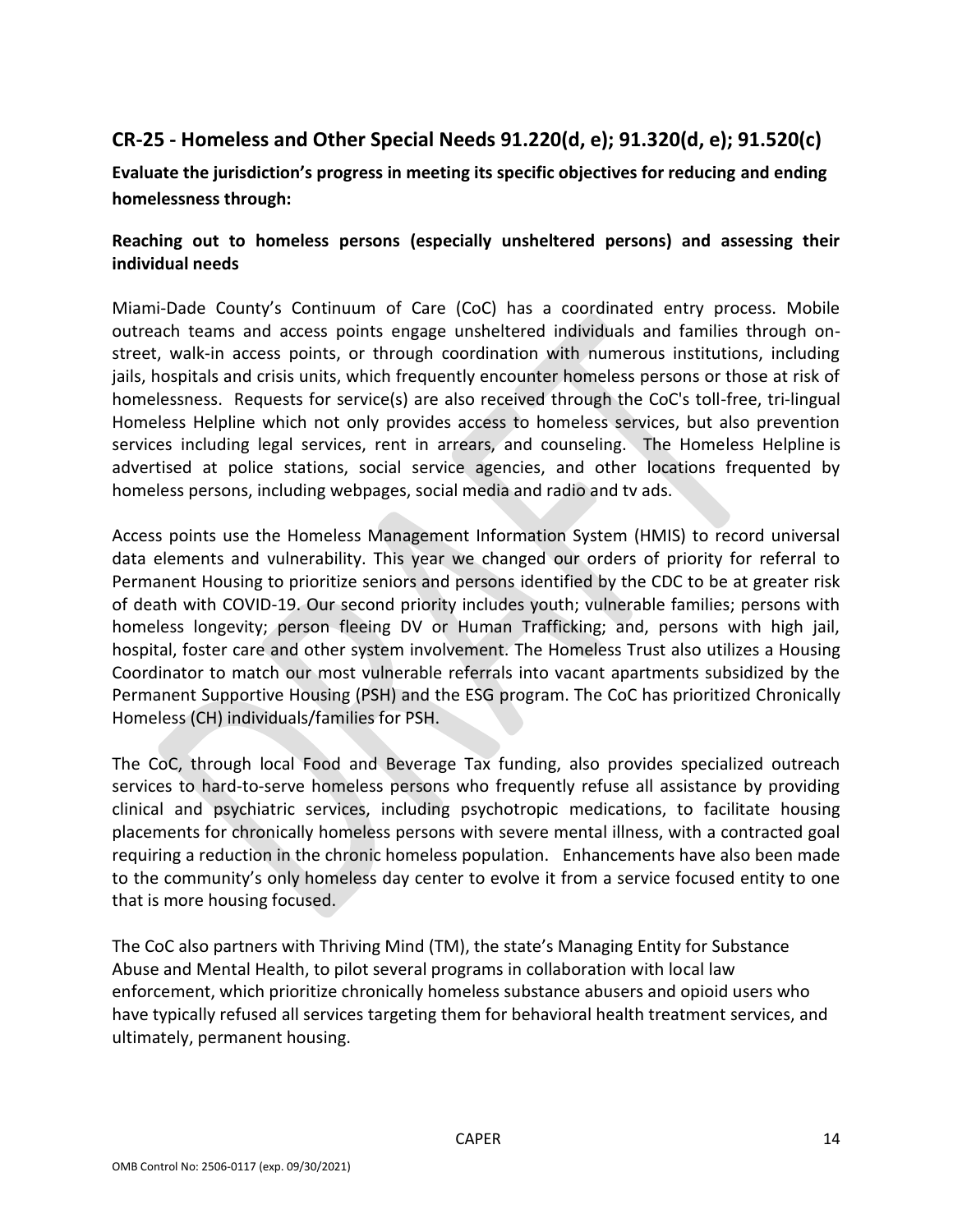Targeted outreach efforts have also occurred regularly at homeless hotspots incorporating a broader range of partners, including mobile outreach teams, rapid re-housing providers (including housing navigators), TM, and the area Workforce Investment Board. As part of the strategic plan to end homelessness, the County works closely with the United States Department of Veteran Affairs (VA), the Public Child Welfare Agency (PCWA), Miami-Dade County Public Schools, Public Defender and courts. Mobile health and behavioral health providers, including Substance Abuse and Mental Health Services Administration (SAMHSA) funded Projects for Assistance in Transition from Homelessness (PATH), VA Outreach workers, and youth services providers routinely coordinate with mobile outreach teams to quickly triage unsheltered persons. Additionally we host By Name List (BNL) meetings to make referrals, check on the status of referrals with no move-in date, and discuss the need to provide bridge housing opportunities for households who need more than 12 months of rental assistance to resolve their housing crisis.

The CoC conducts bi-annual homeless counts and an annual Point in Time (PIT) Survey of homeless households who are sheltered and unsheltered in order to identify needs and gaps in the homeless system and shape the County's funding priorities. The sheltered count includes households who reside in emergency shelter, hotels, transitional housing or safe havens. In order to identify the unique needs of the homeless youth population, the County has also conducted six (6) unaccompanied homeless youth service counts to assess the extent of youth homelessness and identify service needs. The County's youth-focused count, iCount, included an enumeration study involving comprehensive outreach, and utilized social media to advertise the specialized PIT Survey. Participation from the Miami-Dade County Public Schools system, Miami Homes for All, Inc. (a local housing advocacy non-profit), University of Miami and other partners continue to make the youth count a success. The Homeless Trust also participates in the A Way Home America (AWHA) Community Dashboard to better measure our progress on effectively ending youth homelessness.

The Homeless Trust continues to participate in HUD Technical Assistance with AWHA and CSH.

## **Addressing the emergency shelter and transitional housing needs of homeless persons**

The Homeless Trust has received technical assistance (TA) on system rightsizing to ensure our resources appropriately match community needs. As a result, we have added shelter for youth, created a TH:RRH program for youth, and reallocated Transitional Housing to create more PH.

Technical Assistance provided through U.S. HUD has also facilitated a review of the CoC's TH programs, and a Systems Mapping for the entire homeless system, as well as the youth homeless system, in particular.

We are requesting Health and Human Services provide us access to the vacant Krome Detention facility to create new permanent housing for unsheltered sex offenders that cannot access shelter due to the nature of their crimes and local residency restrictions.

The Trust continues its policy of ensuring that families with minor children are provided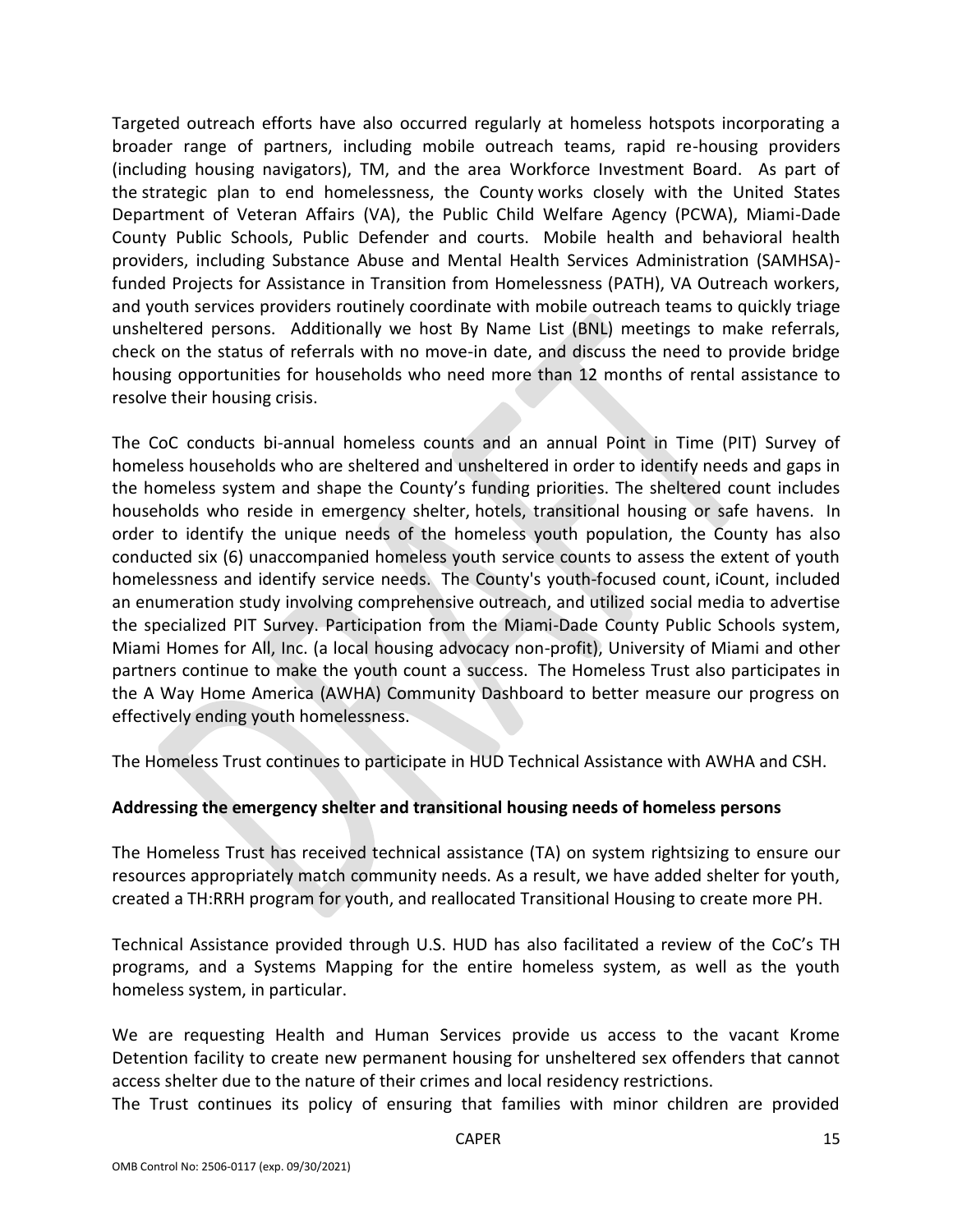immediate access to ES, and fund Hotel/Motel when shelter is not available. We strengthened strategies to divert families by screening them at access points and providing mediation and relocation assistance.

As mentioned previously, the CoC has partnered with the state's Managing Entity for Substance Abuse and Mental Health to prioritize homeless households for behavioral treatment services when it is requested by the client, while at the same time reducing the CoC's transitional housing portfolio to enhance permanent housing. Miami-Dade's CoC has shed much of its TH portfolio, and as a result, increased PH and seen tremendous reductions in total homelessness without a corresponding increase in unsheltered homelessness. In fact, our total homeless numbers are at record lows.

The CoC has also worked to better engage the Domestic Violence (DV) system, which includes dedicated ES and TH, to better understand the intersection between DV and homeless systems and find efficiencies, improve coordinated entry, and provide survivors greater choice between TH and RRH interventions. As a result, Miami-Dade Community Action and Human Services (CAHSD,) a DV provider, gained ESG RRH funding.

The VA has also enhanced and diversified its GPD TH portfolio, adding additional GPD beds, with a mix of Service Intensive Transitional Housing, Clinical Treatment, Bridge Housing, Low-Demand Housing and Hospital to Housing.

In short, the CoC is increasingly focused on U. S. HUD's System Performance Measures and reducing the length of stay of individuals and families who experience homelessness by: 1) reallocating existing U.S. HUD and Food and Beverage Tax-funded resources to create Permanent Supportive Housing using a Housing First model; 2) increase Food and Beverage Tax funding for emergency shelter serving unaccompanied youth and parenting youth; 3) identifying additional financial resources or homeless set-asides to increase our permanent housing and rapid re-housing inventory, 4) dedicating state Unified Homelessness Challenge Grant funds to youth RRH; and 5) scaling up landlord recruitment and retention activities through the creation of a Risk Mitigation Fund, implementation of a Landlord Hotline, hiring of a Lead Landlord Coordinator to recruit and retain landlords and develop a curriculum/certification program for provider-based navigators in ES and TH.

**Helping low-income individuals and families avoid becoming homeless, especially extremely low-income individuals and families and those who are: likely to become homeless after being discharged from publicly funded institutions and systems of care (such as health care facilities, mental health facilities, foster care and other youth facilities, and corrections programs and institutions); and, receiving assistance from public or private agencies that address housing, health, social services, employment, education, or youth needs**

The Miami-Dade County CoC's plan includes homeless prevention programs, funded by Emergency Solutions Grant (ESG) funding, the State and the Homeless Trust. Initiatives are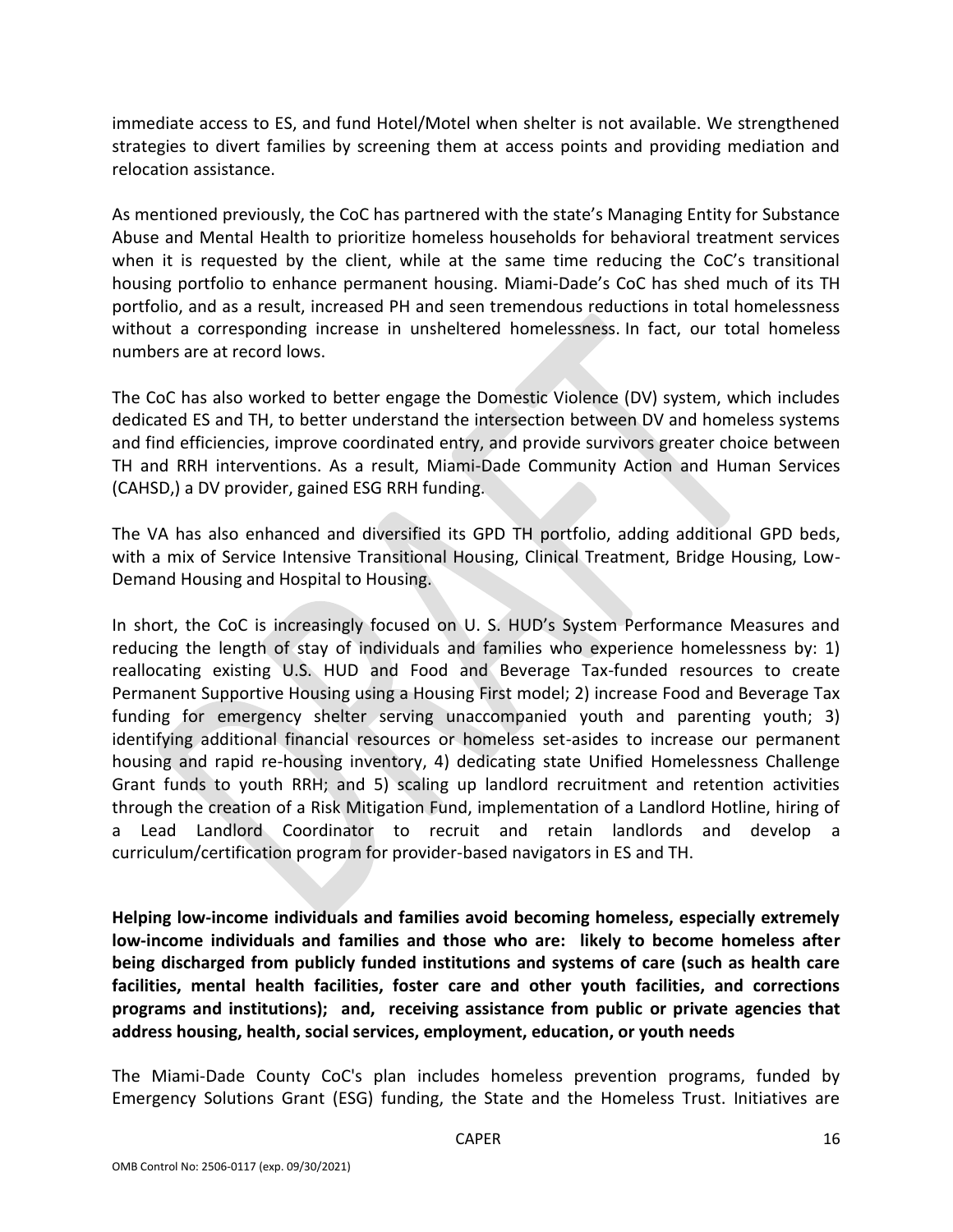based on best practice models and include a centralized process to request assistance (toll-free Homeless Helpline) and legal services for landlord mediation and client education funded by the local Food and Beverage Tax. The CoC locally funds RRH/Permanent Housing (PH) programs and through CoC coordination efforts with ESG recipients, all three local entitlement jurisdictions prioritize allow for Homeless Prevention (HP), as do three State Housing Initiatives Partnership communities which have coordinated with the Trust on both RRH and HP. All ESG subrecipients participate in the CoC's HMIS, facilitating trend analysis, planning and resource allocation by the CoC. Coordination with the local FEMA Emergency Food and Shelter Program further allows leveraging of ESG and CoC Homeless Prevention funding. In 2018, the CoC successfully partnered with the Florida Department of Children and Families and its Managing Entity, Our Kids, and two Public Housing Agencies to secure 109 Family Unification Program Vouchers, to assist youth exiting foster care, as well as families needing reunification or at-risk of separation due to a lack of housing.

The CoC's Community Plan to End Homelessness includes a Memorandum of Agreement (MOA) establishing discharge policies for agencies serving persons at risk of homelessness. Following a lengthy planning process focused on special populations, including individuals in crisis units, hospitals, jails, or aging out of foster care, the CoC Lead Agency's Board and the Board of County Commissioners (BCC) approved an MOA on February 5, 2008 (Resolution No. R-117-08) that was executed by more than a dozen organizations, including the Miami-Dade Homeless Trust; Department of Corrections and Rehabilitation; Florida Department of Children and Families; State of Florida 11th Judicial Circuit; Jackson Memorial Hospital/Public Health Trust; Our Kids, Inc. Foster Care; the State Attorney's Office; and six mental health agencies, including receiving facilities. A total of 12.7 Full Time Equivalents (FTE), including a MOA coordinator, outreach workers and housing specialists are funded by the Homeless Trust to enhance coordination, ensure collaboration among the agencies listed and assist in identifying resources for individuals who are about to be discharged. Two of the positions are located at the Criminal Courthouse and they work closely with the State Attorney's Office and Police and Corrections Departments to coordinate alternatives to incarceration for the mentally ill in order to pursue other discharge options. Mental Health Crisis units contact the CoC-funded MOA coordinator prior to patient discharge when placement options are not readily available. Referrals are coordinated into crisis outplacement beds funded by the State through the CoC.

**Helping homeless persons (especially chronically homeless individuals and families, families with children, veterans and their families, and unaccompanied youth) make the transition to permanent housing and independent living, including shortening the period of time that individuals and families experience homelessness, facilitating access for homeless individuals and families to affordable housing units, and preventing individuals and families who were recently homeless from becoming homeless again**

The goal of the CoC is to transition all homeless persons into permanent housing, support retention in permanent housing, and prevent returns to homelessness. Referrals to all ESG,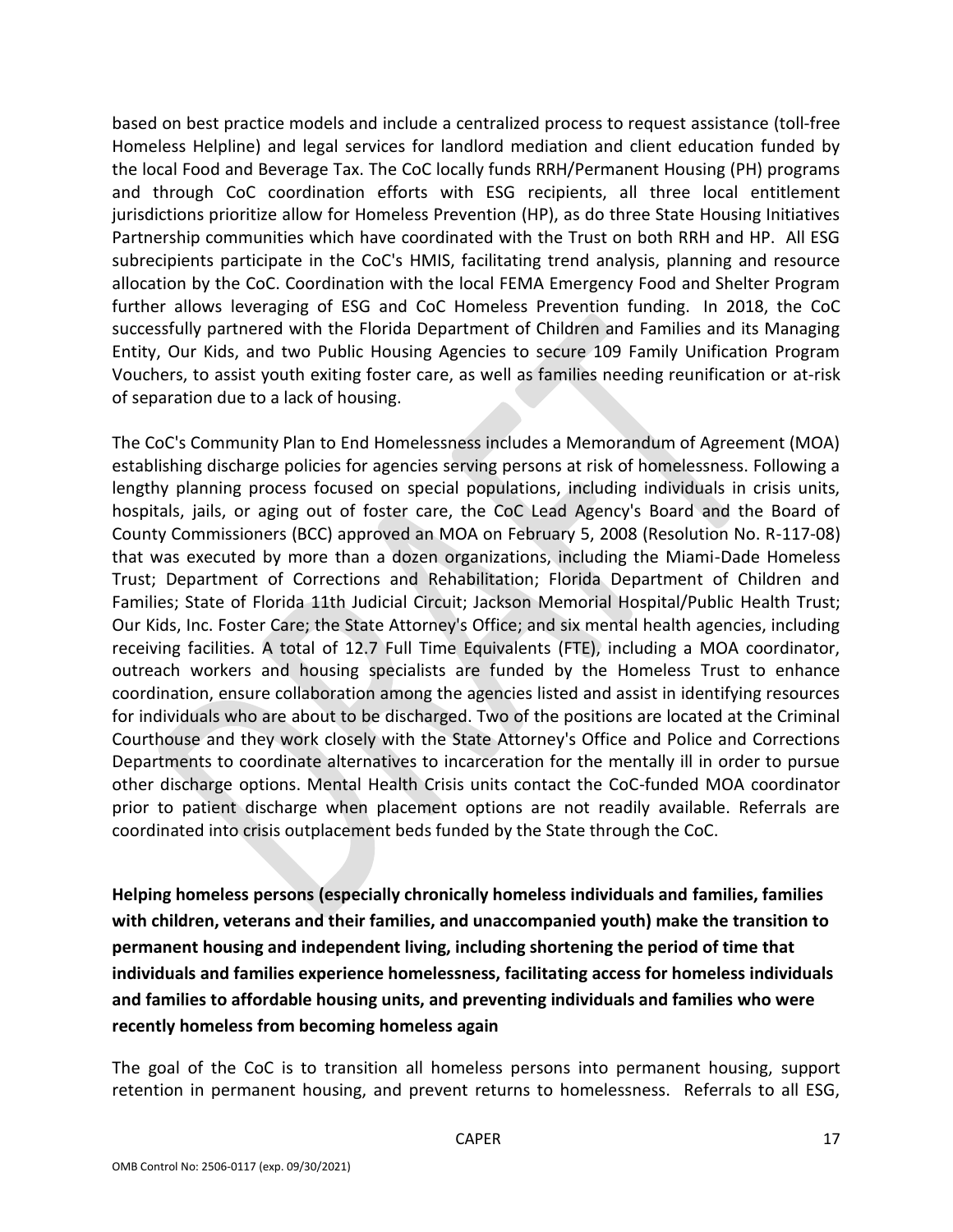Permanent Supportive Housing (PSH) and Other Permanent Housing (OPH) are made by the Homeless Trust's Housing Coordinator. The CoC has adopted new priorities for referral to PH to ensure seniors and persons at greatest risk of death with COVID-19 are prioritized for rental assistance. We scaled up Rapid Rehousing (RRH), short- to medium term rental assistance with supportive services, to assist households in making the transition to permanent housing and independent living, adding additional providers through CARES Act funding. Resources including HUD-CoC grants, Emergency Solutions Grants (ESG), HOME, State Housing Initiatives Partnership (SHIP) funds, Emergency Food and Shelter Program (EFSP) funds, Challenge Grant and local Food and Beverage Tax (F&B) funding are leveraged to maximize the number of households able to receive assistance.

Targeted By-Name List (BNL) meetings are used to troubleshoot barriers to housing, with attention payed on reducing referral to placement time.

Higher level systems work, including policy development, takes place as part of Continuum of Care (CoC) Board and Committee meetings, and working groups, including through the annual CoC gaps and needs assessment process. There is participation from a wide range of stakeholders, including health, human services, employment and housing providers, and others. The CoC analyzes system performance which looks at the length of time persons remain homeless, the number of homeless persons, the percentage of homeless persons who exit into permanent destinations, our ability to increase employment and non-employment income for persons who come in contact with our system, and returns to homelessness quarterly. Performance is reviewed by the CoC's Subcommittee, Housing and Services Development Committee, and Board to ascertain the system's effectiveness and help us to plan strategies that continue to improve performance. This year the CoC added a CoC committee to look at and analyze system performance data.

The Trust also worked closely with Miami-Dade's four (4) Public Housing to create new permanent housing opportunities, partnering on Family Unification Program (FUP) vouchers, Housing Choice Vouchers, including vouchers for non-elderly disabled households and PSH move-ups, Project Based Vouchers, and Public Housing units. The Trust has also worked to further its Multifamily Homeless Preference with HUD-assisted properties and secured additional units through partnerships with tax credit developers supported by Florida Housing Finance Corporation.

The Homeless Trust has also made significant investments to recruit and retain landlords in what is a very tight housing market. Steps have included the hiring of a Lead Landlord Coordinator to secure new landlord leads and coordinate the uniform training of all housing navigators, the creation of a Risk Mitigation Fund, and the implementation of a Landlord Hotline.

Beyond housing, a wide range of services are provided through mainstream partners. An MOU is executed with the Early Learning Coalition to ensure priority placement for homeless children. Head Start programs operate at our two Homeless Assistance Centers with families being able to continue accessing services post discharge. CareerSource, the local workforce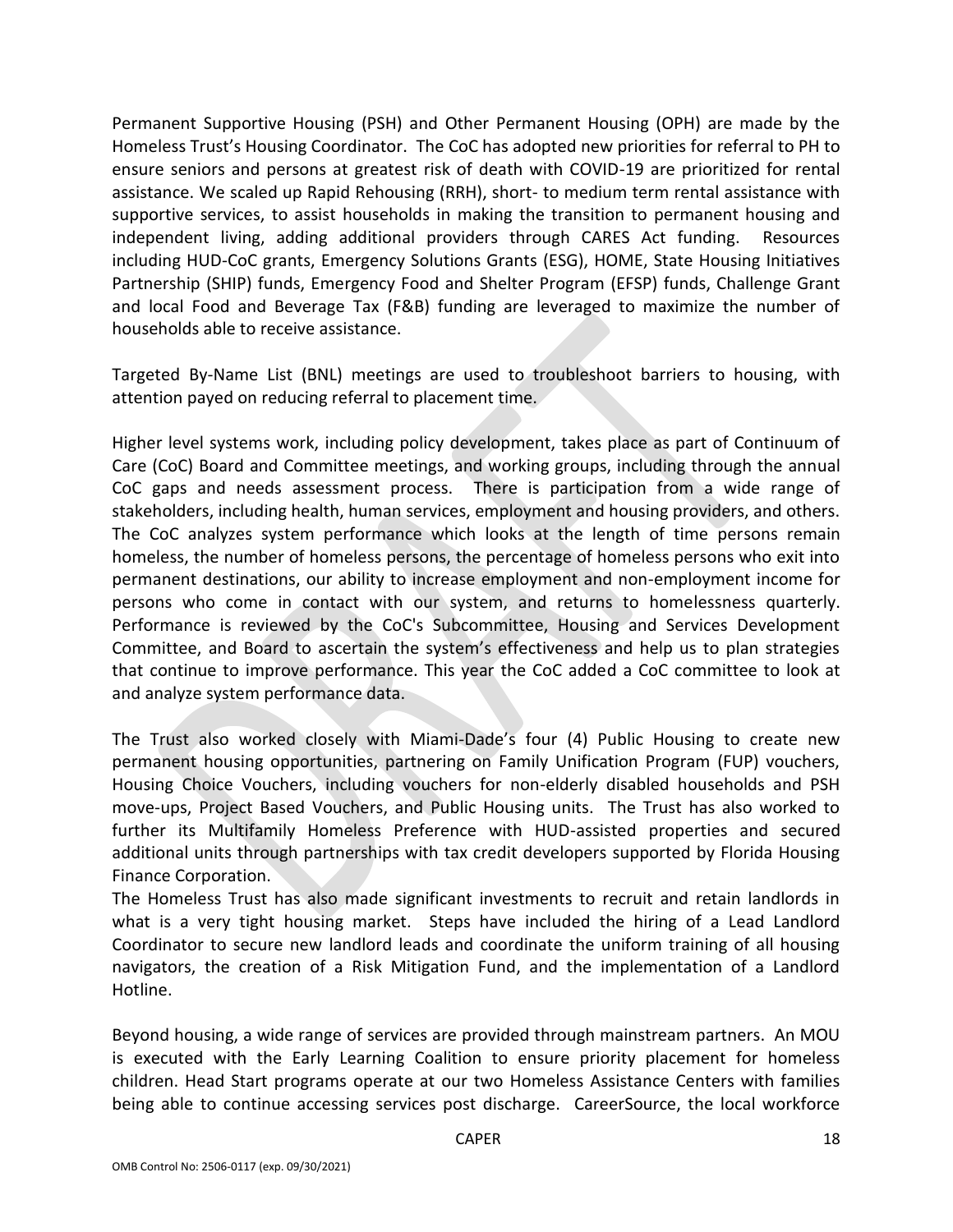investment board, operates out of several of our crisis housing facilities providing training and supportive employment opportunities. We are also partnered with a number of Federally Qualified Health Centers, providing clients quick access to health services. The CoC is also an active partner with the state's mental health managed care organization, coordinating services for the severely mentally ill and substance abusers.

### Chronically Homeless Individuals and Families

CoC Orders of Priority prioritize chronically homeless individuals/families for referral to PSH. The Trust also created a Move-Up Assessment Tool in partnership with local PHAs, and implemented preferences, enabling us to move stable PSH households into homeless OPH, opening new PSH slots for chronically homeless households. We also developed an Affordable Housing Tool for referral into OPH programs that do not have a Move-Up preference, which allows us to refer sheltered and unsheltered persons. Specialized outreach teams with psychiatric nurse practitioners and other medical staff able to provide a high level of case management and more clinical engagement were enhanced, a pilot program providing treatment and housing to serve chronic substance abusers was initiated together with the managing entity for substance abuse and mental health, and SAMSHA PATH programming was retooled to better target chronically homeless unsheltered individuals.

### Families with Children

Homeless Trust policy dictates that no family with minor children will remain unsheltered. The Trust funded new joint ES:RRH to support families with minor children and move households in crisis housing quickly to permanent housing. New RRH to serve families with children was also created through reallocation in the 2018 CoC Program Competition. Newly awarded Mainstream Voucher for non-elderly disabled households and renovated Public Housing is also being used to serve families with children, as well as single adults/couples.

### Veterans

In June 2018, the Trust, in partnership with the Miami VA and a network of committed partners and providers, became one of only a handful of communities designated by U.S. HUD, USICH and the VA to Effectively End Veteran Homelessness. To achieve this designation, the CoC coordinated a Rapid Results Boot Camp to work with the VA, Supportive Services for Veteran Families (SSFV), Veterans Affairs Supportive Housing (VASH) providers, and local Housing Authorities to coordinate services for homeless veterans. Vets are quickly identified through designated access point and provided immediate shelter. Scaled up housing resources include HUD VASH, Project Based VASH, HUD CoC, new tax credit developments, SSVF, Section 8, Grant Per Diem and dedicated crisis housing for veterans. Referrals of chronically homeless veteran's ineligible for VASH, are prioritized. All SSVF and grant per diem providers currently participate in HMIS. Miami-Dade continues to work collaboratively to sustain the infrastructure and systems to ensure veteran homelessness is rare, brief and one-time.

### Unaccompanied Youth

We are currently part of the AWHA Grand Challenge. Last year, Miami-Dade embarked on a 100-Day Challenge to end youth homelessness. Youth Access Points have been established and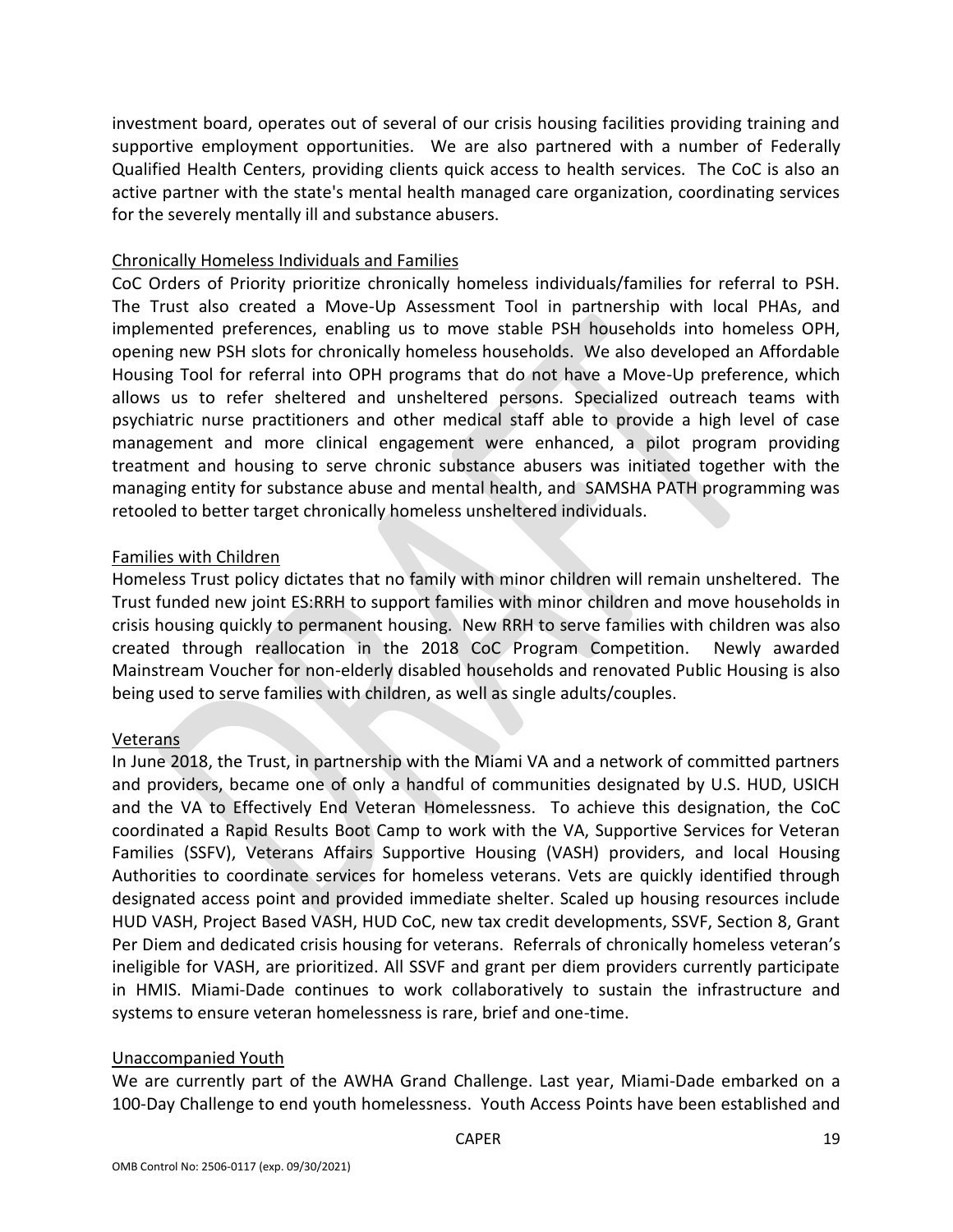a process has been put in place to assist youth in need of crisis housing after business hours. Dedicated youth and parenting youth emergency shelter beds are funded through the Trust's local F&B Tax, and proposals are being solicited for dedicated RRH for youth using both local and state resources. In partnership with the Public Child Welfare Agency, newly awarded Family Unification Program vouchers are assisted unaccompanied youth with rental assistance and support services. Additional youth with lived experience are also participating in decision making. A new TH:RRH project for unaccompanied youth was funded through reallocation in the 2018 HUD CoC Program Competition. The CoC also participates in the Away Home America Community Dashboard to prevent and end homelessness among young people.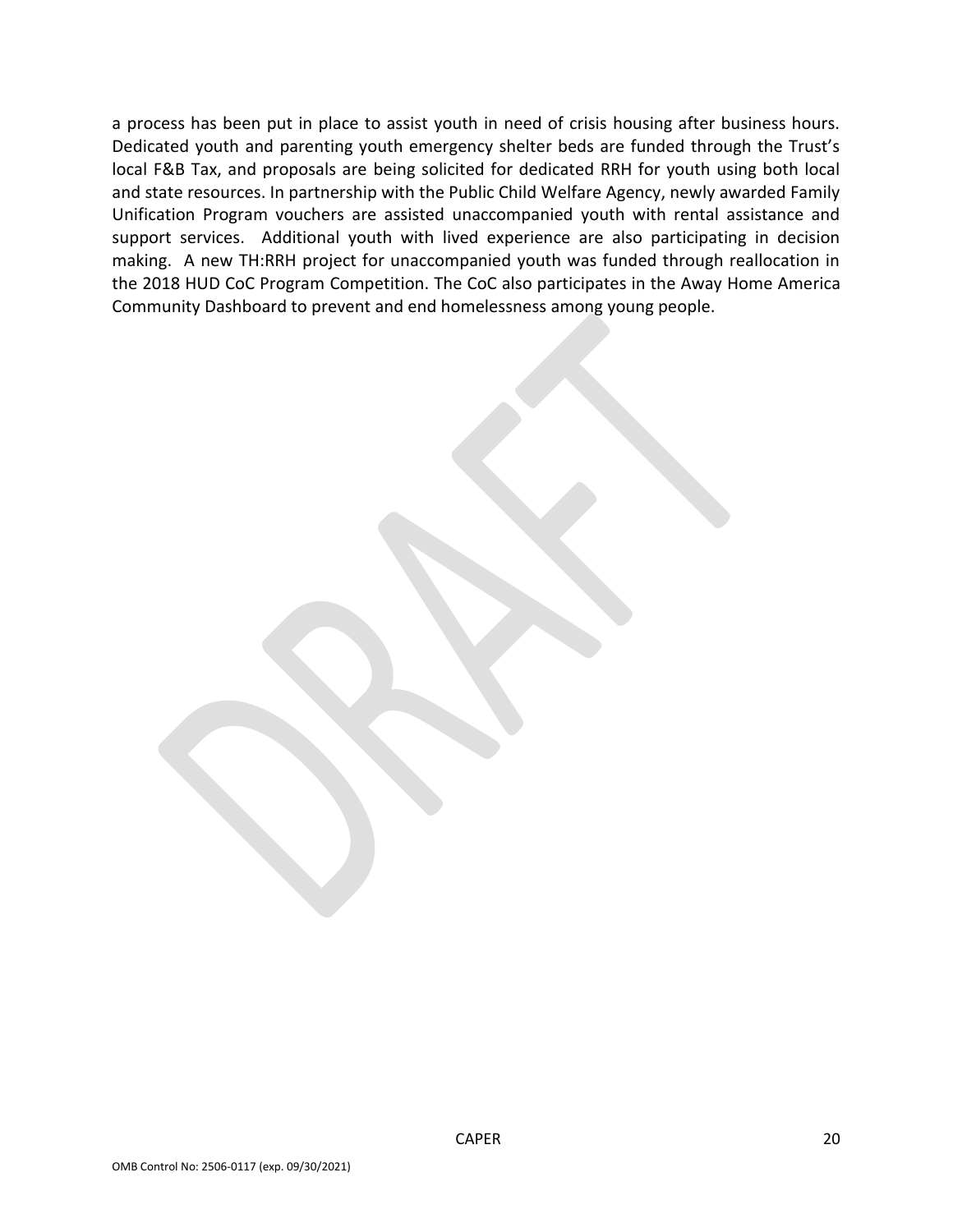# **CR-30 - Public Housing 91.220(h); 91.320(j)**

Miami-Dade County Public Housing and Community Development Department (PHCD) is one of the ten largest public housing agencies in the nation. It has 110 public housing developments throughout Miami-Dade County and provides support services to improve the quality of life of its housing residents, including Section 8 Housing Choice Voucher (HCV) and Public Housing programs.

PHCD has managed a redevelopment program to upgrade public housing through major rehabilitation or new construction of its public housing sites. PHCD has worked in partnership with developers using a mixed-income and a mixed-finance development approach, and to date has completed construction or is in the process of completing approximately 3,000 units out of approximately 9,575 public housing units. Redevelopment has included the development of new affordable housing units, as well as, rehabilitation or new construction of public housing units.

The average age of PHCD's public housing is over 40 years old. Accordingly, there is a critical need to redevelop these properties which are outdated from a design standpoint, and to as well as improve major building systems. PHCD wishes to expedite its redevelopment of its Public Housing portfolio using HUD's Rental Assistance Demonstration (RAD) program and take advantage of the debt and equity funding available to address immediate and long-term capital needs. On August 30, 2019, Miami-Dade County and PHCD Director submitted to HUD a letter of interest to reserve 6,426 units for the Public Housing and Community Development Department (PHCD) for redevelopment. Subsequently, on December 13, 2019, PHCD submitted its RAD Application to HUD to undertake a RAD portfolio conversion. On March 22, 2019, HUD awarded PHCD a RAD portfolio application approval of all 6,426 public housing units which will benefit from redevelopment in participating in the RAD Program.

PHCD continues to utilize Low Income Housing Tax Credits (LIHTC) and local Documentary Stamp Surtax funding to rehabilitate and redevelop public housing sites. Additionally, PHCD continues to allocate a substantial amount of State and local funds to rehabilitate and preserve public housing units. LIHTC continues to be one of the most expeditious ways to redevelop public housing sites. The capital budget for Public Housing is inadequate to meet the tremendous rehabilitation needs of the 8,400 units in Miami-Dade County's public housing stock.

PHCD continues to implement Section 3 programs to encourage developers to utilize residents of public housing as potential employees. PHCD employs service providers to enhance services available to public housing residents, such as tutoring, free meals, afterschool programs, and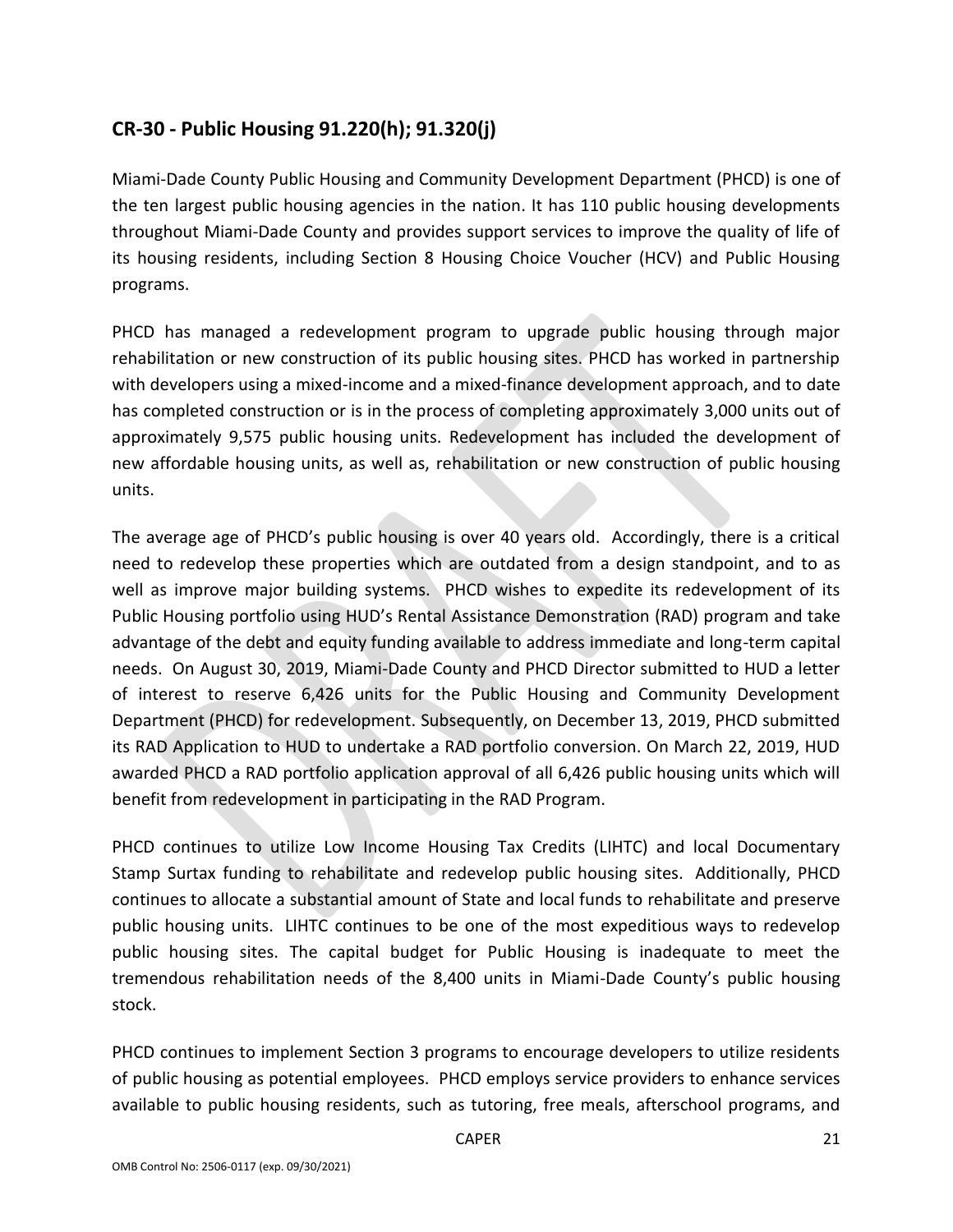technology initiatives. The redevelopment of the Liberty Square housing site is on-going, with Phases 1 and 2 complete and construction under way in Phase 3. The Liberty Square housing site is the County's largest and oldest public housing site in the southeastern United States, built in 1937. Liberty Square has experienced physical deterioration and continual crime and public safety issues. In 2016, a developer was selected through a competitive Request for Applications process and awarded the contract by the Board of County Commissioners to redevelop the Liberty Square public housing site and Lincoln Gardens, a vacant nearby public housing site. The first phase/block one at the northwest corner of redeveloped mixed use and public housing at the Liberty Square site opened for occupancy by public housing residents in 2019. Leasing has begun on the Liberty Square phase one affordable/workforce units. Phase 2/block 2 construction began in December 2019, and Phase 3 construction has begun. Redevelopment of the remainder of the Liberty Square site will occur over the next few years and includes Crime Prevention Through Environmental Design (CPTED) principles.

# **Actions taken to encourage public housing residents to become more involved in management and participate in homeownership**

PHCD continues to work closely with the Overall Tenant Advisory County (OTAC) and the Resident Councils in all public housing sites. The members of these tenant-operated entities are elected by their peers with PHCD staff providing training on leadership development and technical assistance regarding budgeting and other operational matters. Both OTAC and the Resident Councils participate in procurement decisions and are given budgets to manage each year. In addition, PHCD service providers have provided training to public housing residents on homeownership and other related matters.

## **Actions taken to provide assistance to troubled PHAs**

HUD's Public Housing Assessment System (PHAS) is the protocol for monitoring and grading public housing authorities (PHAs) with public housing units. PHAs can be ranked as being a "high performer," "standard," "substandard," or "troubled." From Fiscal Year end 2009 through Fiscal Year end 2014 the public housing division of PHCD was rated as "substandard." Since Fiscal Year end 2015, the public housing division of PHCD has been rated as "standard." As of January 8, 2020, a 2019 PHAS score for Miami-Dade County PHCD has not been published in HUD's Public and Indian Housing Information Center (PIC). PHCD has a HUD-approved waiver for COVID-19 in place for FY 2019 and FY 2020 which means, that no PHAS score has been released for the past two years.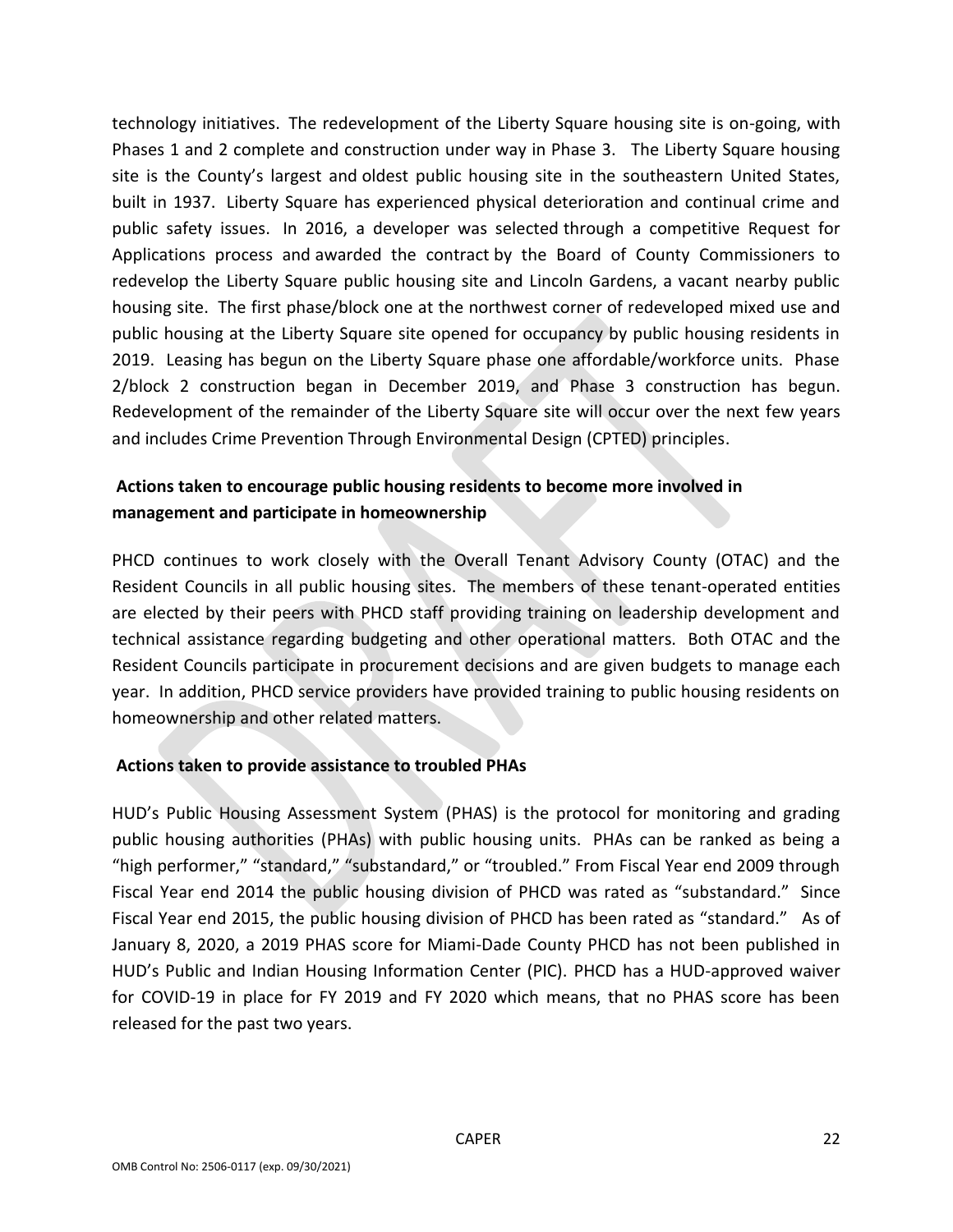# **CR-35 - Other Actions 91.220(j)-(k); 91.320(i)-(j)**

**Actions taken to remove or ameliorate the negative effects of public policies that serve as barriers to affordable housing such as land use controls, tax policies affecting land, zoning ordinances, building codes, fees and charges, growth limitations, and policies affecting the return on residential investment. 91.220 (j); 91.320 (i)**

Miami-Dade County continuously addresses barriers to affordable housing using strategies identified in the County's Consolidated Plan. The County serves the needs of its residents through the implementation of public policy and programs designed to educate and improve the availability of affordable housing. The Board of County Commissioners (BCC) passed resolutions establishing annual set aside funding for elderly housing development; set maximum development costs for County-funded affordable housing; set a cap on Documentary Stamp Surtax funding; limited the percentage of Surtax funding that can be allocated for any single project and reviewed and updated the County's affordable housing guidelines.

## **Actions taken to address obstacles to meeting underserved needs. 91.220(k); 91.320(j)**

As part of the County's strategy to address obstacles to meet the needs of underserved residents, Miami-Dade Public Housing and Community Development (PHCD) channels resources to community programs in targeted Neighborhood Revitalization Strategy Areas (NRSAs). Each year, PHCD equips community organizations with resources to carry out the objectives listed in the Consolidated Plan. The County's allocation of CDBG, HOME, and ESG funding provided close to 16 million dollars for a variety of projects, including public facilities and capital improvement, housing rehabilitation, tenant-based rental assistance, economic development and public service projects; which include after school programs, elderly meals, job training, and peer counseling. The Affordable Housing Advisory Board (AHAB) has also had discussions with staff from County Departments, including Regulatory and Economic Resources (RER) and Water and Sewer (WASD) to try to ameliorate impact fees and unforeseen sewer issues in new developments that may increase costs.

## **Actions taken to reduce lead-based paint hazards. 91.220(k); 91.320(j)**

The County's effort to reduce lead-based paint exposure includes screening, education, case management, environmental investigations, policy development, and community outreach education and training. Miami-Dade enforces policies prohibiting the use of lead-based paints for all affordable housing projects. All CDBG, HOME and Surtax/SHIP awarded contracts contain language which address lead-based paint hazards, including remediation requirements. Developers, agencies and/or individuals receiving financial assistance are provided lead-based disclosure documentation before federal funds are awarded. Using the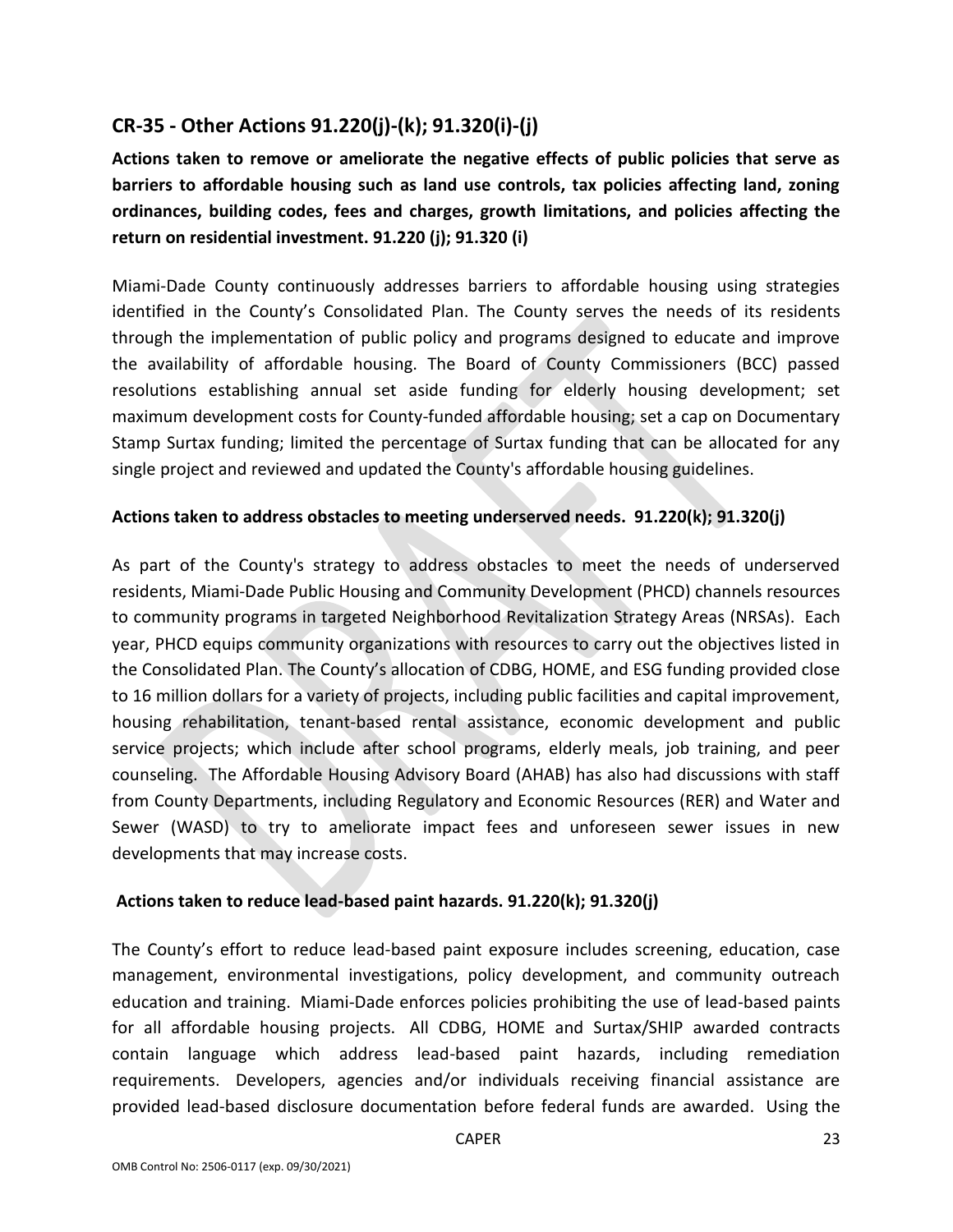environmental review process, the department routinely checks for potential harm and/or exposure to lead-based paint.

### **Actions taken to reduce the number of poverty-level families. 91.220(k); 91.320(j)**

Miami-Dade County addresses poverty within the county by utilizing its resources to provide childcare, housing, education and training for low-income families. Recognizing the multifaceted barriers to self-sufficiency, PHCD partners with the Community Action and Human Services Department (CAHSD), the Homeless Trust and other agencies to provide services that offer a holistic approach to addressing the concerns and needs of low-income families. Collaborative efforts are used to provide vocational or job training services, job placement, childcare, counseling and affordable housing, which are essential to strengthening the family unit. Three entities were awarded funding to provide both youth and adults with employment and job readiness training, including a program serving homeless women. In FY 2020 PHCD continues to allocate to interested and eligible entities special economic development funding to create 20-25 jobs for low-income persons. During FY 2020 allocations were made to agencies offering technical assistance and micro-lending loan opportunities to local businesses within Miami-Dade County, prioritizing the low- to low-moderate-income areas.

### **Actions taken to develop institutional structure. 91.220(k); 91.320(j)**

Miami-Dade County's development of institutional structure is evidenced by the adoption of various legislation designed to provide oversight of relevant stakeholders in the housing arena. The County addresses the fair and equitable use of available land in the County and in the past year made several infill properties available to non-profits for the purpose of building affordable housing. Miami-Dade's Code of Ordinances and Land Development legislation address provisions for developing reasonable housing accommodations for low-income families, the elderly, and disabled persons. Reforms are being made to the Affordable Housing Trust Fund to ensure the direction of resources to families that are extremely low-income and the establishment of a governing Board of Trustees to oversee a Revolving Loan Fund.

# **Actions taken to enhance coordination between public and private housing and social service agencies. 91.220(k); 91.320(j)**

Public Housing and Community Development coordinates its efforts between public housing and social service agencies to achieve the highest and best outcome for public housing residents. During the past year, PHCD assisted 22 Resident Councils in public housing sites, who served as advocates for public housing residents. Additionally, there were 26 on-site service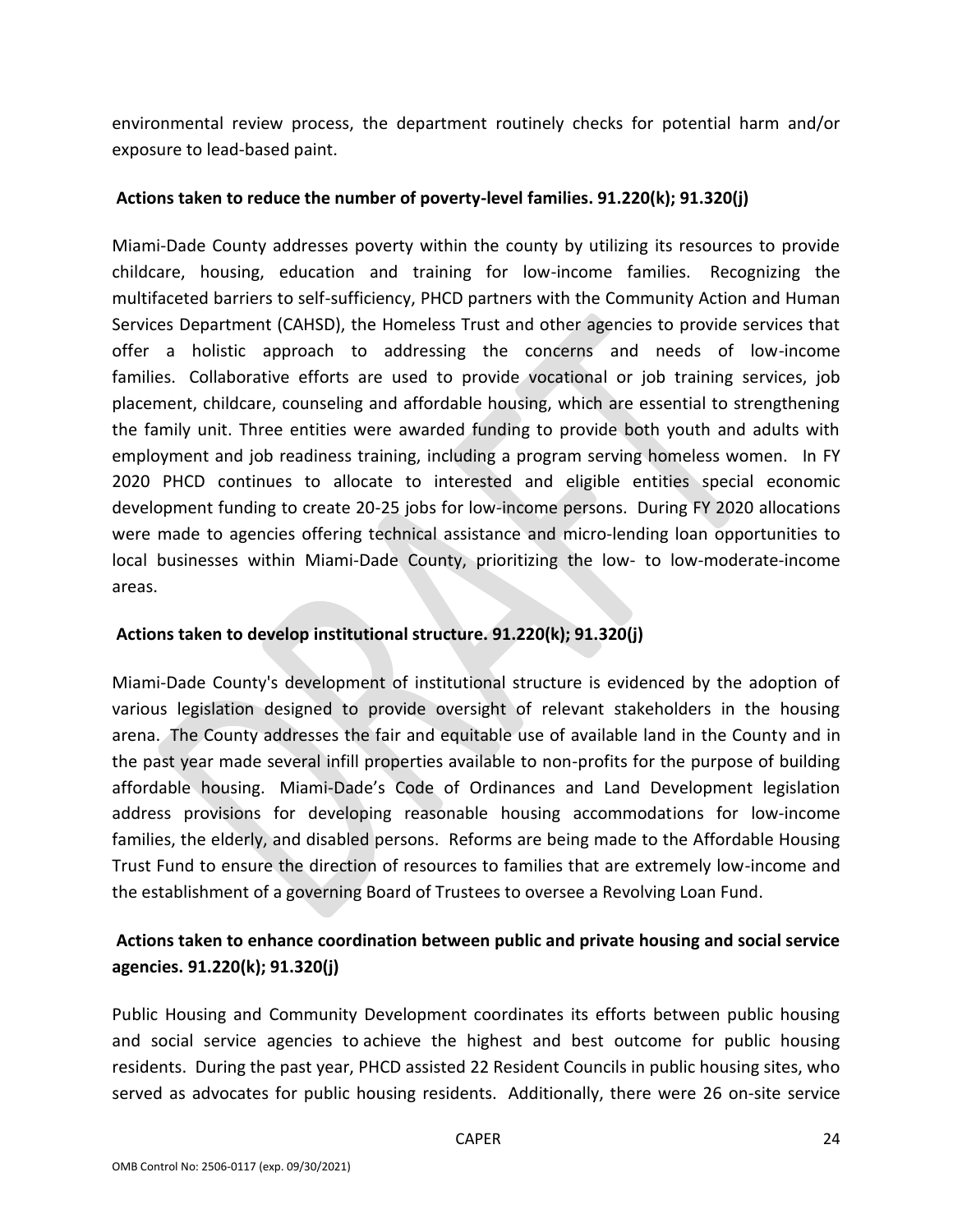providers for residents to readily access services when needed. Service providers include but were not limited to, Miami-Dade County Community Action and Human Services Department, non-profit organizations, and local police departments. Services are provided in 29 centers for public housing residents, which are inclusive of meals for seniors, childcare, parenting classes, tutoring, youth intervention, crisis counseling, job training, and education related to accessing community resources.

# **Identify actions taken to overcome the effects of any impediments identified in the jurisdiction's analysis of impediments to fair housing choice. 91.520(a)**

Miami-Dade County addresses the effects of impediments to fair housing choice by maintaining effective partnerships with agencies providing fair housing education and outreach, addressing barriers to homeownership, assisting persons with disabilities and the homeless, supporting fair housing legislation and the prosecution of offenders of federal, state and local housing laws. Improving fair housing practices among such diverse populations in the County requires the enlistment of a number of stakeholders to effectively address impediments to fair housing choice. The Miami-Dade County Commission on Human Rights serves as a quasi-judicial board, charged with enforcing the County's civil and human rights ordinances providing services to all County residents, including those related to fair housing. Additionally, Housing Opportunity Project for Excellence, Inc., is a full-service fair housing organization providing comprehensive education, outreach, and enforcement services in the fair housing arena for County residents. It should be noted that Miami-Dade County received allocations for CDBG, HOME and ESG on March 8, 2021 This caused a notable delay in the award and contract execution process for sub recipients, delayed program starts dates and the timely completion of program activities.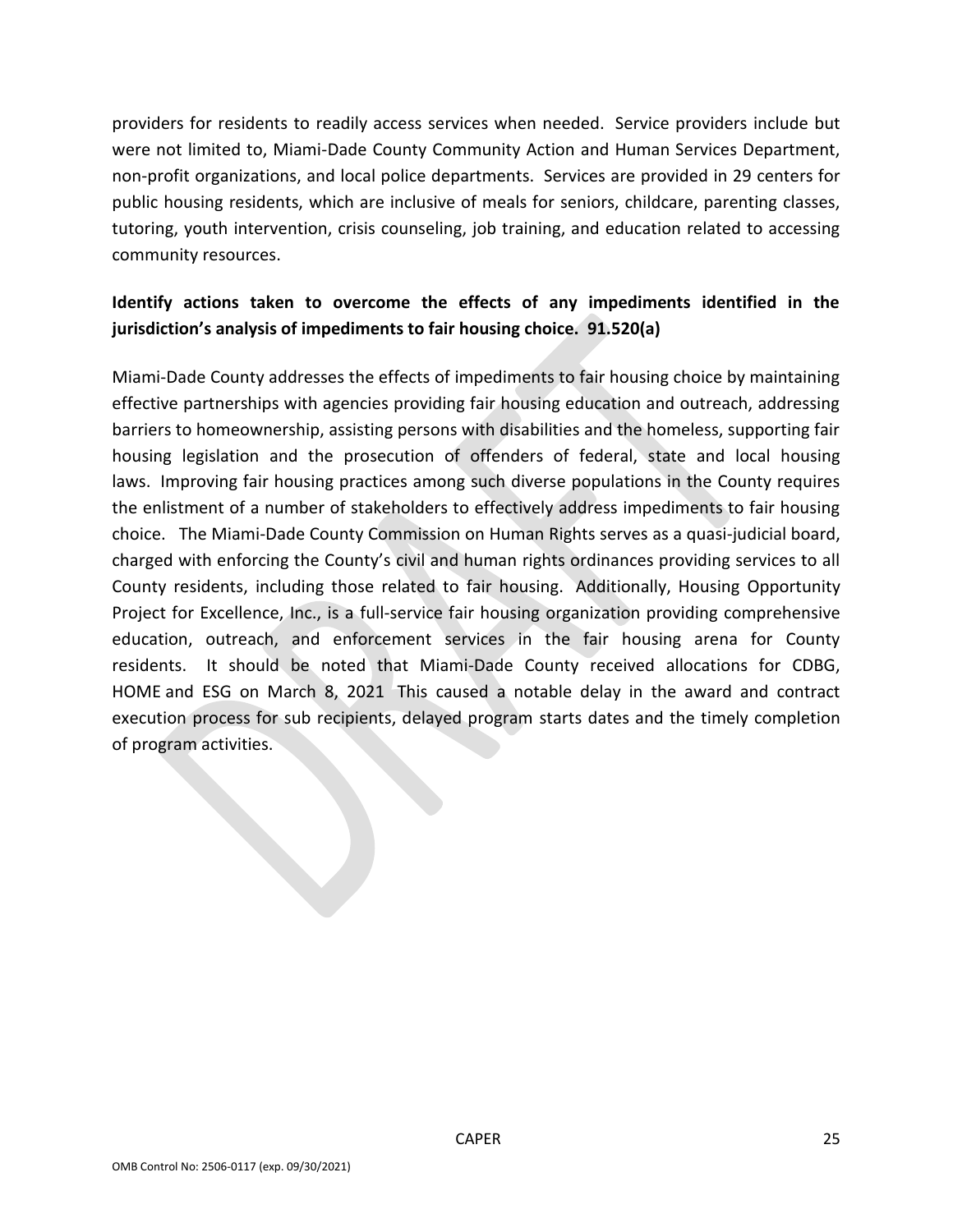# **CR-40 - Monitoring 91.220 and 91.230**

**Describe the standards and procedures used to monitor activities carried out in furtherance of the plan and used to ensure long-term compliance with requirements of the programs involved, including minority business outreach and the comprehensive planning requirements**

The County monitors all CDBG and HOME funded activities on an annual basis. All agencies and or awardees of HOME and CDBG funds are given at least 2 weeks written notice along with a list of documents they must have available for review by their assigned project manager on the day of the visit. Agencies are also provided a copy of the monitoring tool that will be used. Both on site and desk monitoring are performed depending on the risk level. Construction activities are monitored on a monthly basis until the construction is complete. If an agency had any findings on their prior audit, they must undergo an onsite visit. Agencies with no findings from the prior audit can receive a desk review. In addition, for poor performing agencies both Compliance and Finance accompany the project manager in an effort to ensure a more comprehensive review.

To encourage minority business outreach, the County funds five technical assistance agencies through its Public Service allocation, which specifically targets minority businesses.

To ensure long term compliance, agencies are informed in all monitoring response letters that failure to resolve audit findings will affect their ability to receive future funding and can result in the suspension of funds until the finding(s) has been addressed. Unresolved monitoring findings are used in the County's comprehensive planning as agencies ability to receive future funding is impacted.

## **Citizen Participation Plan 91.105(d); 91.115(d)**

# **Describe the efforts to provide citizens with reasonable notice and an opportunity to comment on performance reports**.

The draft CAPER was advertised and published on the County's portal and departmental website at www.miamidade.gov/housing/ and local newspapers, including The Miami Herald, on\_\_\_\_\_\_\_\_ The Diario de las Americas, and Haiti en Marche on Frand copies of the report were also made available at 701 NW 1st Court, 14th Floor, Miami, Florida 33136 for public comment on . The 15-day comment period for the FY 2020 CAPER began on The public was encouraged to submit their comments in writing by close of business on external comments received on the FY 2020 CAPER have been incorporated in this document.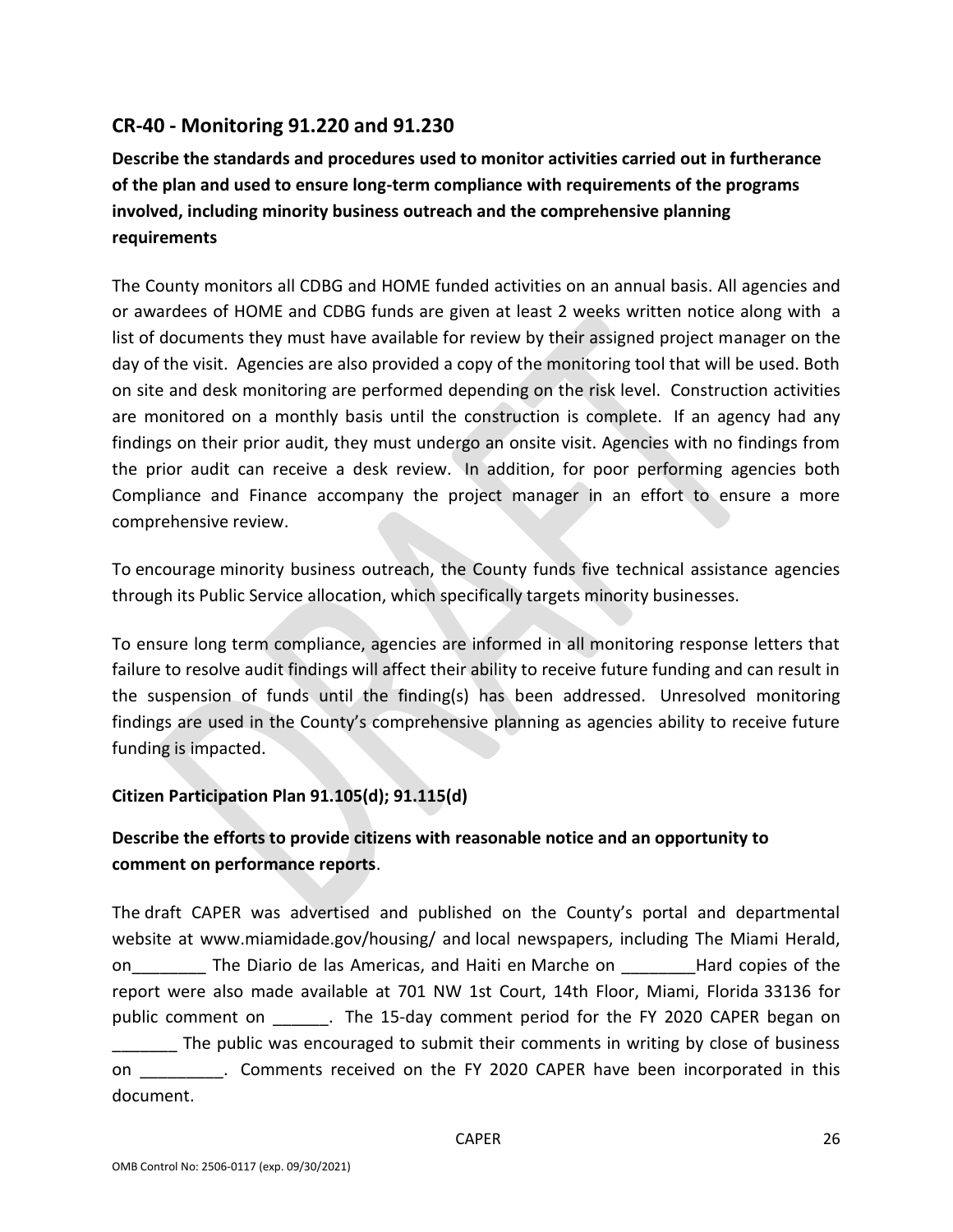## **CR-45 - CDBG 91.520(c)**

As Miami-Dade County's affordable housing crisis intensifies, the County continues to seek solutions to alleviate the crisis. The housing crisis is driven by the dearth of affordable rental housing available and the escalating costs of condominiums, duplexes and single-family homes. The County's service industry low wages make it difficult for low- and moderateincome persons to afford the escalating rents and single-family home prices.

The County continues its transit-oriented development housing (TOD) strategy. In 2019, Miami-Dade County passed an amendment to the Documentary Stamp Surtax Ordinance No. 19-121 that provided the legislative framework for the jurisdiction to provide Surtax funds to support TOD housing projects which will benefit low-moderate income residents by placing housing near transportation corridors; allowing low-income residents close proximity to jobs and alleviates the necessary to incur the expense of private transportation to get to work. In addition, the County is working with the Miami-Dade School Board to developed vacant or underutilized sites for new schools and workforce housing. The first project entails building a school on a previous public housing site and developing workforce housing on the site. This is part of a continuing initiative between the County and the School Board to use land owned by the School Board to utilize as both educational institutions and housing opportunities.

To address the escalating rents and housing prices, the County is exploring such options as micro-units in developments and incentivizing developers of smaller units to redevelop their properties which are not government funded but as characterized as Naturally Occurring Affordable Housing (NOAH) units. The County is currently developing an open and rolling loan application program for preservation and rehabilitation of NOAH units as part of its efforts to create new and innovative programs to address the housing crisis. The housing crisis is created by a number of factors including the low wages earned in the dominant service industry jobs where many low- and moderate-income residents work. According to Miami Dade Realtors Association, the average value/price of a single-family home in Miami-Dade County is approximately \$360,000. As single-family housing prices rise, the scarcity of affordable rental units continues to rise. The County continues to be ranked by the local newspaper as having the highest percentage of low-income renters being unable to locate affordable housing. The County has utilized a variety of methods to address the housing crisis such as offering funding for Community Land Trusts and transit-oriented development. This year the concept of microunits has been introduced which are units that are comparable to studios or Single-room occupancy units (SRO) but are being developed as a more affordable alternative to the typical one- and two-bedroom units. The County is utilizing a multi-pronged approach to address the housing crisis. The strategy is varied and includes, transit-oriented housing, working with the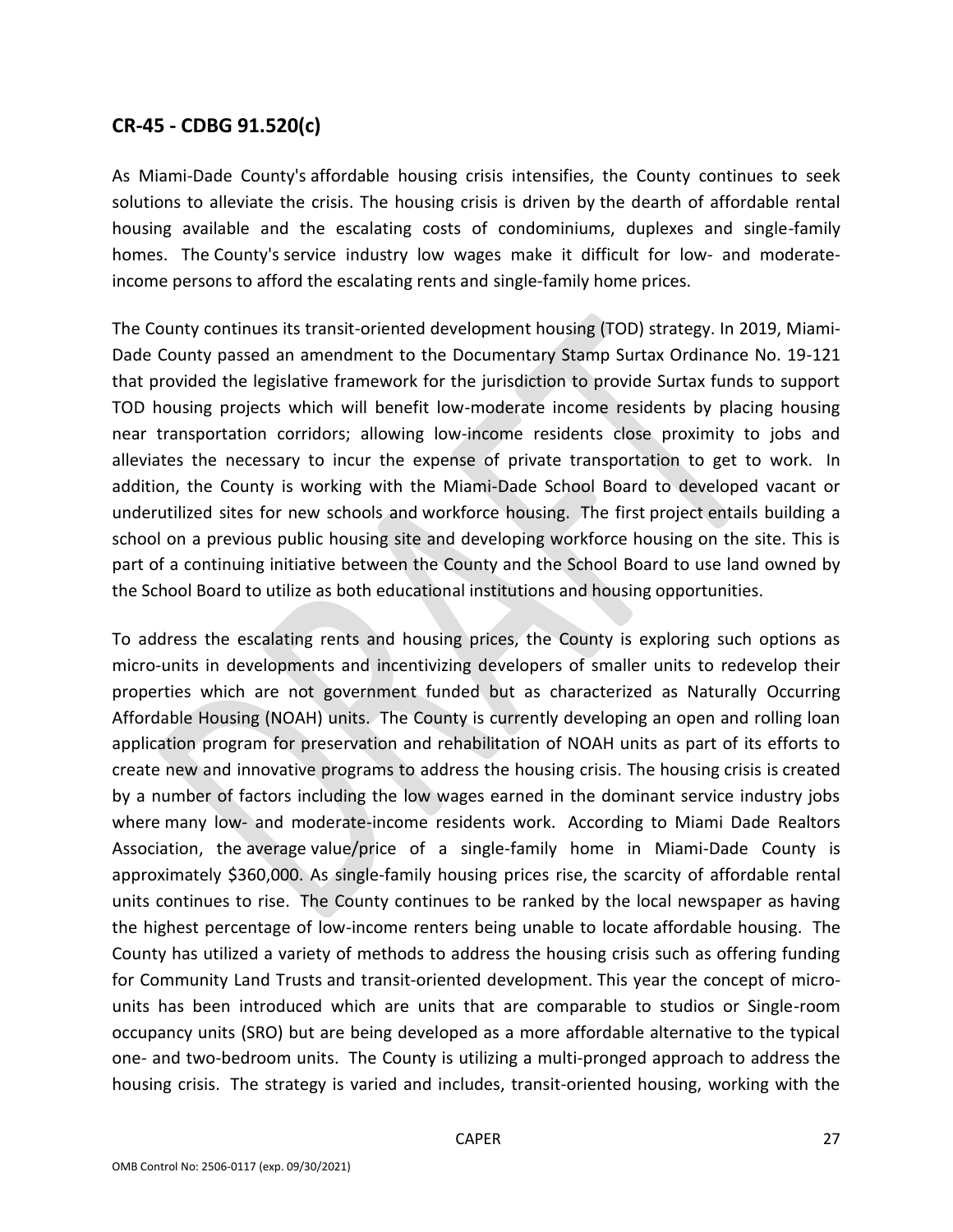school system to include housing in future developments, exploring the use of less expensive micro-units, incentivizing owners of non-government units by potentially providing funding through financing. It should be noted that Miami-Dade County received allocations for CDBG, HOME and ESG on March 8, 2021 . This caused a notable delay in the award and contract execution process for sub recipients, delayed program starts dates and the timely completion of program activities.

# **Does this Jurisdiction have any open Brownfields Economic Development Initiative (BEDI) grants?**

No, the jurisdiction does not have any open BEDI grants.

## **[BEDI grantees] Describe accomplishments and program outcomes during the last year.**

Not applicable, the jurisdiction does not have any open BEDI grants.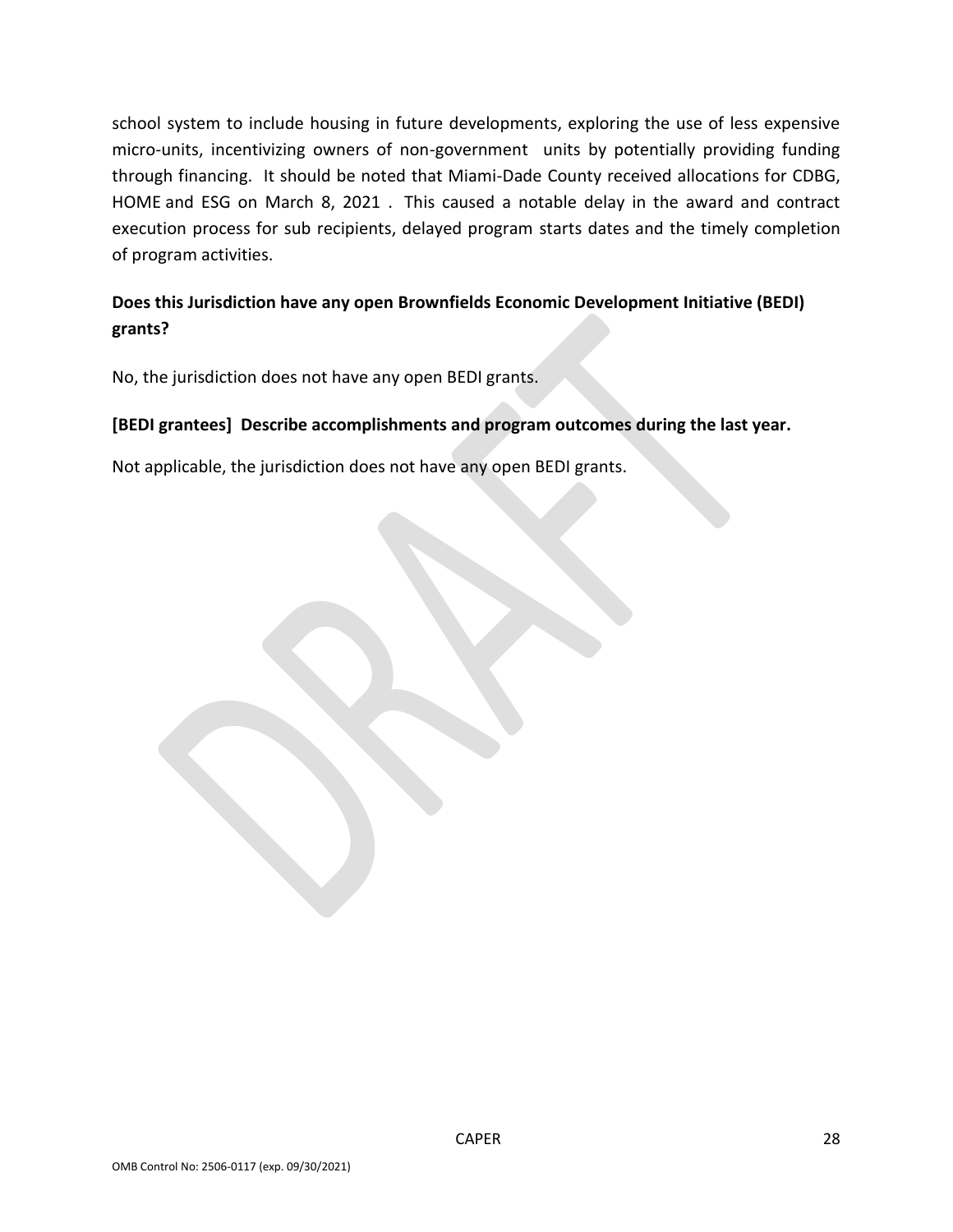# **CR-50 - HOME 91.520(d)**

# **Include the results of on-site inspections of affordable rental housing assisted under the program to determine compliance with housing codes and other applicable regulations**

Please list those projects that should have been inspected on-site this program year based upon the schedule in §92.504(d). Indicate which of these were inspected and a summary of issues that were detected during the inspection. For those that were not inspected, please indicate the reason and how you will remedy the situation.

|                                               | <b>Funding Source</b> | 2020 Project HQS<br><b>Inspection</b> | Results 2020                                                                                                                                                                                                                                                                                                                                                                                                                                                                                                                                                                                                                                         |
|-----------------------------------------------|-----------------------|---------------------------------------|------------------------------------------------------------------------------------------------------------------------------------------------------------------------------------------------------------------------------------------------------------------------------------------------------------------------------------------------------------------------------------------------------------------------------------------------------------------------------------------------------------------------------------------------------------------------------------------------------------------------------------------------------|
|                                               |                       |                                       |                                                                                                                                                                                                                                                                                                                                                                                                                                                                                                                                                                                                                                                      |
| Amistad                                       | <b>HOME</b>           |                                       | PENDING FINAL 2020 INSPECTION REPORT AND CLOSE OUT LETTER                                                                                                                                                                                                                                                                                                                                                                                                                                                                                                                                                                                            |
| <b>Barbella Gardens</b>                       | <b>HOME</b>           | 7/30/2020                             | On July 30, 2020, PHCD inspectors performed a Housing Quality Standards<br>(HQS) inspection on the units randomly selected. Attached please find form<br>HUD-52580, which outlines the failed items. As such, the owner is non-<br>compliant with the terms and conditions of the RRA and must correct any<br>violations to the property within thirty-(30) days of this letter. Please provide<br>this office with specific work orders acknowledging that the cited violations<br>have been mitigated and a follow-up inspection will be scheduled                                                                                                 |
| <b>Biscayne Villas</b><br>Apartments          | <b>HOME</b>           | 8/21/2020                             | On August 21, 2020, PHCD inspectors performed a Housing Quality<br>Standards (HQS) inspection on the units randomly selected. Attached please<br>find form HUD-52580, which outlines the failed items. As such, the owner is<br>non-compliant with the terms and conditions of the RRA and must correct any<br>violations to the property within thirty-(30) days of this letter. Please provide<br>this office with specific work orders acknowledging that the cited violations<br>have been mitigated and a follow-up inspection will be scheduled                                                                                                |
| <b>Brickell View</b><br><b>Terrace</b>        | <b>HOME/SURTAX</b>    | 11/23/2020                            | On 11/12/19, Mathew Devarona stated that MDC Audit & Management was<br>conducting an audit of Brickell View Terrace. He wanted to confirm whether<br>the property had been physically inspected in 2018. According to the<br>inspection unit, no HQS inspection was performed by MDC inspectors in<br>2018. See revised property address. PENDING FINAL 2020 INSPECTION<br>REPORT AND CLOSE OUT LETTER                                                                                                                                                                                                                                               |
| Calusa Cove<br>Apartments                     | <b>HOME/SURTAX</b>    | 2/25/2020                             | Meet ADA requirements. On February 25, 2020, PHCD staff performed the<br>physical Housing Quality Standards (HQS) inspections on the above<br>captioned property. The overall evaluation of the HQS is satisfactory as<br>there were no findings to report. This letter serves as the official close-out for<br>the HQS inspection                                                                                                                                                                                                                                                                                                                   |
| <b>Camillus House</b><br><b>New Treatment</b> |                       |                                       |                                                                                                                                                                                                                                                                                                                                                                                                                                                                                                                                                                                                                                                      |
| <b>Center</b>                                 | <b>CDBG/SURTAX</b>    |                                       | We appreciate the courtesy extended to our staff during the inspection. I                                                                                                                                                                                                                                                                                                                                                                                                                                                                                                                                                                            |
|                                               |                       |                                       | On August 28, 2020, PHCD inspectors performed a Housing Quality<br>Standards (HQS) inspection on the units randomly selected. Attached please<br>find form HUD-52580, which outlines the failed items. As such, the owner is<br>non-compliant with the terms and conditions of the RRA and must correct any<br>violations to the property within thirty-(30) days of this letter. Please provide<br>this office with specific work orders acknowledging that the cited violations<br>have been mitigated and a follow-up inspection will be scheduled. PENDING<br>RE-INSPECTION. PENDING FINAL 2020 INSPECTION REPORT AND<br><b>CLOSE OUT LETTER</b> |
| <b>Casa Matias</b>                            | <b>HOME/SURTAX</b>    | 10/27/2020                            | On September 24, 2020, PHCD staff performed the physical Housing Quality                                                                                                                                                                                                                                                                                                                                                                                                                                                                                                                                                                             |
| <b>Center Court</b><br>Apartments             | <b>CDBG</b>           | 11/24/2020                            | Standards (HQS) inspections on the above captioned property, and identified<br>HQS deficiencies, which have been mitigated as of November 24, 2020. This<br>letter serves as the official close-out for the HQS inspections                                                                                                                                                                                                                                                                                                                                                                                                                          |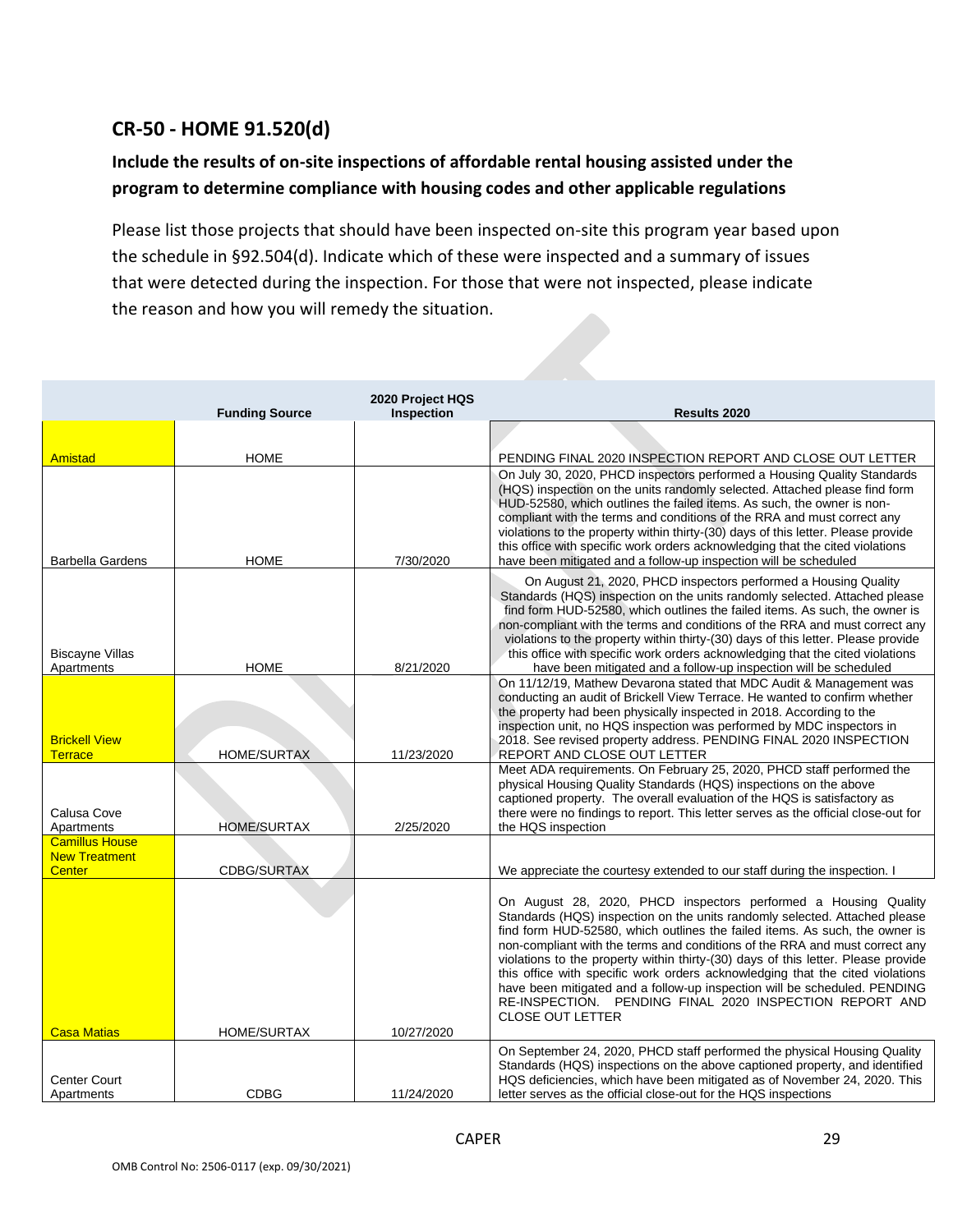| Christian Hospital<br>Homeless<br>Facility/'Camillus<br>House Brownsville<br>Christian Hospital<br>Center | HOME/SURTAX        | 3/4/2020   | On March 4, 2020, PHCD staff performed the physical Housing Quality<br>Standards (HQS) inspections on the above captioned property. The overall<br>evaluation of the HQS is satisfactory as there were no findings to report. This<br>letter serves as the official close-out for the HQS inspection.                                                                    |
|-----------------------------------------------------------------------------------------------------------|--------------------|------------|--------------------------------------------------------------------------------------------------------------------------------------------------------------------------------------------------------------------------------------------------------------------------------------------------------------------------------------------------------------------------|
| <b>Cielo Apartments</b>                                                                                   | CDBG               |            | PENDING FINAL 2020 INSPECTION REPORT AND CLOSE OUT LETTER                                                                                                                                                                                                                                                                                                                |
| <b>Circle Creek</b>                                                                                       | <b>HOME/SURTAX</b> | 3/31/2020  | On March 31, 2020, PHCD staff performed the physical Housing Quality<br>Standards (HQS) inspections on the above captioned property. The overall<br>evaluation of the HQS is satisfactory as there were no findings to report. This<br>letter serves as the official close-out for the HQS inspection.                                                                   |
| <b>City View</b><br><b>Apartments aka</b><br><b>Little River Bend</b>                                     | <b>HOME</b>        | 2/9/2020   | Rescheduled Appointment 2/10/2019, PENDING FINAL 2020 INSPECTION<br>REPORT AND CLOSE OUT LETTER                                                                                                                                                                                                                                                                          |
| Comprehensive<br>Care Center                                                                              | <b>HOME</b>        |            | PENDING FINAL 2020 INSPECTION REPORT AND CLOSE OUT LETTER                                                                                                                                                                                                                                                                                                                |
| Del Prado Garden<br>Townhouses                                                                            | CDBG/SHIP/SURTAX   | 6/24/2020  | On June 24, 2020, PHCD staff performed the physical Housing Quality<br>Standards (HQS) inspections on the above captioned property. The overall<br>evaluation of the HQS is satisfactory as there were no findings to report. This<br>letter serves as the official close-out for the HQS inspection.                                                                    |
| <b>Edison Gardens</b>                                                                                     | <b>HOME/SURTAX</b> | 3/2/2020   | 2/12/2020 As per Josephine MnKande, building 1 (651) will be under rehab/<br>vacant during the inspection 3/2/2020. PENDING FINAL 2020 INSPECTION<br>REPORT AND CLOSE OUT LETTER                                                                                                                                                                                         |
| <b>Edison Towers</b>                                                                                      | <b>HOME/SURTAX</b> | 10/28/2020 | 10/25/2019 initial inspection but no access to the property. On October 28,<br>2020, PHCD staff performed the physical Housing Quality Standards (HQS)<br>inspections on the above captioned property. The overall evaluation of the<br>HQS is satisfactory as there were no findings to report. This letter serves as<br>the official close-out for the HQS inspection. |
| Florida City Village<br>Phase VII                                                                         | <b>HOME</b>        | 4/28/2020  | No inspections prior to 2020. On April 28, 2020, PHCD staff performed the<br>physical Housing Quality Standards (HQS) inspections on the above<br>captioned property. The overall evaluation of the HQS is satisfactory as<br>there were no findings to report. This letter serves as the official close-out for<br>the HQS inspection                                   |
| <b>Gaita Gardens</b>                                                                                      | CDBG               |            | PENDING FINAL 2020 INSPECTION REPORT AND CLOSE OUT LETTER                                                                                                                                                                                                                                                                                                                |
| <b>Garden Walk</b><br><b>Apartments</b>                                                                   | HOME-CHDO          |            | Under rehab as of 1/30/2020 PENDING FINAL 2020 INSPECTION REPORT<br>AND CLOSE OUT LETTER                                                                                                                                                                                                                                                                                 |
| Golden Lakes<br>Apartments                                                                                | <b>HOME</b>        | 8/12/2020  | 11/2019 HOME Loan Paid Off. On August 12, 2020, PHCD staff<br>performed the physical Housing Quality Standards (HQS) inspections<br>on the above captioned property. The overall evaluation of the HQS is<br>satisfactory as there were no findings to report. This letter serves as the<br>official close-out for the HQS inspection.                                   |
| Golfside Villas f/k/a<br><b>Club West</b>                                                                 | <b>HOME/SURTAX</b> | 9/1/2020   | PENDING FINAL 2020 INSPECTION REPORT AND CLOSE OUT LETTER                                                                                                                                                                                                                                                                                                                |
| Green Vista<br>Apartments                                                                                 | <b>HOME/SURTAX</b> | 6/8/2020   | Meets accessibility requirements. On June 8, 2020, PHCD staff performed<br>the physical Housing Quality Standards (HQS) inspections on the above<br>captioned property. The overall evaluation of the HQS is satisfactory as there<br>were no findings to report. This letter serves as the official close-out for the<br>HQS inspection.<br>We appreciate the           |
| Hardin Hammock<br>Estates                                                                                 | HOME/CDBG/SURTAX   | 5/14/2020  | On April 14, 2020, PHCD staff performed the physical Housing Quality<br>Standards (HQS) inspections on the above captioned property. The overall<br>evaluation of the HQS is satisfactory as there were no findings to report. This<br>letter serves as the official close-out for the HQS inspection.                                                                   |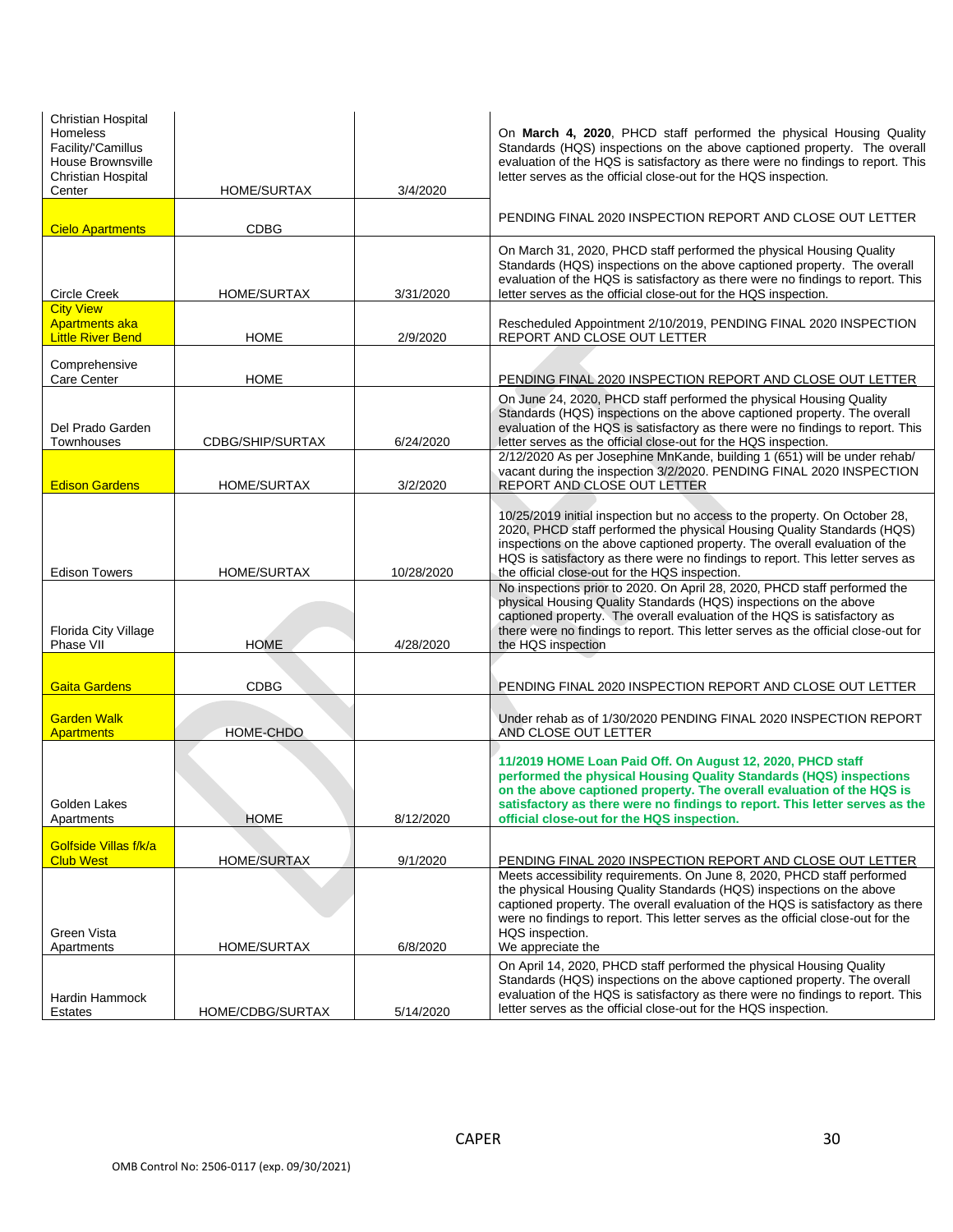| Hidden<br>Cove/Golden Lakes<br>Ш                                      | HOME/SURTAX        | 8/19/2020  | 8/2019 Surtax/HOME Loan Paid Off; Meets ADA. On August 20, 2018,<br>PHCD staff performed the physical Housing Quality Standards (HQS)<br>inspections on the above captioned property, and identified HQS<br>deficiencies, which have been mitigated as of July 10, 2020. This letter<br>serves as the official close-out for the HQS inspections. On August 19, 2020,<br>PHCD staff performed the physical Housing Quality Standards (HQS)<br>inspections on the above captioned property. The overall evaluation of the<br>HQS is satisfactory as there were no findings to report. This letter serves as<br>the official close-out for the HQS inspection. |
|-----------------------------------------------------------------------|--------------------|------------|--------------------------------------------------------------------------------------------------------------------------------------------------------------------------------------------------------------------------------------------------------------------------------------------------------------------------------------------------------------------------------------------------------------------------------------------------------------------------------------------------------------------------------------------------------------------------------------------------------------------------------------------------------------|
| La Joya Apartments                                                    | HOME/SURTAX        | 10/22/2020 | PENDING FINAL 2020 INSPECTION REPORT AND CLOSE OUT LETTER                                                                                                                                                                                                                                                                                                                                                                                                                                                                                                                                                                                                    |
| <b>La Joya Estates</b>                                                | <b>HOME/CDBG</b>   |            | CO issued 2/21/2019. PENDING FINAL 2020 INSPECTION REPORT AND<br><b>CLOSE OUT LETTER</b>                                                                                                                                                                                                                                                                                                                                                                                                                                                                                                                                                                     |
| La Palma<br>Apartments                                                | <b>HOME/SURTAX</b> | 1/8/2020   | On January 8, 2020, PHCD staff performed the physical Housing Quality Standards<br>(HQS) inspections on the above captioned property. The overall evaluation of the<br>HQS is satisfactory as there were no findings to report. This letter serves as the<br>official close-out for the HQS inspection                                                                                                                                                                                                                                                                                                                                                       |
| Lakeview<br><b>Apartments</b>                                         | <b>HOME</b>        |            | No inspections conducted prior to 2020; PSA 2014. PENDING FINAL 2020<br>INSPECTION REPORT AND CLOSE OUT LETTER                                                                                                                                                                                                                                                                                                                                                                                                                                                                                                                                               |
| <b>Leonard Turkel</b><br><b>Residence fka</b><br><b>Kanepeli Park</b> | <b>HOME</b>        |            | CO issued 2017. PENDING FINAL 2020 INSPECTION REPORT AND<br>CLOSE OUT LETTER                                                                                                                                                                                                                                                                                                                                                                                                                                                                                                                                                                                 |
| Little Haiti Gateway<br>Apartments                                    | <b>HOME/SURTAX</b> | 10/9/2020  | On October 9, 2020, PHCD staff performed the physical Housing Quality<br>Standards (HQS) inspections on the above captioned property. The overall<br>evaluation of the HQS is satisfactory as there were no findings to report. This<br>letter serves as the official close-out for the HQS inspection.                                                                                                                                                                                                                                                                                                                                                      |
| <b>Madison View</b>                                                   | <b>HOME/SURTAX</b> |            | PENDING FINAL 2020 INSPECTION REPORT AND CLOSE OUT LETTER                                                                                                                                                                                                                                                                                                                                                                                                                                                                                                                                                                                                    |
| <b>Magnolia North</b><br>2145 Apartments                              | HOME-CHDO          |            | PENDING FINAL 2020 INSPECTION REPORT AND CLOSE OUT LETTER                                                                                                                                                                                                                                                                                                                                                                                                                                                                                                                                                                                                    |
| Magnolia North<br>Apartments                                          | <b>HOME</b>        | 10/27/2020 | On August 20, 2020, PHCD staff performed the physical Housing Quality<br>Standards (HQS) inspections on the above captioned property, and identified<br>HQS deficiencies, which have been mitigated as of October 27, 2020. This<br>letter serves as the official close-out for the HQS inspections.                                                                                                                                                                                                                                                                                                                                                         |
| Malibu Gardens<br>f/n/a Villages of<br>Naranja                        | <b>HOME</b>        | 4/30/2020  | On April 30, 2020, PHCD staff performed the physical Housing Quality<br>Standards (HQS) inspections on the above captioned property. The overall<br>evaluation of the HQS is satisfactory as there were no findings to report. This<br>letter serves as the official close-out for the HQS inspection.                                                                                                                                                                                                                                                                                                                                                       |
| <b>Marbrisa</b><br><b>Apartments</b>                                  | HOME/SURTAX        | 5/15/2020  | PENDING FINAL 2020 INSPECTION REPORT AND CLOSE OUT LETTER                                                                                                                                                                                                                                                                                                                                                                                                                                                                                                                                                                                                    |
| <b>Meridian Place</b>                                                 | <b>HOME/SURTAX</b> |            | 2019 MOR performed by NanMcKay & Associates (NMA). PENDING FINAL<br>2020 INSPECTION REPORT AND CLOSE OUT LETTER                                                                                                                                                                                                                                                                                                                                                                                                                                                                                                                                              |
| <b>Mirabella Apts</b>                                                 | HOME/SURTAX        |            | We appreciate the courtesy extended to our staff during the inspection.<br>PENDING FINAL 2020 INSPECTION REPORT AND CLOSE OUT LETTER                                                                                                                                                                                                                                                                                                                                                                                                                                                                                                                         |
| <b>Monterey Pointe</b><br><b>Apartments</b>                           | <b>HOME/SURTAX</b> |            | No inspection since 2013. PENDING FINAL 2020 INSPECTION REPORT<br>AND CLOSE OUT LETTER                                                                                                                                                                                                                                                                                                                                                                                                                                                                                                                                                                       |
| Mother Seaton f/k/a<br>'Homestead Air<br>Reserve Base<br>Transitional | <b>HOME</b>        | 4/9/2020   | On April 9, 2020, PHCD staff performed the physical Housing Quality<br>Standards (HQS) inspections on the above captioned property. The overall<br>evaluation of the HQS is satisfactory as there were no findings to report. This<br>letter serves as the official close-out for the HQS inspection.                                                                                                                                                                                                                                                                                                                                                        |
| Old Cutler Village<br>Apts.                                           | HOME/SURTAX        | 8/7/2020   | Meets accessibility requirements. On August 7, 2020, PHCD staff performed<br>the physical Housing Quality Standards (HQS) inspections on the above<br>captioned property. The overall evaluation of the HQS is satisfactory as there<br>were no findings to report. This letter serves as the official close-out for the<br>HQS inspection.                                                                                                                                                                                                                                                                                                                  |
| <b>Palm Villas</b>                                                    | <b>HOME</b>        | 11/9/2020  | On November 9, 2020, PHCD staff performed the physical Housing Quality<br>Standards (HQS) inspections on the above captioned property. The overall<br>evaluation of the HQS is satisfactory as there were no findings to report. This<br>letter serves as the official close-out for the HQS inspection. PENDING<br>FINAL 2020 INSPECTION REPORT AND CLOSE OUT LETTER                                                                                                                                                                                                                                                                                        |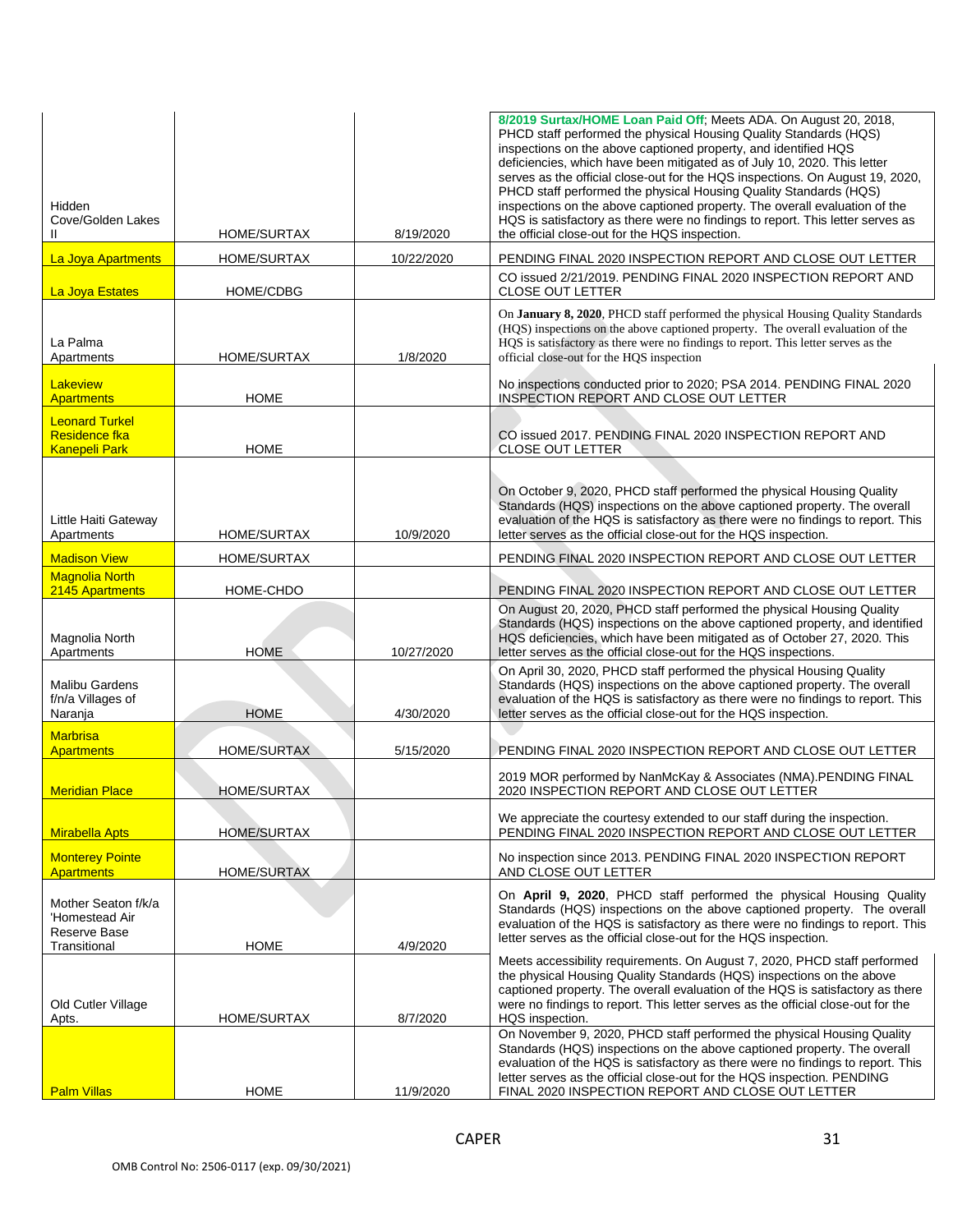| <b>Park City</b>                                 | <b>HOME</b>        |           | PENDING FINAL 2020 INSPECTION REPORT AND CLOSE OUT LETTER                                                                                                                                                                                                                                                                                                                                                                                                                                                                                                                                                          |
|--------------------------------------------------|--------------------|-----------|--------------------------------------------------------------------------------------------------------------------------------------------------------------------------------------------------------------------------------------------------------------------------------------------------------------------------------------------------------------------------------------------------------------------------------------------------------------------------------------------------------------------------------------------------------------------------------------------------------------------|
| <b>Princeton Manor</b>                           | HOME/CDBG          | 7/30/2020 | On July 23, 2020, PHCD inspectors performed a Housing Quality Standards<br>(HQS) inspection on the units randomly selected. Attached please find form<br>HUD-52580, which outlines the failed items. On July 23, 2020, PHCD staff<br>performed the physical Housing Quality Standards (HQS) inspections on the<br>above captioned property, and identified HQS deficiencies, which have been<br>mitigated as of July 30, 2020. This letter serves as the official close-out for<br>the HQS inspections.                                                                                                            |
| <b>River Oaks</b>                                |                    |           |                                                                                                                                                                                                                                                                                                                                                                                                                                                                                                                                                                                                                    |
| <b>Apartments</b>                                | CDBG/SURTAX        |           | PENDING FINAL 2020 INSPECTION REPORT AND CLOSE OUT LETTER                                                                                                                                                                                                                                                                                                                                                                                                                                                                                                                                                          |
| Royal Palm<br>Apartments                         | HOME/CDBG/HODAG    |           | Meets accessibility requirements. This is an elderly building with all units<br>accessible. On August 6, 2020, PHCD staff performed the physical Housing<br>Quality Standards (HQS) inspections on the above captioned property. The<br>overall evaluation of the HQS is satisfactory as there were no findings to<br>report. This letter serves as the official close-out for the HQS inspection.                                                                                                                                                                                                                 |
| Royal Palm Gardens<br>of Homestead<br>Apartments | <b>HOME</b>        | 7/10/2020 | On July 10, 2020, PHCD staff performed the physical Housing Quality<br>Standards (HQS) inspections on the above captioned property. The overall<br>evaluation of the HQS is satisfactory as there were no findings to report. This<br>letter serves as the official close-out for the HQS inspection.                                                                                                                                                                                                                                                                                                              |
| Royalton                                         | <b>HOME/SURTAX</b> |           | PENDING FINAL 2020 INSPECTION REPORT AND CLOSE OUT LETTER                                                                                                                                                                                                                                                                                                                                                                                                                                                                                                                                                          |
| <b>SCLAD Plaza</b>                               | CDBG/SURTAX        |           | PENDING FINAL 2020 INSPECTION REPORT AND CLOSE OUT LETTER                                                                                                                                                                                                                                                                                                                                                                                                                                                                                                                                                          |
| Sheperd House                                    | <b>HOME</b>        | 11/4/2020 | On September 2, 2020, PHCD staff performed the physical Housing Quality<br>Standards (HQS) inspections on the above captioned property, and identified<br>HQS deficiencies, which have been mitigated as of November 4, 2020. This<br>letter serves as the official close-out for the HQS inspections.                                                                                                                                                                                                                                                                                                             |
| <b>South Miami Plaza</b><br>(Public Housing)     | CDBG/SURTAX        | 1/14/2020 | PENDING FINAL 2020 INSPECTION REPORT AND CLOSE OUT LETTER                                                                                                                                                                                                                                                                                                                                                                                                                                                                                                                                                          |
| South Wind Apts.                                 | <b>HOME/CDBG</b>   | 10/1/2020 | On October 1, 2020, PHCD staff performed the physical Housing Quality<br>Standards (HQS) inspections on the above captioned property. The overall<br>evaluation of the HQS is satisfactory as there were no findings to report. This<br>letter serves as the official close-out for the HQS inspection.                                                                                                                                                                                                                                                                                                            |
| Spinnaker/Park<br><b>View Apartments</b>         | HOME/CDBG          |           | Meets accessibility requirements. PENDING FINAL 2020 INSPECTION<br>REPORT AND CLOSE OUT LETTER                                                                                                                                                                                                                                                                                                                                                                                                                                                                                                                     |
| <b>St. John Apartments</b><br><b>Rehab</b>       | <b>HOME/SURTAX</b> | 10/1/2020 | On October 1, 2020, PHCD inspectors performed a Housing Quality<br>Standards (HQS) inspection on the units randomly selected. Attached please<br>find form HUD-52580, which outlines the failed items.As such, the owner is<br>non-compliant with the terms and conditions of the RRA and must correct any<br>violations to the property within thirty-(30) days of this letter. Please provide<br>this office with specific work orders acknowledging that the cited violations<br>have been mitigated and a follow-up inspection will be scheduled. PENDING<br>FINAL 2020 INSPECTION REPORT AND CLOSE OUT LETTER |
| St. John Bahamas<br>Village                      | <b>HOME</b>        |           | No prior inspections. PENDING FINAL 2020 INSPECTION REPORT AND<br><b>CLOSE OUT LETTER</b>                                                                                                                                                                                                                                                                                                                                                                                                                                                                                                                          |
| St. John Island                                  | <b>HOME</b>        |           | PENDING FINAL 2020 INSPECTION REPORT AND CLOSE OUT LETTER                                                                                                                                                                                                                                                                                                                                                                                                                                                                                                                                                          |
| <b>Stirrup Plaza (Public</b><br>Housing)         | CDBG/SURTAX        |           | PENDING FINAL 2020 INSPECTION REPORT AND CLOSE OUT LETTER                                                                                                                                                                                                                                                                                                                                                                                                                                                                                                                                                          |
| The Atrium At<br>Spring Garden<br>Condominium    | HOME               | 7/14/2020 | On July 14, 2020, PHCD staff performed the physical Housing Quality<br>Standards (HQS) inspections on the above captioned property. The overall<br>evaluation of the HQS is satisfactory as there were no findings to report. This<br>letter serves as the official close-out for the HQS inspection.                                                                                                                                                                                                                                                                                                              |
| <b>JPM Centre at</b><br><b>Miami Gardens</b>     | HOME/SURTAX        |           |                                                                                                                                                                                                                                                                                                                                                                                                                                                                                                                                                                                                                    |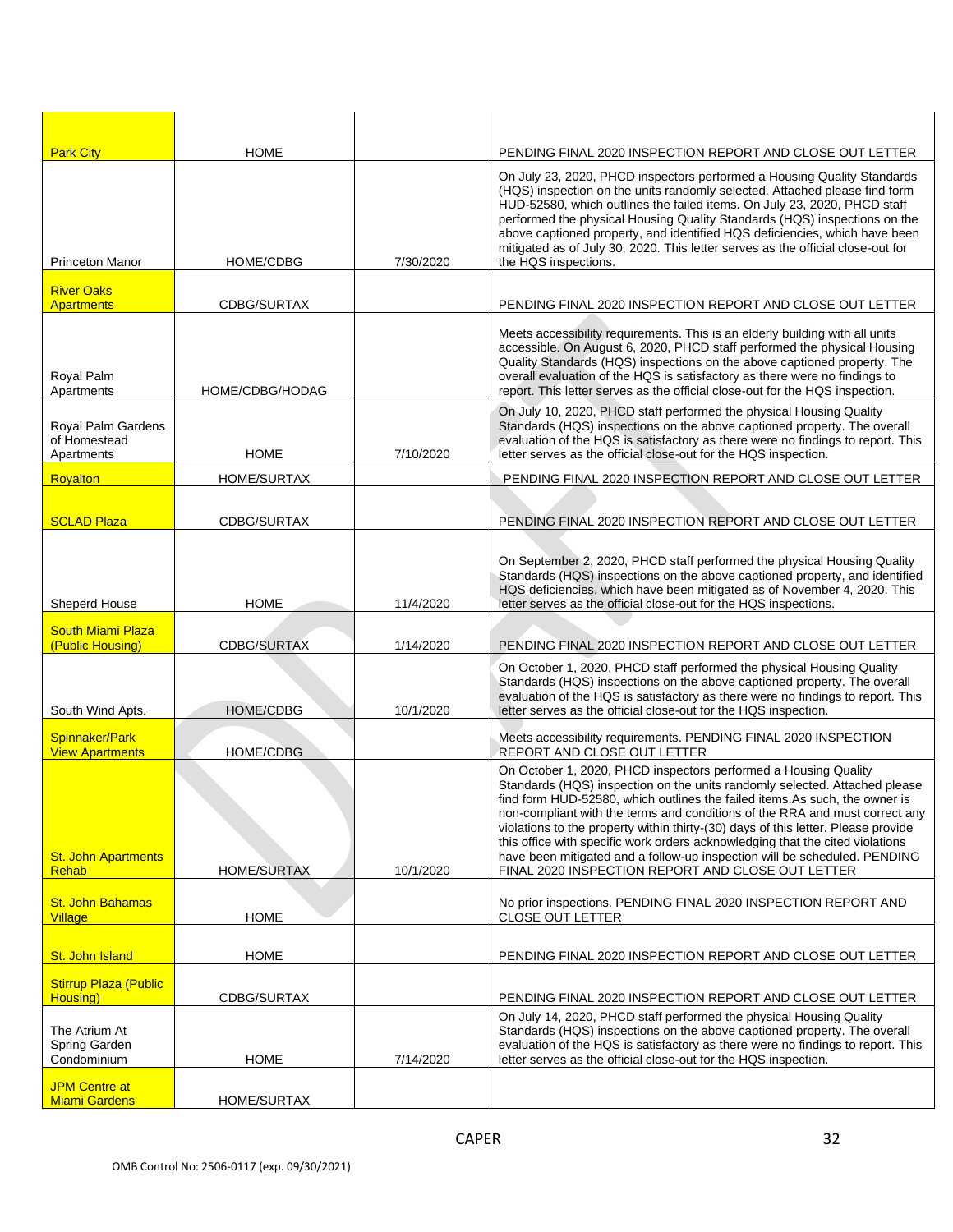| <b>The Villages</b><br><b>Apartment</b>          | <b>HOME/ SURTAX</b> | 2/12/2020  | Initial inspection 2020                                                                                                                                                                                                                                                                                                                                                                                                                                                                                                                                                                                                                                                                                                                                                                                |
|--------------------------------------------------|---------------------|------------|--------------------------------------------------------------------------------------------------------------------------------------------------------------------------------------------------------------------------------------------------------------------------------------------------------------------------------------------------------------------------------------------------------------------------------------------------------------------------------------------------------------------------------------------------------------------------------------------------------------------------------------------------------------------------------------------------------------------------------------------------------------------------------------------------------|
| Verde Gardens                                    | HOME                | 7/21/2020  | On July 21, 2020, PHCD staff performed the physical Housing Quality<br>Standards (HQS) inspections on the above captioned property. The overall<br>evaluation of the HQS is satisfactory as there were no findings to report. This<br>letter serves as the official close-out for the HQS inspection                                                                                                                                                                                                                                                                                                                                                                                                                                                                                                   |
| <u>Villa Aurora</u>                              | <b>HOME</b>         | 10/5/2020  | On October 5, 2020, PHCD inspectors performed a Housing Quality<br>Standards (HQS) inspection on the units randomly selected. Attached please<br>find form HUD-52580, which outlines the failed items. As such, the owner is<br>non-compliant with the terms and conditions of the RRA and must correct any<br>violations to the property within thirty-(30) days of this letter. Please provide<br>this office with specific work orders acknowledging that the cited violations<br>have been mitigated and a follow-up inspection will be scheduled.                                                                                                                                                                                                                                                 |
| <b>Villa Capri II</b>                            | <b>HOME/SURTAX</b>  |            |                                                                                                                                                                                                                                                                                                                                                                                                                                                                                                                                                                                                                                                                                                                                                                                                        |
| Villa Maria                                      | <b>HOME/SURTAX</b>  | 5/1/2020   | 3/8/2019 Inspection canceled. 2019 MOR performed by NanMcKay &<br>Associates (NMA). On May 1, 2020, PHCD staff performed the physical<br>Housing Quality Standards (HQS) inspections on the above captioned<br>property. The overall evaluation of the HQS is satisfactory as there were no<br>findings to report. This letter serves as the official close-out for the HQS<br>inspection.<br>We appreciate the courtesy extended to our staff during the                                                                                                                                                                                                                                                                                                                                              |
| <b>Villa Matti</b>                               | <b>HOME</b>         |            | 3/26/2019 Inspection Canceled. 2019 MOR performed by NanMcKay &<br>Associates (NMA). PENDING FINAL 2020 INSPECTION REPORT AND<br><b>CLOSE OUT LETTER</b>                                                                                                                                                                                                                                                                                                                                                                                                                                                                                                                                                                                                                                               |
| Villas Del Lago                                  | <b>HOME/SURTAX</b>  | 10/26/2020 | ADA compliant. On 9/25/19 Leyani S. requested compliance status regarding<br>Villas del Lago (in order to proceed with processing, the property's loan<br>subordination request). An updated P/RRR provided by Eric Strickland and<br>Raul Mendez (on 9/25/19). On 10/18/19, Leyani S. responded to developer<br>regarding subordination agmt status. On 10/29/19, forwarded failed 2018 and<br>2019 HQS inspection results; pending receipt of 2018 failed inspection<br>mitigation docs. On October 26, 2020, PHCD staff performed the physical<br>Housing Quality Standards (HQS) inspections on the above captioned<br>property. The overall evaluation of the HQS is satisfactory as there were no<br>findings to report. This letter serves as the official close-out for the HQS<br>inspection. |
| Viscaya Villas<br>Apartments                     | <b>HOME</b>         | 8/11/2020  | On August 11, 2020, PHCD staff performed the physical Housing Quality<br>Standards (HQS) inspections on the above captioned property. The overall<br>evaluation of the HQS is satisfactory as there were no findings to report. This<br>letter serves as the official close-out for the HQS inspection.                                                                                                                                                                                                                                                                                                                                                                                                                                                                                                |
| <b>Walden Pond Villas</b>                        | <b>HOME</b>         |            | Project does not meet ADA requirements; however, they send a justification<br>letter why the units cannot retrofit due to finnacial hardship (see developer<br>file). PENDING FINAL 2020 INSPECTION REPORT AND CLOSE OUT<br>LETTER                                                                                                                                                                                                                                                                                                                                                                                                                                                                                                                                                                     |
| <b>West Brickell</b><br><b>Apartments</b>        | <b>HOME</b>         |            | PENDING FINAL 2020 INSPECTION REPORT AND CLOSE OUT LETTER                                                                                                                                                                                                                                                                                                                                                                                                                                                                                                                                                                                                                                                                                                                                              |
| <b>Winchester Gardens</b><br>Apts                | <b>HOME</b>         | 8/18/2020  | On August 18, 2020, PHCD staff performed the physical Housing Quality<br>Standards (HQS) inspections on the above captioned property. The overall<br>evaluation of the HQS is satisfactory as there were no findings to report. This<br>letter serves as the official close-out for the HQS inspection.                                                                                                                                                                                                                                                                                                                                                                                                                                                                                                |
| Wynwood<br><b>Towers/Pinnacle</b><br><b>View</b> | HOME/SURTAX         | 11/2/2020  | ADA compliant. On November 12, 2020, PHCD staff performed the physical<br>Housing Quality Standards (HQS) inspections on the above captioned<br>property. The overall evaluation of the HQS is satisfactory as there were no<br>findings to report. This letter serves as the official close-out for the HQS<br>inspection. PENDING FINAL 2020 INSPECTION REPORT AND CLOSE<br><b>OUT LETTER</b>                                                                                                                                                                                                                                                                                                                                                                                                        |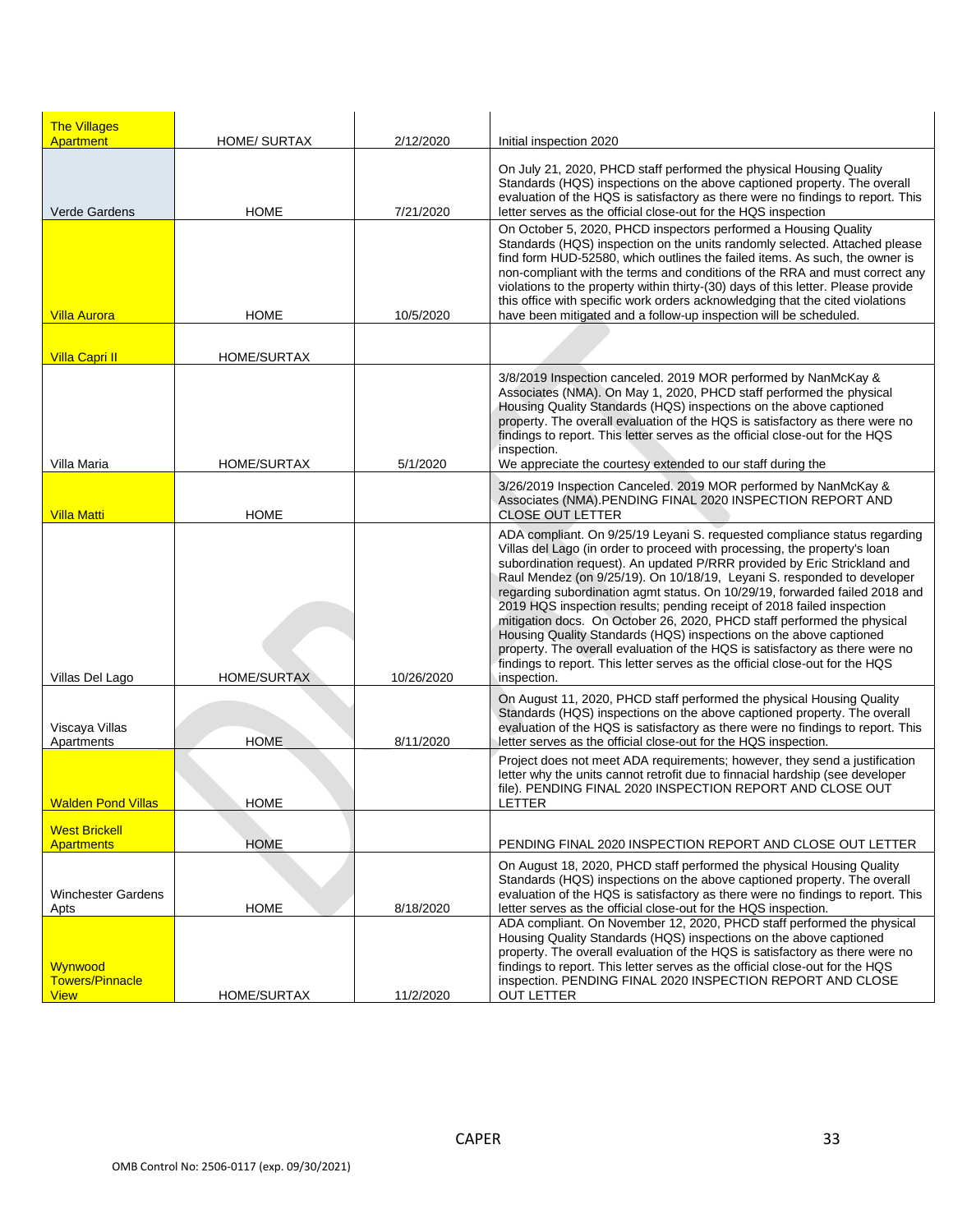# **Provide an assessment of the jurisdiction's affirmative marketing actions for HOME units. 92.351(b)**

Miami-Dade County will continue to affirmatively market projects that contain five or more HOME-assisted rental and homebuyer housing units. The County will continue to work with all contractors to ensure that available housing units are marketed in compliance with Fair Housing requirements. As part of its minority outreach efforts, the County requires contractors to take affirmative steps to procure supplies, equipment, construction services, and/or other services from businesses owned by minorities and women through providing maximum feasible opportunities to compete for subcontracts. Contractors must also ensure that all subcontracts or third-party agreements contain provisions with stated goals for providing training and employment opportunities to low-income residents. In 2019, the County continued to ensure that the Fair Housing outreach efforts also include information that promotes the hiring of lowincome residents.

# **Refer to IDIS reports to describe the amount and use of program income for projects, including the number of projects and owner and tenant characteristics**

For FY 2020, Miami-Dade County received \$1,644,775.56 of FY 2019 HOME Program Income. HOME program income. Program income funds were allocated to projects during the FY 2020 fiscal year.

# **Describe other actions taken to foster and maintain affordable housing. 91.220(k) (STATES ONLY: Including the coordination of LIHTC with the development of affordable housing). 91.320(j)**

In FY 2020, Miami-Dade County sought to achieve the following housing objectives:

- Provide assistance to rental households by increasing the supply of standard affordable housing, the availability of rental assistance, and support services.
- Reduce energy use or energy costs as a result of housing rehabilitation using LEED or equivalent building standards.
- Assist existing homeowners to maintain their properties by providing financial assistance for the rehabilitation of substandard housing.
- Provide residential housing, support services, and increase the supply of units for nonhomeless and homeless persons with special needs.
- Enhance Countywide understanding of fair housing laws through outreach and education.

•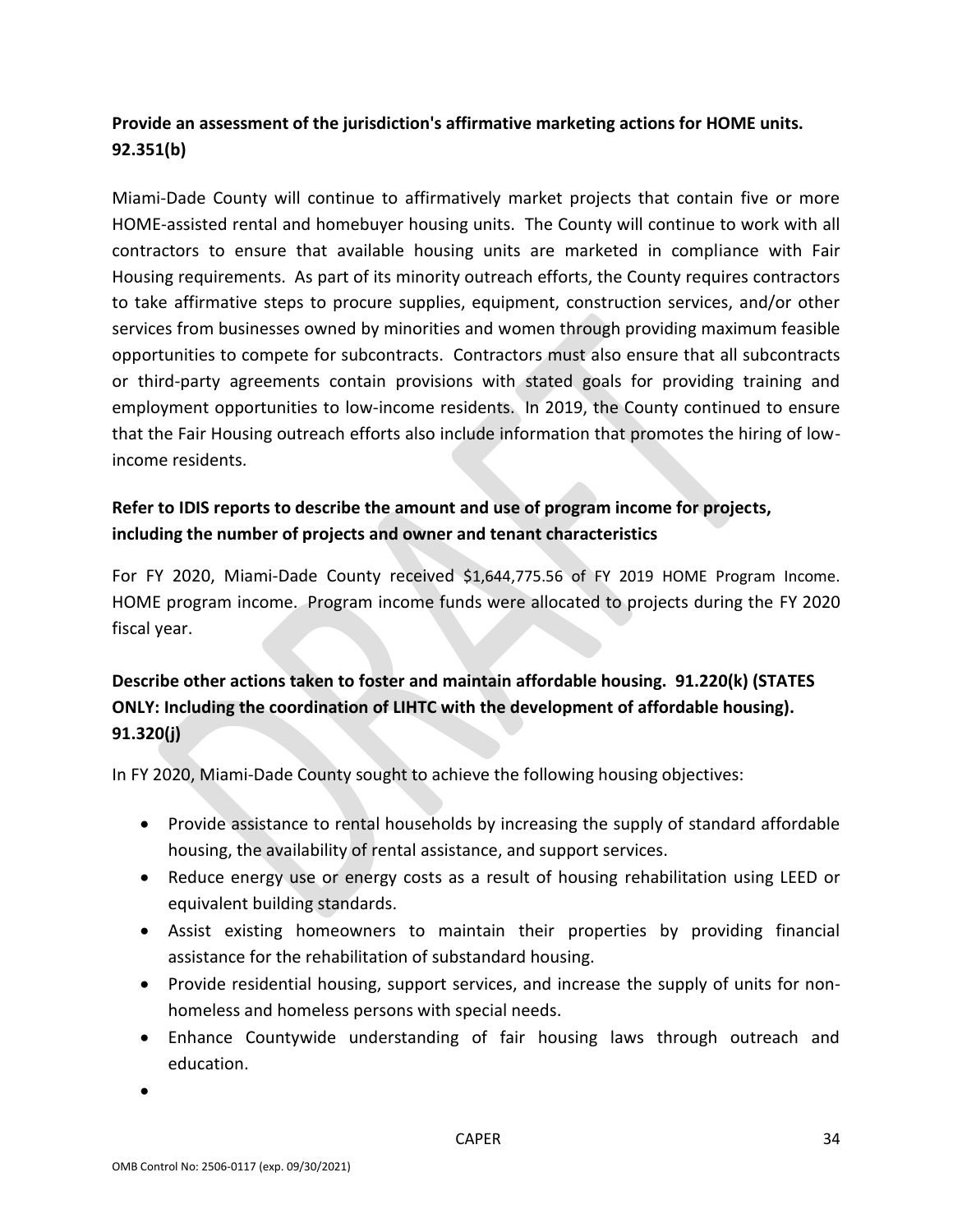• Assist low-income families in public housing with the continuation of homeownership opportunities.

Through the above objectives, the County will serve the needs of populations with the highest rate of poverty and focus on eligible block groups

identified in the FY 2020-2024 Consolidated Plan. It should be noted that Miami-Dade County received their allocations for CDBG, HOME and ESG on March 8, 2021. This caused a notable delay in the award and contract execution process for sub recipients, delayed program start dates and the timely completion of program activities.

# **CR-60 - ESG 91.520(g) (ESG Recipients only)**

**ESG Supplement to the CAPER in** *e-snaps*

### **For Paperwork Reduction Act**

| 1. Recipient Information-All Recipients Complete |                              |
|--------------------------------------------------|------------------------------|
| <b>Basic Grant Information</b>                   |                              |
| <b>Recipient Name</b>                            | <b>MIAMI DADE COUNTY</b>     |
| <b>Organizational DUNS Number</b>                | 029297483                    |
| <b>EIN/TIN Number</b>                            | 596000573                    |
| <b>Indentify the Field Office</b>                | <b>SOUTH FLORIDA</b>         |
| Identify CoC(s) in which the recipient or        |                              |
| subrecipient(s) will provide ESG assistance      |                              |
|                                                  |                              |
| <b>ESG Contact Name</b>                          |                              |
| <b>Prefix</b>                                    | Mr                           |
| <b>First Name</b>                                | Michael                      |
| <b>Middle Name</b>                               | 0                            |
| <b>Last Name</b>                                 | Liu                          |
| <b>Suffix</b>                                    | 0                            |
| <b>Title</b>                                     | Director                     |
| <b>ESG Contact Address</b>                       |                              |
| <b>Street Address 1</b>                          | 701 NW 1st Court, 16th Floor |
| <b>Street Address 2</b>                          | 16th Floor                   |
| City                                             | Miami                        |
| <b>State</b>                                     | FL.                          |
| <b>ZIP Code</b>                                  | 33136-                       |
| <b>Phone Number</b>                              | 7864694106                   |
|                                                  |                              |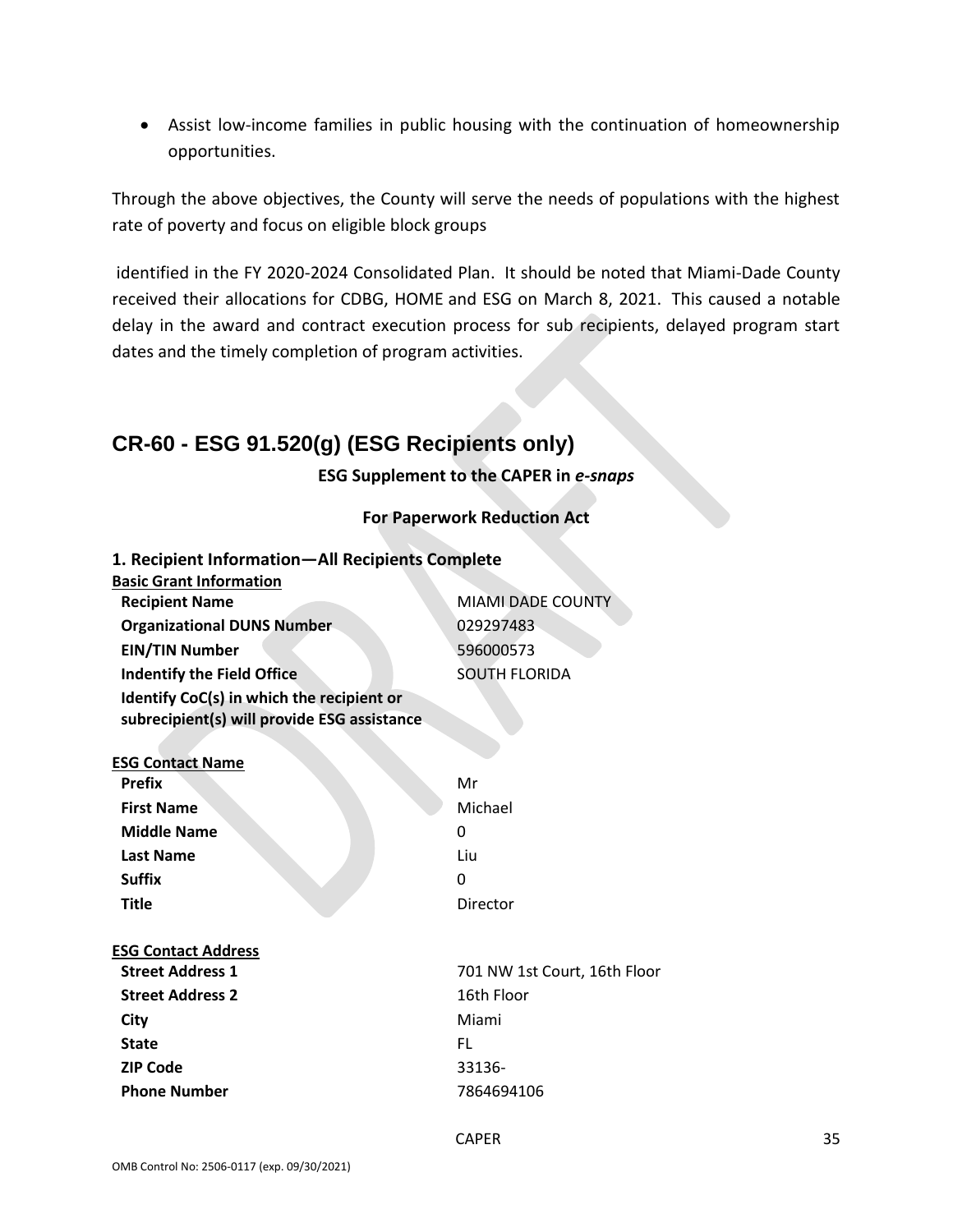| Extension            |                      |
|----------------------|----------------------|
| <b>Fax Number</b>    |                      |
| <b>Email Address</b> | mliu88@miamidade.gov |

| Mr                       |
|--------------------------|
| Clarence                 |
| <b>Brown</b>             |
| 0                        |
| <b>Division Director</b> |
| 7864692221               |
| 0                        |
| cdbrown@miamidade.gov    |
|                          |

## **2. Reporting Period—All Recipients Complete**

| <b>Program Year Start Date</b> | 01/01/2020 |  |
|--------------------------------|------------|--|
| <b>Program Year End Date</b>   | 12/31/2020 |  |

## **3a. Subrecipient Form – Complete one form for each subrecipient**

**Subrecipient or Contractor Name City State Zip Code DUNS Number Is subrecipient a vistim services provider Subrecipient Organization Type ESG Subgrant or Contract Award Amount**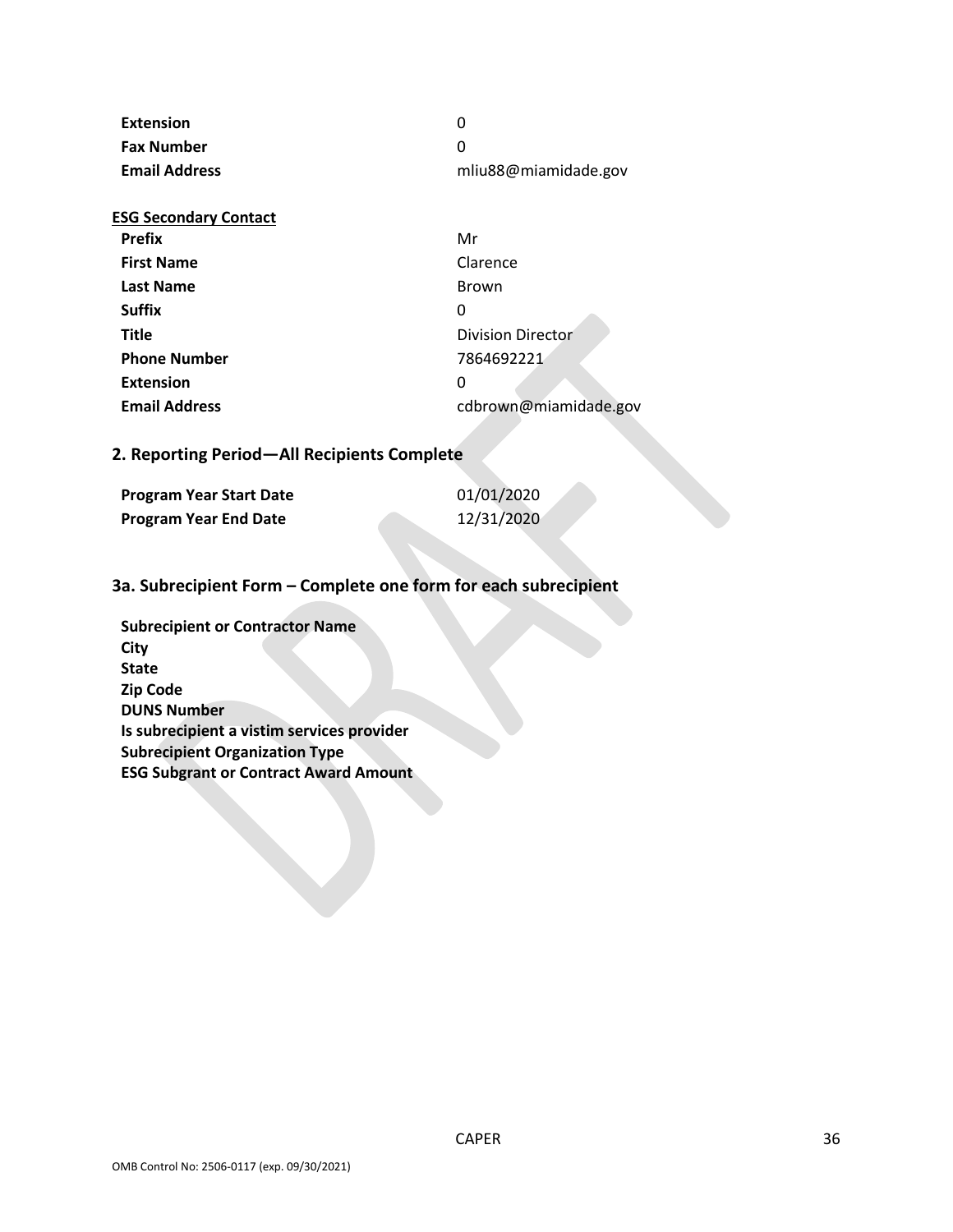# **CR-65 - Persons Assisted**

### **4. Persons Served**

## **4a. Complete for Homelessness Prevention Activities**

| <b>Number of Persons in</b> | Total |  |
|-----------------------------|-------|--|
| <b>Households</b>           |       |  |
| Adults                      | 109   |  |
| Children                    | 172   |  |
| Don't Know/Refused/Other    |       |  |
| <b>Missing Information</b>  |       |  |
| <b>Total</b>                | 281   |  |

**Table 16 – Household Information for Homeless Prevention Activities**

## **4b. Complete for Rapid Re-Housing Activities**

| <b>Number of Persons in</b><br><b>Total</b> |     |
|---------------------------------------------|-----|
| <b>Households</b>                           |     |
| Adults                                      | 145 |
| Children                                    | 157 |
| Don't Know/Refused/Other                    |     |
| Missing Information                         |     |
| Total                                       | 302 |

**Table 17 – Household Information for Rapid Re-Housing Activities**

## **4c. Complete for Shelter**

| <b>Number of Persons in</b> | Total |  |  |
|-----------------------------|-------|--|--|
| <b>Households</b>           |       |  |  |
| <b>Adults</b>               | 260   |  |  |
| Children                    |       |  |  |
| Don't Know/Refused/Other    |       |  |  |
| <b>Missing Information</b>  |       |  |  |
| Total                       | 260   |  |  |

**Table 18 – Shelter Information**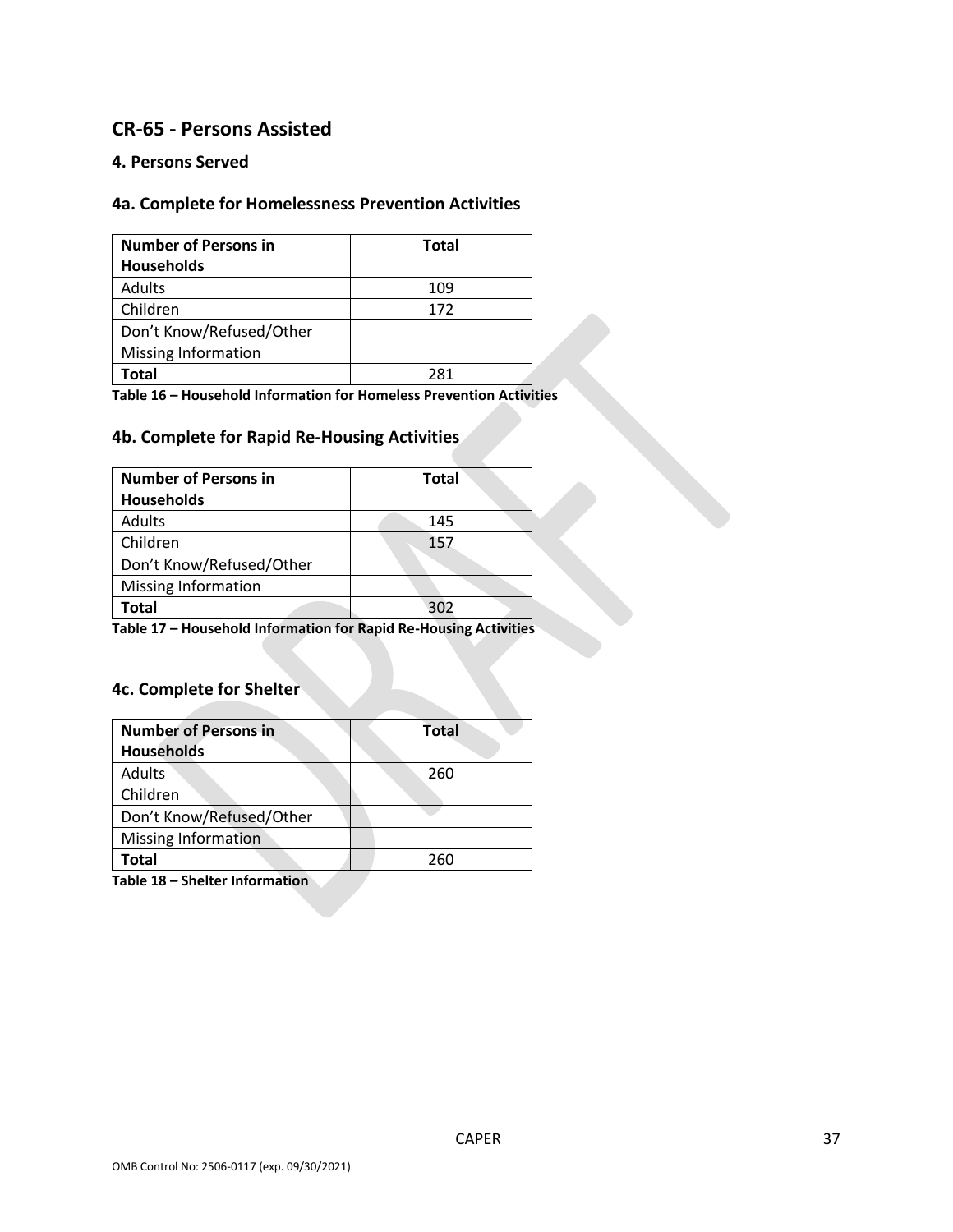### **4d. Street Outreach**

| <b>Number of Persons in</b> | <b>Total</b> |
|-----------------------------|--------------|
| <b>Households</b>           |              |
| Adults                      |              |
| Children                    |              |
| Don't Know/Refused/Other    |              |
| <b>Missing Information</b>  |              |
| Total                       |              |

**Table 19 – Household Information for Street Outreach** 

# **4e. Totals for all Persons Served with ESG**

| <b>Number of Persons in</b> | <b>Total</b> |
|-----------------------------|--------------|
| <b>Households</b>           |              |
| <b>Adults</b>               | 514          |
| Children                    | 329          |
| Don't Know/Refused/Other    |              |
| Missing Information         |              |
| Total                       | 843          |

**Table 20 – Household Information for Persons Served with ESG**

## **5. Gender—Complete for All Activities**

| <b>Total</b> |
|--------------|
| 435          |
| 406          |
|              |
|              |
|              |
| 843          |
|              |

**Table 21 – Gender Information**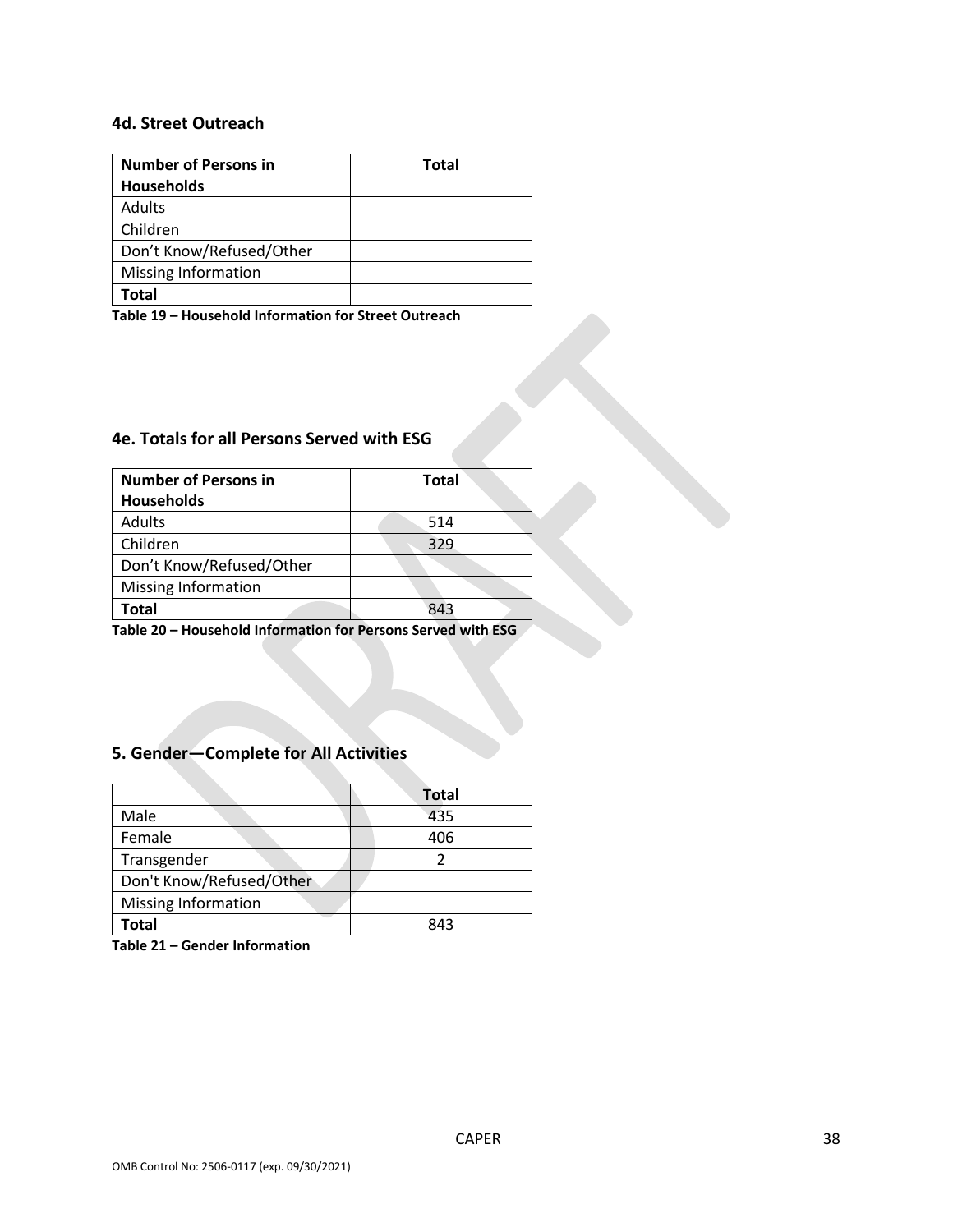# **6. Age—Complete for All Activities**

|                          | <b>Total</b> |
|--------------------------|--------------|
| Under 18                 | 329          |
| 18-24                    | 78           |
| 25 and over              | 436          |
| Don't Know/Refused/Other |              |
| Missing Information      |              |
| <b>Total</b>             | 843          |

**Table 22 – Age Information**

# **7. Special Populations Served—Complete for All Activities**

| Subpopulation                          | <b>Total</b> | <b>Total Persons</b><br>Served $-$<br><b>Prevention</b> | <b>Total Persons</b><br>Served - RRH | <b>Total</b><br><b>Persons</b><br>Served in<br><b>Emergency</b><br><b>Shelters</b> |
|----------------------------------------|--------------|---------------------------------------------------------|--------------------------------------|------------------------------------------------------------------------------------|
| Veterans                               | 8            | $\mathbf{1}$                                            | $\overline{1}$                       | 6                                                                                  |
| Victims of<br>Domestic<br>Violence     | 73           | 17                                                      | 37                                   | 19                                                                                 |
| Elderly                                | 56           | $\overline{2}$                                          | 8 <sup>°</sup>                       | 46                                                                                 |
| HIV/AIDS                               | 21           | 3                                                       | $\overline{2}$                       | 16                                                                                 |
| Chronically<br><b>Homeless</b>         | 179          | $\mathbf{0}$                                            | 56                                   | 123                                                                                |
| <b>Persons with Disabilities:</b>      |              |                                                         |                                      |                                                                                    |
| Severely<br>Mentally III               | 242          | 27                                                      | 78                                   | 137                                                                                |
| Chronic<br>Substance<br>Abuse          | 104          | $\mathbf{1}^{\prime}$                                   | 17                                   | 86                                                                                 |
| Other<br>Disability                    | 332          | 26                                                      | 85                                   | 221                                                                                |
| Total<br>(unduplicated<br>if possible) |              |                                                         |                                      |                                                                                    |

## **Number of Persons in Households**

**Table 23 – Special Population Served**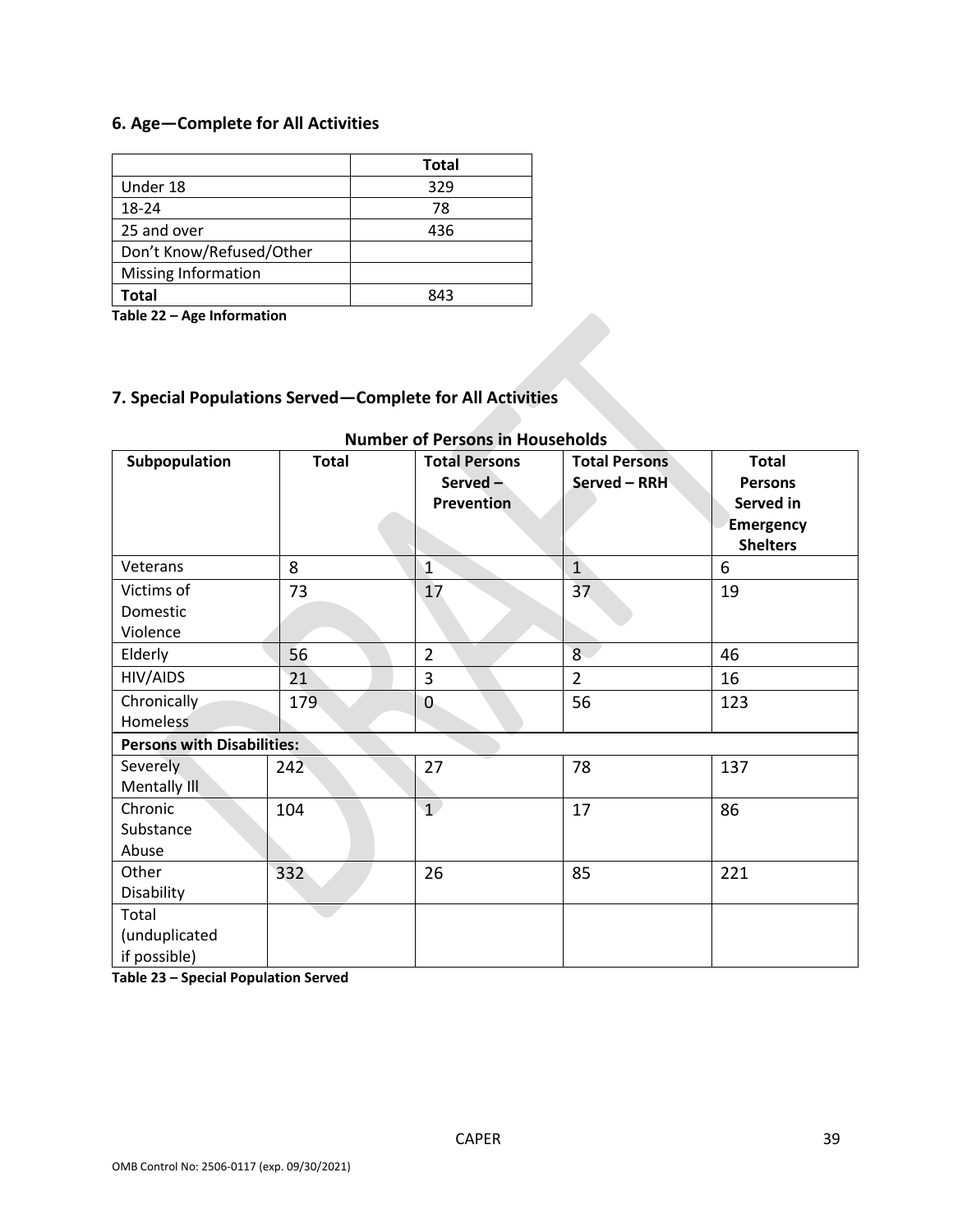# **CR-70 – ESG 91.520(g) - Assistance Provided and Outcomes**

# **10. Shelter Utilization**

| Number of New Units - Rehabbed         |  |
|----------------------------------------|--|
| Number of New Units – Conversion       |  |
| Total Number of bed - nights available |  |
| Total Number of bed - nights provided  |  |
| Capacity Utilization                   |  |

**Table 24 – Shelter Capacity**

**11. Project Outcomes Data measured under the performance standards developed in consultation with the CoC(s)**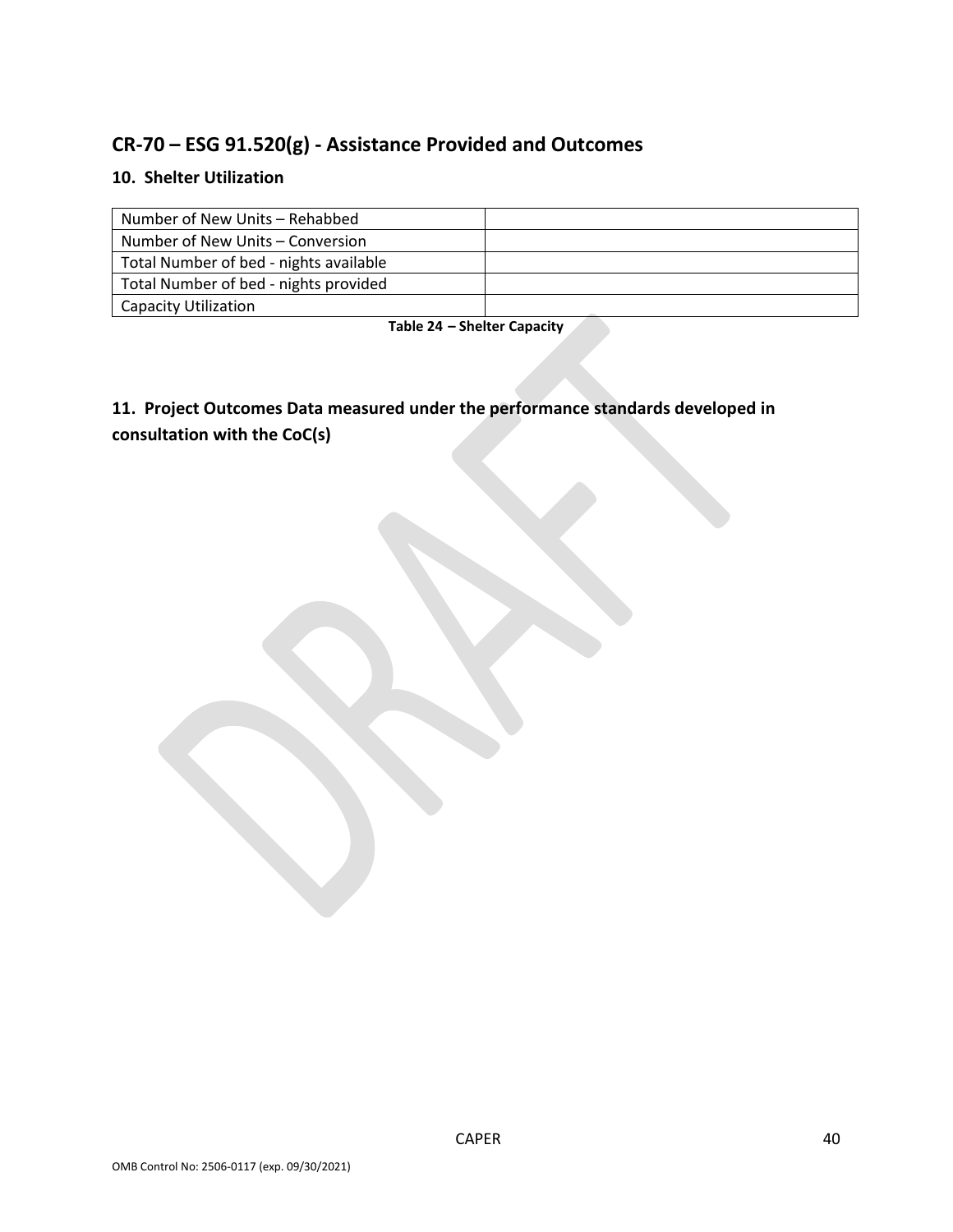# **CR-75 – Expenditures**

### **11. Expenditures**

## **11a. ESG Expenditures for Homelessness Prevention**

|                                                      | <b>Dollar Amount of Expenditures in Program Year</b> |      |      |
|------------------------------------------------------|------------------------------------------------------|------|------|
|                                                      | 2018                                                 | 2019 | 2020 |
| <b>Expenditures for Rental Assistance</b>            |                                                      |      |      |
| Expenditures for Housing Relocation and              |                                                      |      |      |
| <b>Stabilization Services - Financial Assistance</b> |                                                      |      |      |
| Expenditures for Housing Relocation &                |                                                      |      |      |
| <b>Stabilization Services - Services</b>             |                                                      |      |      |
| Expenditures for Homeless Prevention under           |                                                      |      |      |
| <b>Emergency Shelter Grants Program</b>              |                                                      |      |      |
| <b>Subtotal Homelessness Prevention</b>              |                                                      |      |      |

**Table 25 – ESG Expenditures for Homelessness Prevention**

## **11b. ESG Expenditures for Rapid Re-Housing**

|                                                      | <b>Dollar Amount of Expenditures in Program Year</b> |      |      |
|------------------------------------------------------|------------------------------------------------------|------|------|
|                                                      | 2018                                                 | 2019 | 2020 |
| <b>Expenditures for Rental Assistance</b>            |                                                      |      |      |
| Expenditures for Housing Relocation and              |                                                      |      |      |
| <b>Stabilization Services - Financial Assistance</b> |                                                      |      |      |
| Expenditures for Housing Relocation &                |                                                      |      |      |
| <b>Stabilization Services - Services</b>             |                                                      |      |      |
| Expenditures for Homeless Assistance under           |                                                      |      |      |
| <b>Emergency Shelter Grants Program</b>              |                                                      |      |      |
| <b>Subtotal Rapid Re-Housing</b>                     |                                                      |      |      |

**Table 26 – ESG Expenditures for Rapid Re-Housing**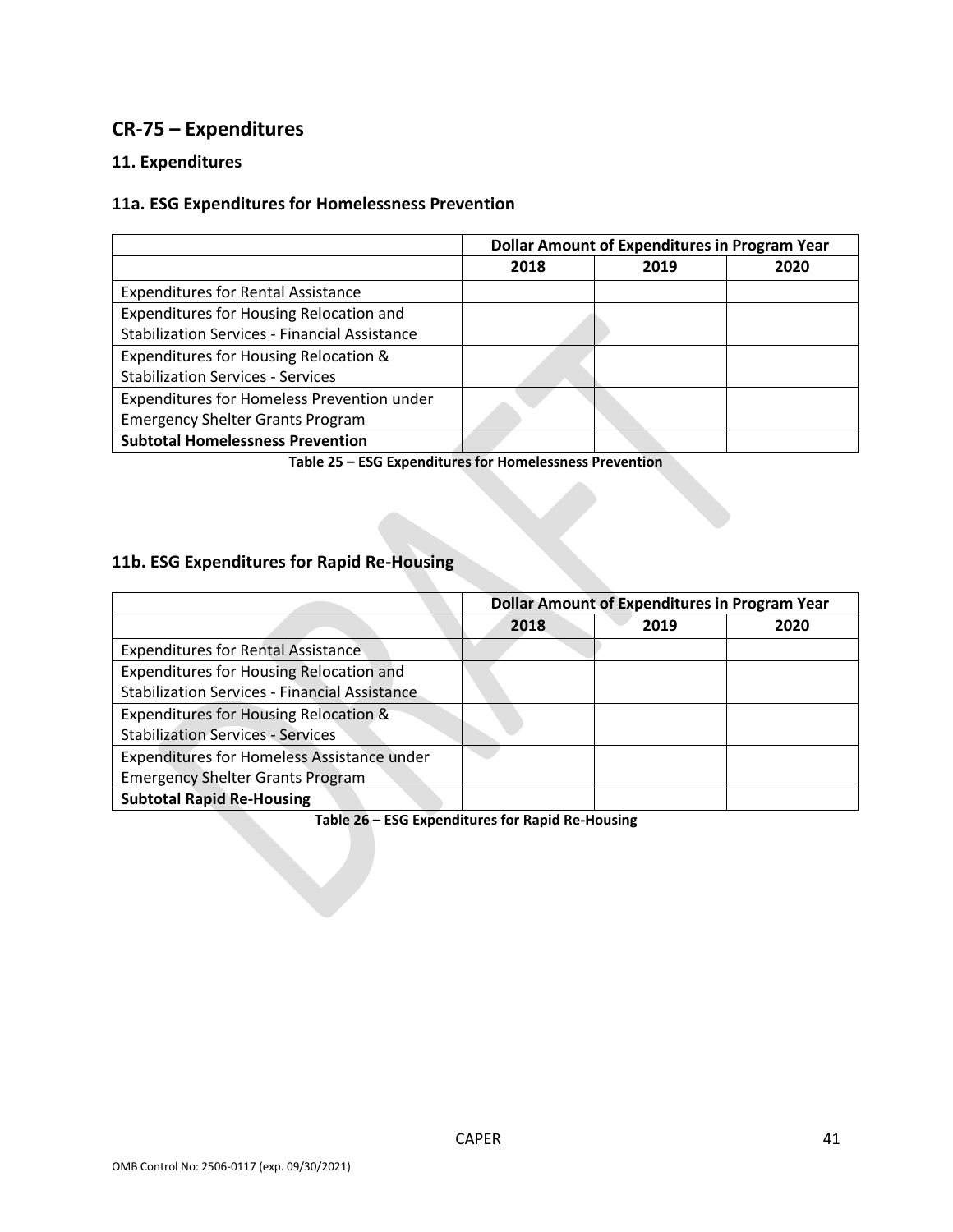## **11c. ESG Expenditures for Emergency Shelter**

|                           | <b>Dollar Amount of Expenditures in Program Year</b> |      |      |
|---------------------------|------------------------------------------------------|------|------|
|                           | 2018                                                 | 2019 | 2020 |
| <b>Essential Services</b> |                                                      |      |      |
| Operations                |                                                      |      |      |
| Renovation                |                                                      |      |      |
| Major Rehab               |                                                      |      |      |
| Conversion                |                                                      |      |      |
| <b>Subtotal</b>           |                                                      |      |      |

**Table 27 – ESG Expenditures for Emergency Shelter**

## **11d. Other Grant Expenditures**

|                 | <b>Dollar Amount of Expenditures in Program Year</b> |  |  |
|-----------------|------------------------------------------------------|--|--|
|                 | 2018<br>2020<br>2019                                 |  |  |
| Street Outreach |                                                      |  |  |
| <b>HMIS</b>     |                                                      |  |  |
| Administration  |                                                      |  |  |

**Table 28 - Other Grant Expenditures**

### **11e. Total ESG Grant Funds**

| <b>Total ESG Funds Expended</b> | 2018 | 2019 | 2020 |
|---------------------------------|------|------|------|
|                                 |      |      |      |

**Table 29 - Total ESG Funds Expended**

#### **11f. Match Source**

|                            | 2018 | 2019 | 2020 |
|----------------------------|------|------|------|
| Other Non-ESG HUD Funds    |      |      |      |
| <b>Other Federal Funds</b> |      |      |      |
| <b>State Government</b>    |      |      |      |
| <b>Local Government</b>    |      |      |      |
| Private Funds              |      |      |      |
| Other                      |      |      |      |
| Fees                       |      |      |      |
| Program Income             |      |      |      |
| <b>Total Match Amount</b>  |      |      |      |

**Table 30 - Other Funds Expended on Eligible ESG Activities**

### **11g. Total**

| <b>Total Amount of Funds</b><br><b>Expended on ESG</b> | 2018 | 2019 | 2020 |
|--------------------------------------------------------|------|------|------|
| <b>Activities</b>                                      |      |      |      |
|                                                        |      |      |      |

**Table 31 - Total Amount of Funds Expended on ESG Activities**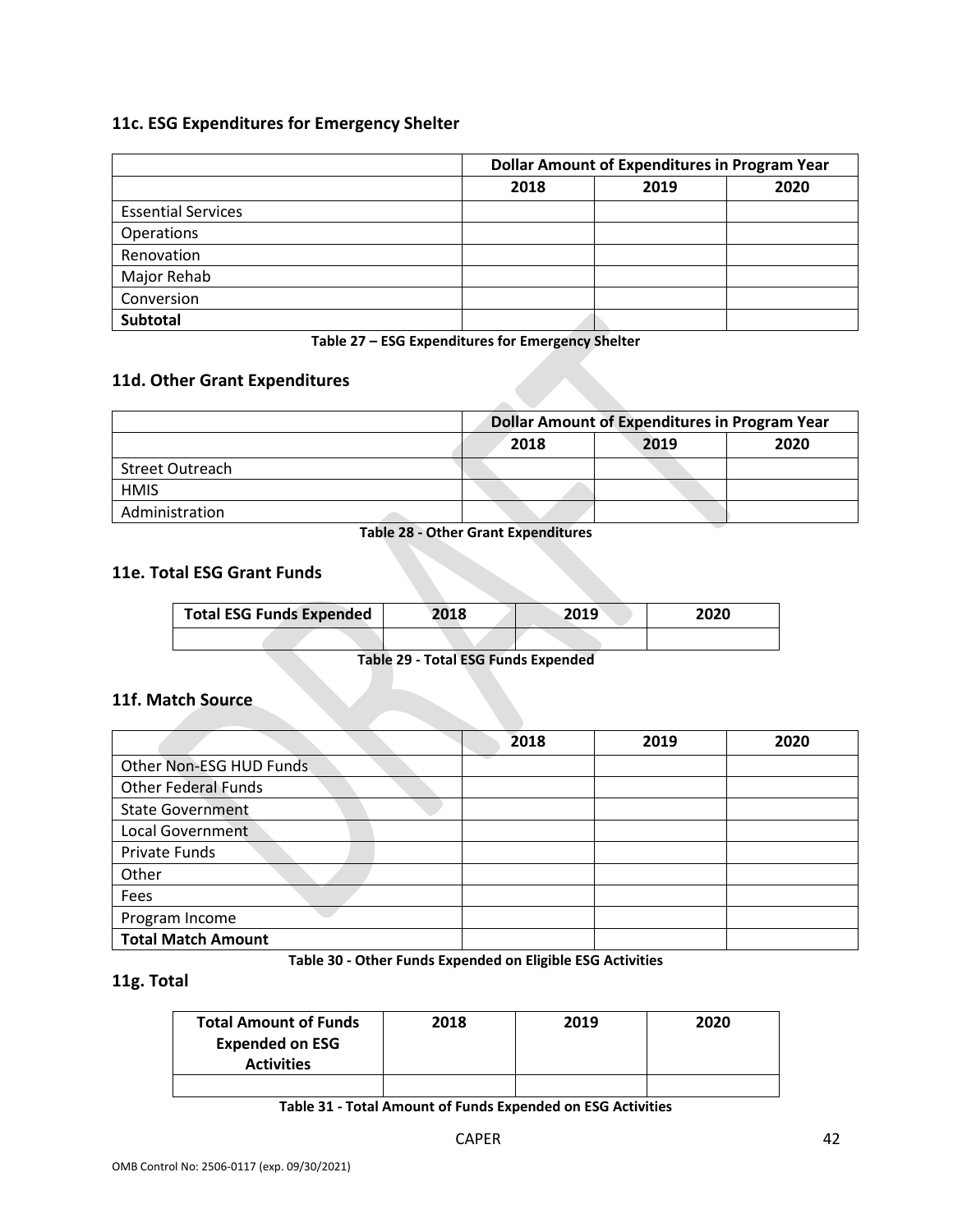# **CR-70 – ESG 91.520(g) - Assistance Provided and Outcomes**

## **10. Shelter Utilization**

| Number of New Units - Rehabbed         |  |
|----------------------------------------|--|
| Number of New Units – Conversion       |  |
| Total Number of bed - nights available |  |
| Total Number of bed - nights provided  |  |
| Capacity Utilization                   |  |

#### **Table 24 – Shelter Capacity**

**11. Project Outcomes Data measured under the performance standards developed in consultation with the CoC(s)**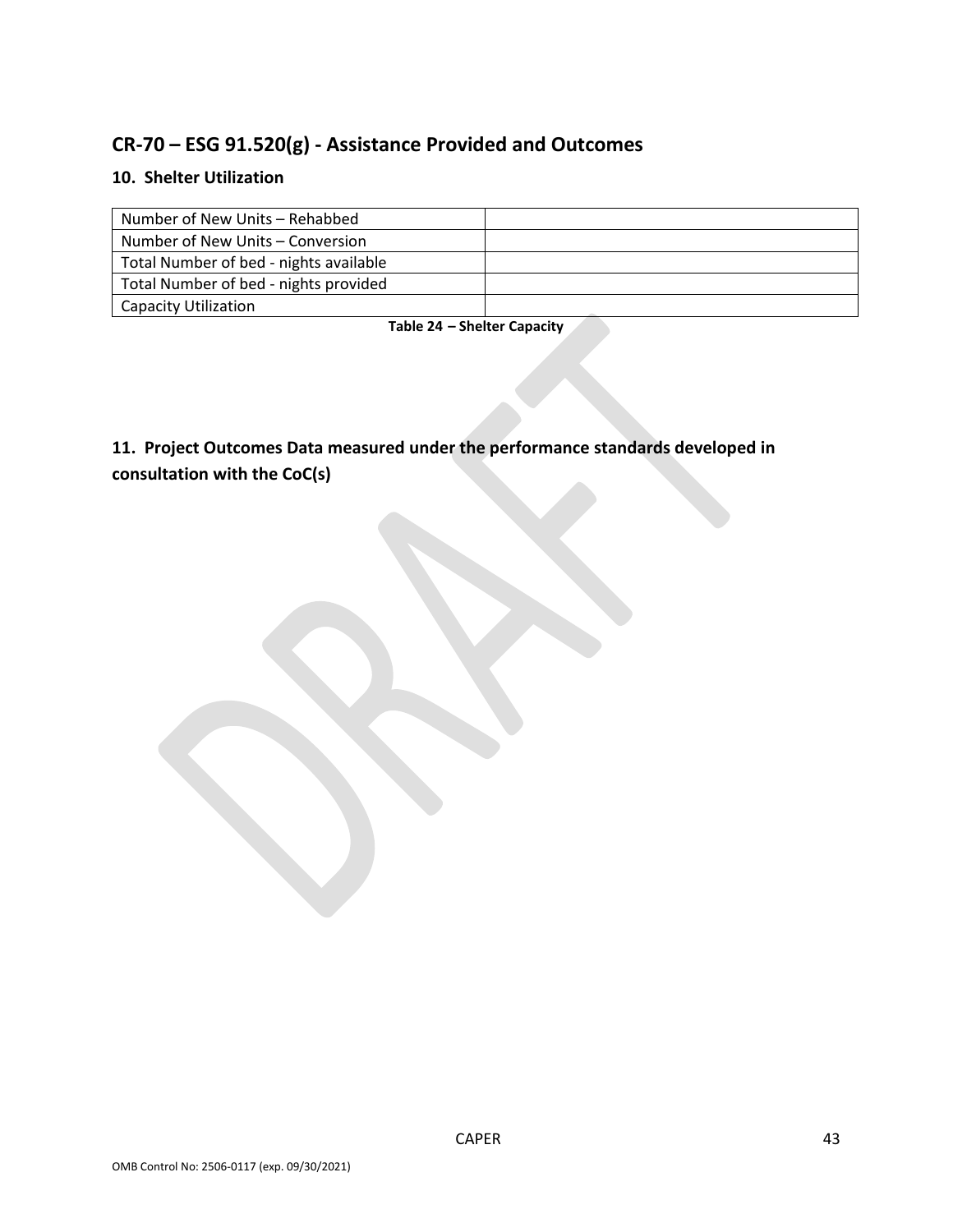# **CR-75 – Expenditures**

## **11. Expenditures**

### **11a. ESG Expenditures for Homelessness Prevention**

|                                                      | <b>Dollar Amount of Expenditures in Program Year</b> |      |      |
|------------------------------------------------------|------------------------------------------------------|------|------|
|                                                      | 2018                                                 | 2019 | 2020 |
| <b>Expenditures for Rental Assistance</b>            |                                                      |      |      |
| Expenditures for Housing Relocation and              |                                                      |      |      |
| <b>Stabilization Services - Financial Assistance</b> |                                                      |      |      |
| Expenditures for Housing Relocation &                |                                                      |      |      |
| <b>Stabilization Services - Services</b>             |                                                      |      |      |
| Expenditures for Homeless Prevention under           |                                                      |      |      |
| <b>Emergency Shelter Grants Program</b>              |                                                      |      |      |
| <b>Subtotal Homelessness Prevention</b>              |                                                      |      |      |

**Table 25 – ESG Expenditures for Homelessness Prevention**

### **11b. ESG Expenditures for Rapid Re-Housing**

|                                                      | <b>Dollar Amount of Expenditures in Program Year</b> |      |      |
|------------------------------------------------------|------------------------------------------------------|------|------|
|                                                      | 2018                                                 | 2019 | 2020 |
| <b>Expenditures for Rental Assistance</b>            |                                                      |      |      |
| Expenditures for Housing Relocation and              |                                                      |      |      |
| <b>Stabilization Services - Financial Assistance</b> |                                                      |      |      |
| Expenditures for Housing Relocation &                |                                                      |      |      |
| <b>Stabilization Services - Services</b>             |                                                      |      |      |
| Expenditures for Homeless Assistance under           |                                                      |      |      |
| <b>Emergency Shelter Grants Program</b>              |                                                      |      |      |
| <b>Subtotal Rapid Re-Housing</b>                     |                                                      |      |      |

**Table 26 – ESG Expenditures for Rapid Re-Housing**

## **11c. ESG Expenditures for Emergency Shelter**

|                           | <b>Dollar Amount of Expenditures in Program Year</b> |      |      |
|---------------------------|------------------------------------------------------|------|------|
|                           | 2018                                                 | 2019 | 2020 |
| <b>Essential Services</b> |                                                      |      |      |
| <b>Operations</b>         |                                                      |      |      |
| Renovation                |                                                      |      |      |
| Major Rehab               |                                                      |      |      |
| Conversion                |                                                      |      |      |
| <b>Subtotal</b>           |                                                      |      |      |

**Table 27 – ESG Expenditures for Emergency Shelter**